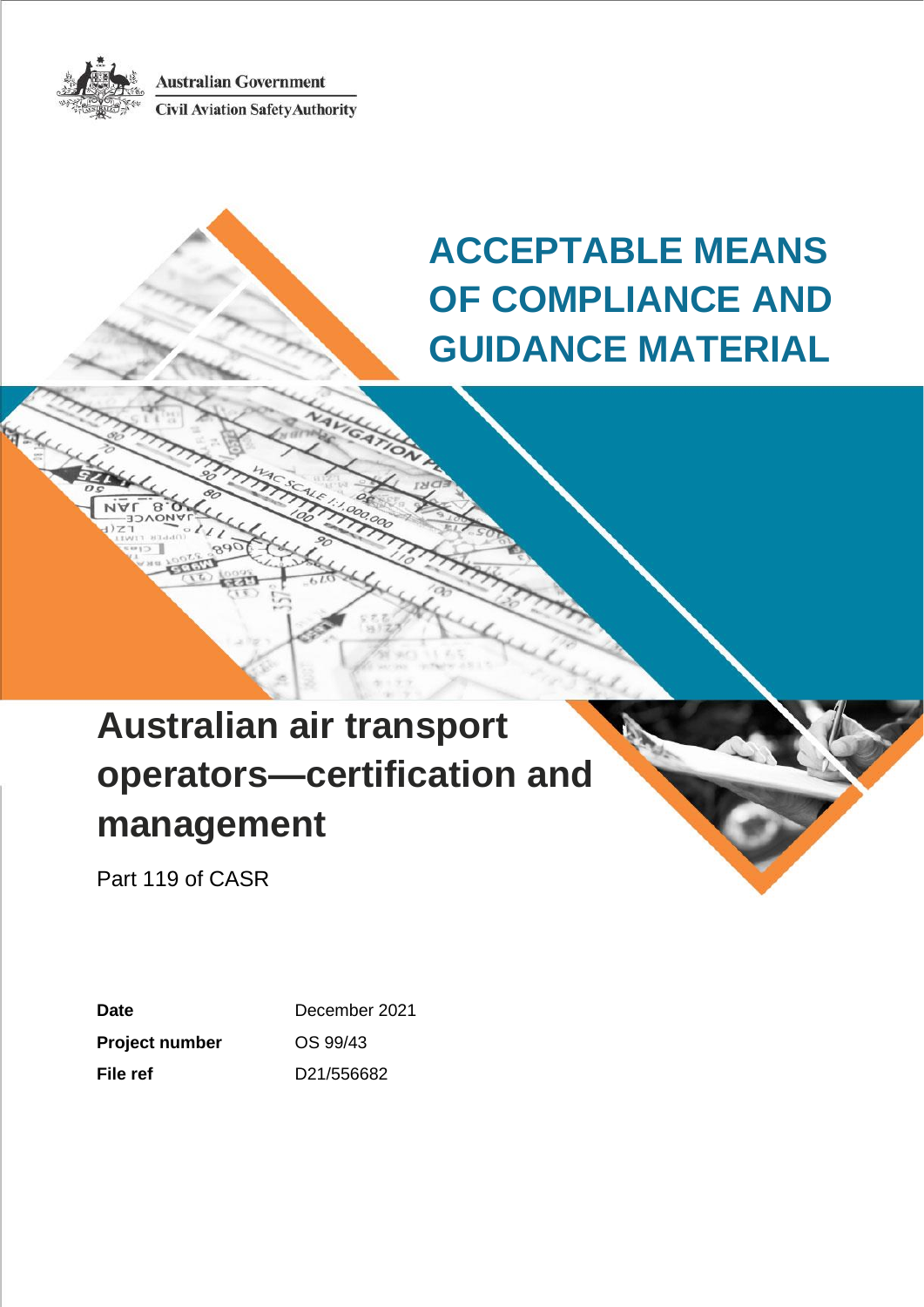*An Acceptable Means of Compliance (AMC) explains how one or more requirements of the Civil Aviation Safety Regulations 1998 (CASR) for the issue of a certificate, licence, approval or other authorisation, can be met by an individual or organisation applying to the Civil Aviation Safety Authority (CASA) for the authorisation.*

*AMC are non-binding advisory documents issued by CASA which may be used by persons and organisations to achieve compliance with CASR.* 

*Applicants are not required to utilise an AMC to comply with a legislative requirement but if they do, CASA will issue the authorisation to which the AMC relates.*

*AMC do not articulate the only way compliance can be achieved. Individuals and operators may, on their own initiative, propose other ways of meeting the requirements of CASR; however, any such proposal will be subject to separate assessment by CASA to determine whether the proposed methods are likely to produce the required legislative outcome.*

*Guidance material (GM) is non-binding material issued by CASA which helps to illustrate the meaning of a requirement or specification in CASR. It provides explanations of the CASR and*  sometimes an amplification of the policy intention underpinning the applicable provision of *CASR, rather than a means of complying with it. GM should be read in conjunction with the applicable provision of CASR and AMC. GM is identified by grey shaded text.*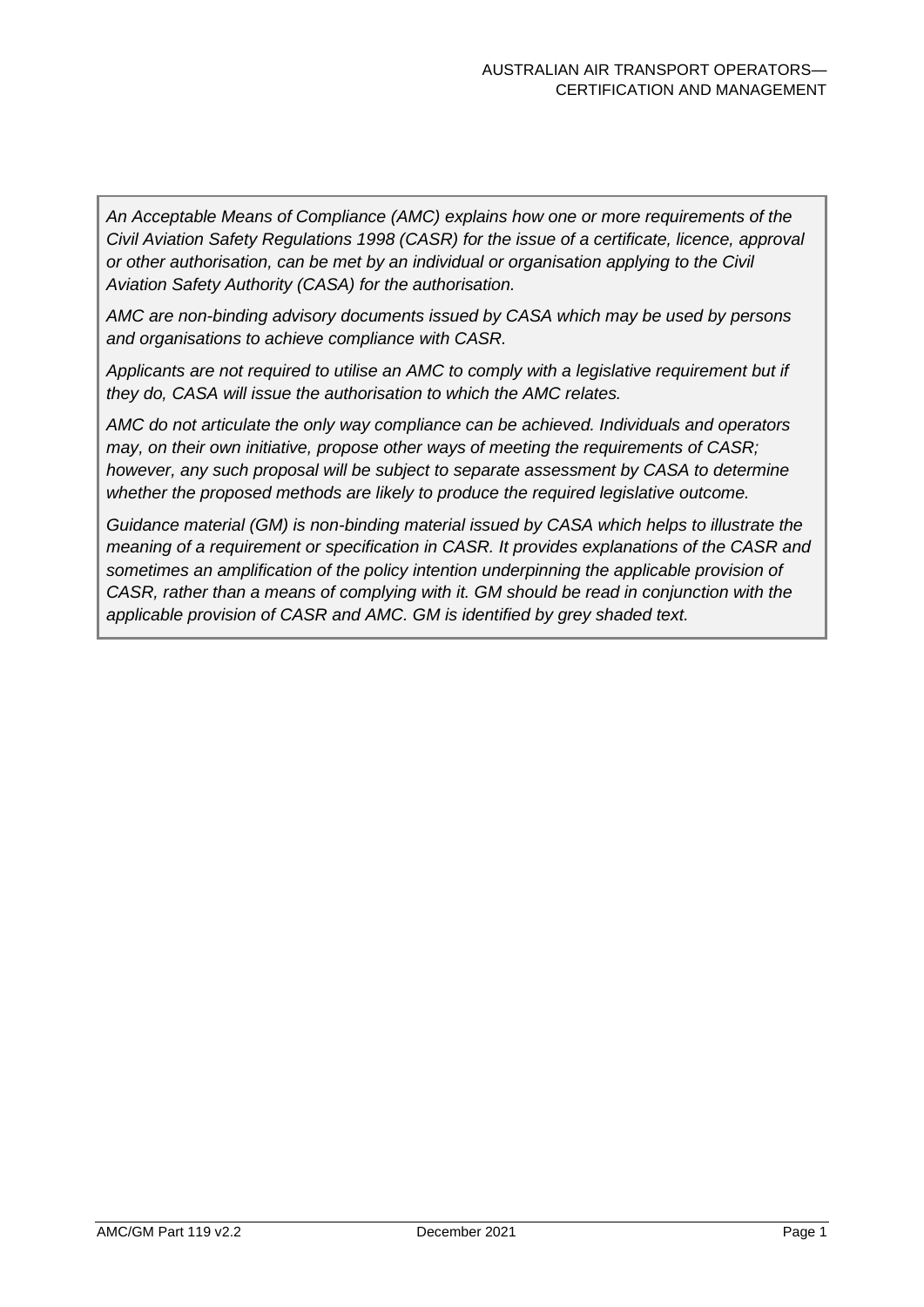### **Contents**

| 1              |     | <b>Reference material</b>                                                     | 4  |
|----------------|-----|-------------------------------------------------------------------------------|----|
|                | 1.1 | Acronyms                                                                      | 4  |
|                | 1.2 | <b>Definitions</b>                                                            | 5  |
|                | 1.3 | References                                                                    | 6  |
|                | 1.4 | Forms                                                                         | 6  |
| $\mathbf{2}$   |     | <b>Subpart 119.A-General</b>                                                  | 7  |
| 3              |     | Subpart 119.B-Australian air transport AOCs                                   | 14 |
| 4              |     | Subpart 119.C—Changes relating to Australian air transport operators          | 16 |
| 5              |     | Subpart 119.D-Organisation and personnel                                      | 19 |
| 6              |     | Subpart 119.E—Training and checking for operational safety-critical personnel | 36 |
| $\overline{7}$ |     | Subpart 119.F-Safety management                                               | 42 |
| 8              |     | Subpart 119.G-Personnel fatigue management                                    | 45 |
| 9              |     | Subpart 119.H-Expositions for Australian air transport operators              | 46 |
| 10             |     | <b>Subpart 119.J-Records and documents</b>                                    | 48 |
| 11             |     | <b>Subpart 119.K-Miscellaneous offences</b>                                   | 50 |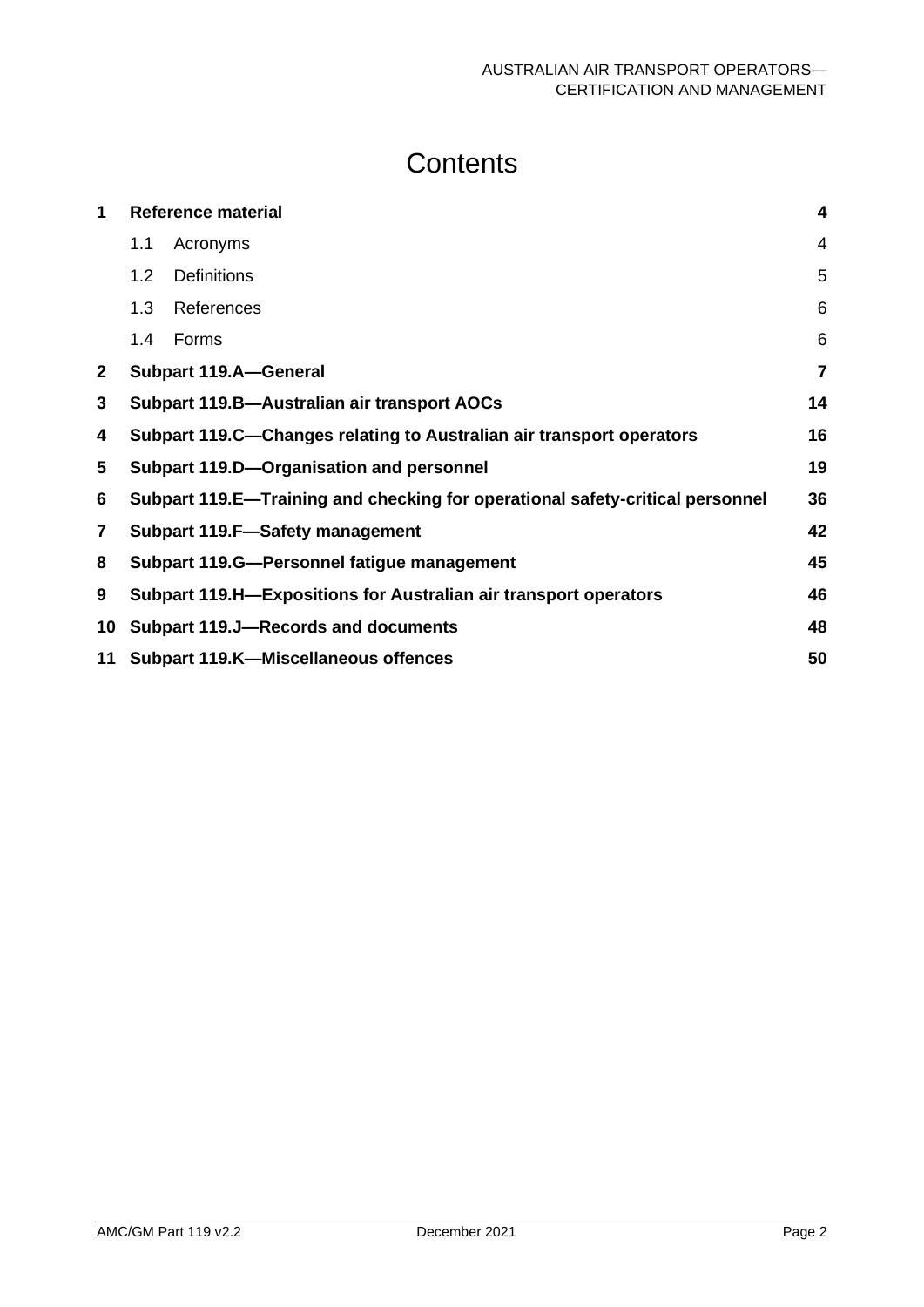$\mathsf{I}$ 

# **Status**

This version of the AMC and GM is approved by the Branch Manager, Flight Standards.

**Note:** Changes made in the current version are annotated with change bars.

| <b>Version</b> | <b>Date</b>    | <b>Details</b>                                                                                                                                                                                                                       |
|----------------|----------------|--------------------------------------------------------------------------------------------------------------------------------------------------------------------------------------------------------------------------------------|
| V2.2           | December 2021  | Added references to additional exemptions incorporated into<br>EX82/21 by EX147/21, and into EX87/21 by EX145/21.<br>Updated the links to CASA's guidance material.                                                                  |
| v2.1           | November 2021  | Amendments to GM 119.010 in relation to the explanation of<br>'reward', additional information related to alternate key persons<br>in GM 119.090 and GM 119.115, added information regarding<br>applicable exemptions and directions |
| v2.0           | September 2021 | Significant additions to GM 119.010 and other editorial<br>amendments.                                                                                                                                                               |
| v1.0           | November 2020  | Initial AMC/GM.                                                                                                                                                                                                                      |

Unless specified otherwise, all subregulations, regulations, Divisions, Subparts and Parts referenced in this AMC/GM are references to the *Civil Aviation Safety Regulations 1998*  (CASR).

 $\mathsf{l}$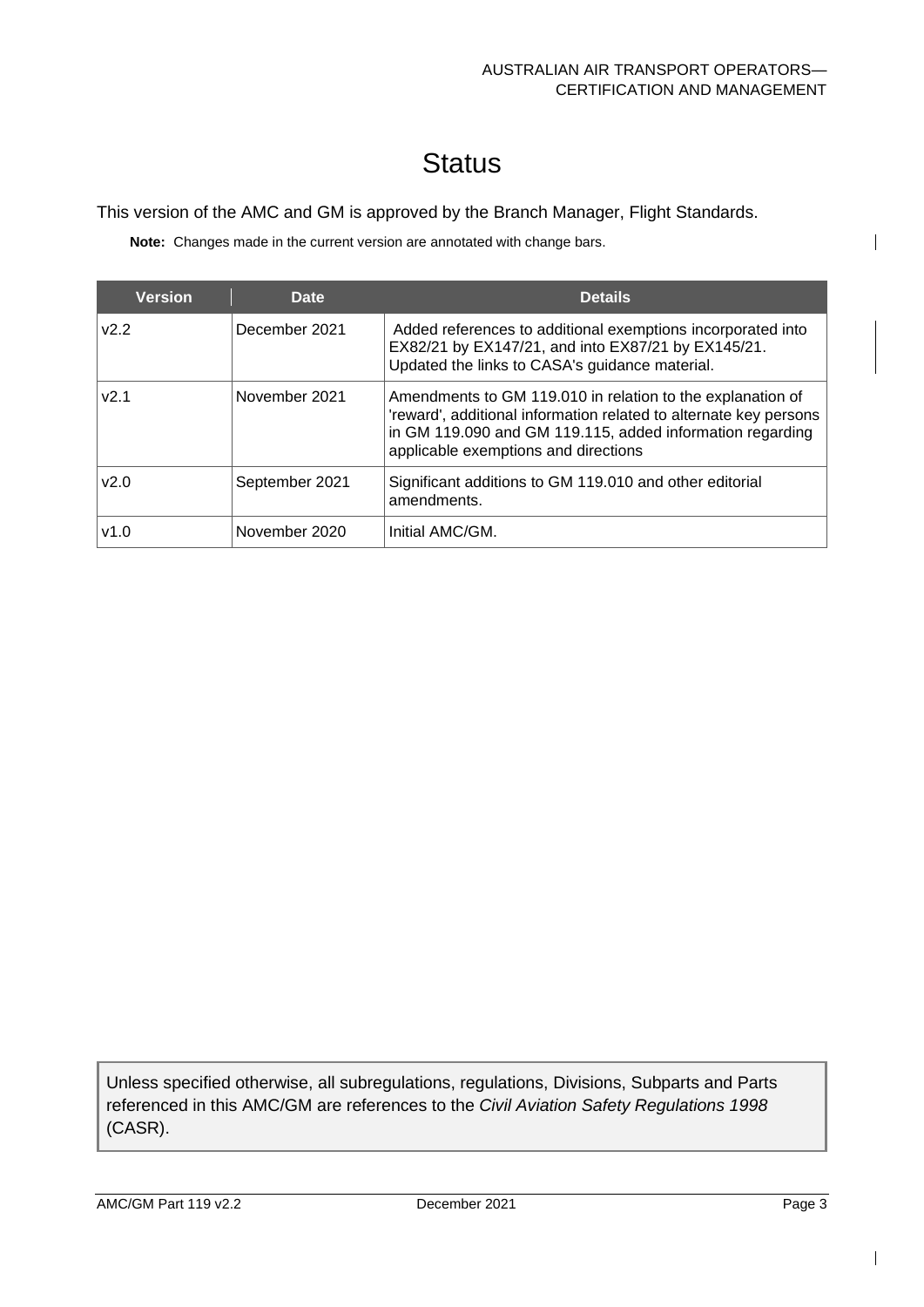### <span id="page-4-0"></span>**1 Reference material**

### <span id="page-4-1"></span>**1.1 Acronyms**

The acronyms and abbreviations used in this AMC and GM are listed in the table below.

| Acronym     | <b>Description</b>                     |
|-------------|----------------------------------------|
| <b>AIP</b>  | Aeronautical Information Publication   |
| <b>AMC</b>  | acceptable means of compliance         |
| <b>AOC</b>  | Air Operator's Certificate             |
| the Act     | Civil Aviation Act 1988                |
| <b>CAR</b>  | Civil Aviation Regulations 1988        |
| <b>CASA</b> | Civil Aviation Safety Authority        |
| <b>CASR</b> | Civil Aviation Safety Regulations 1998 |
| CEO         | <b>Chief Executive Officer</b>         |
| <b>CVR</b>  | cockpit voice recorder                 |
| <b>FDAP</b> | flight data analysis program           |
| <b>FDR</b>  | flight data recorder                   |
| <b>FSTD</b> | flight simulator training device       |
| <b>GM</b>   | guidance material                      |
| HF          | human factors                          |
| <b>HOFO</b> | <b>Head of Flying Operations</b>       |
| <b>HOTC</b> | Head of Training and Checking          |
| <b>NTS</b>  | non-technical skills                   |
| <b>PIC</b>  | pilot in command                       |
| <b>SM</b>   | Safety Manager                         |
| <b>SMS</b>  | safety management system               |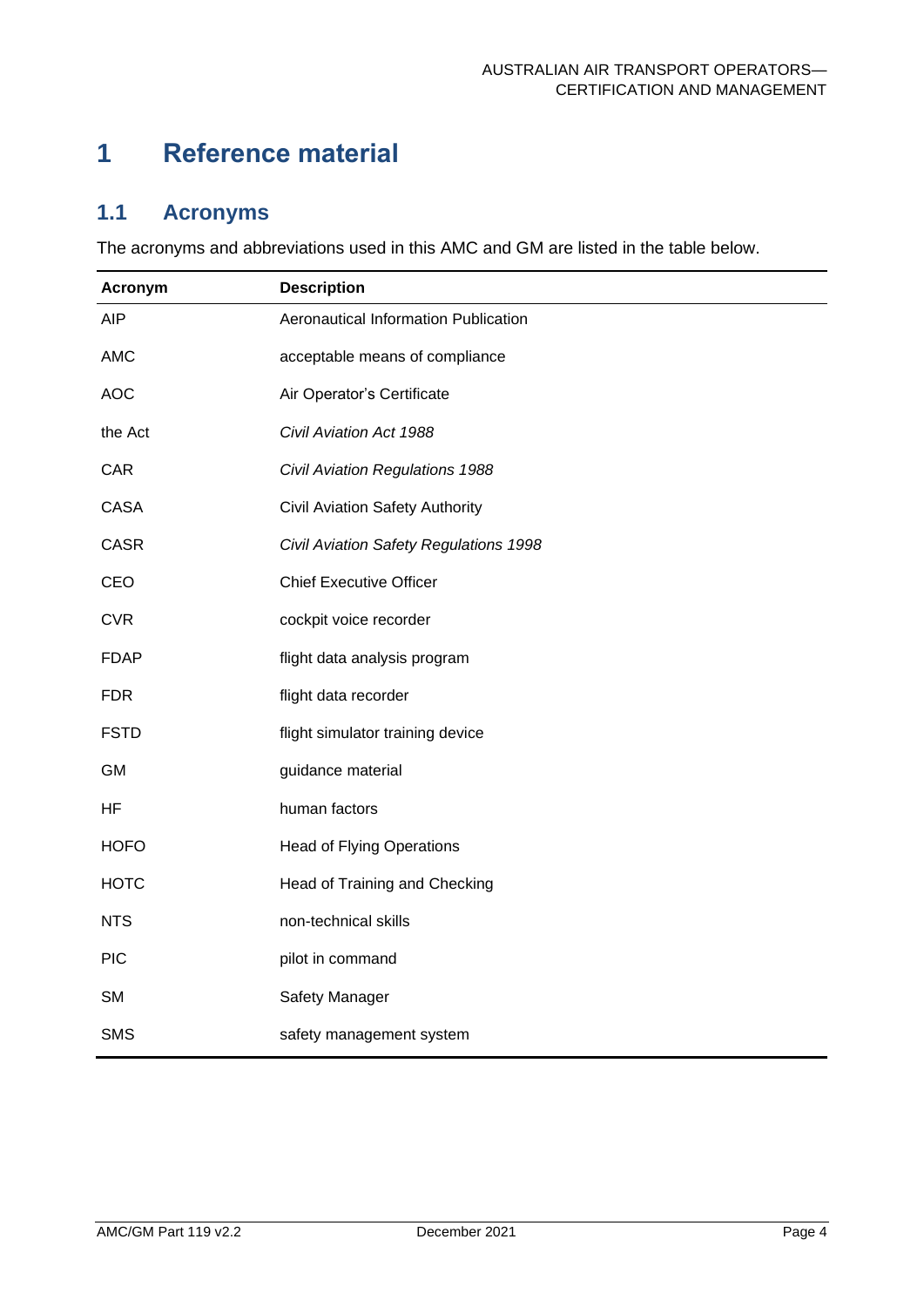### <span id="page-5-0"></span>**1.2 Definitions**

Terms that have specific meaning within this AMC and GM are defined in the table below. Where definitions from the civil aviation legislation have been reproduced for ease of reference, these are identified by 'grey shading'. Should there be a discrepancy between a definition given in this AMC and GM and the civil aviation legislation, the definition in the legislation prevails.

| <b>Term</b>                      | <b>Definition</b>                                                                                                                                                                                                                                                                                                                                                                                                                                                                                                                                                                                                                                                                                                                                                                                                                                                                                                                                                                                             |
|----------------------------------|---------------------------------------------------------------------------------------------------------------------------------------------------------------------------------------------------------------------------------------------------------------------------------------------------------------------------------------------------------------------------------------------------------------------------------------------------------------------------------------------------------------------------------------------------------------------------------------------------------------------------------------------------------------------------------------------------------------------------------------------------------------------------------------------------------------------------------------------------------------------------------------------------------------------------------------------------------------------------------------------------------------|
| air transport operation          | (1) An air transport operation is a passenger transport operation, a cargo<br>transport operation or a medical transport operation, that:<br>(a) is conducted for hire or reward; or<br>(b) is prescribed by an instrument issued under regulation 201.025.<br>(2) Despite subclause (1), an air transport operation does not include an<br>aerial work operation or a balloon transport operation.                                                                                                                                                                                                                                                                                                                                                                                                                                                                                                                                                                                                           |
| cargo transport<br>operation     | cargo transport operation:<br>(a) means an operation of an aircraft that involves the carriage of cargo<br>and crew only; but<br>(b) does not include the following:<br>(i) an operation conducted for the carriage of the possessions of the<br>operator or the pilot in command for the purpose of business or trade;<br>(ii) a medical transport operation.                                                                                                                                                                                                                                                                                                                                                                                                                                                                                                                                                                                                                                                |
| medical transport<br>operation   | (1) A medical transport operation is an operation:<br>(a) the primary purpose of which is to transport one or more of the<br>following:<br>(i) medical patients;<br>(ii) medical personnel;<br>(iii) blood, tissue or organs for transfusion, grafting or transplantation; or<br>(b) of a kind prescribed by the Part 119 Manual of Standards for the<br>purposes of this paragraph.<br>Note: Other medical supplies (including medical equipment and medicines) might<br>also be transported on an aircraft for a medical transport operation.<br>(2) Despite subclause (1), an operation is not a medical transport operation if                                                                                                                                                                                                                                                                                                                                                                            |
|                                  | the operation is of a kind prescribed by the Part 119 Manual of Standards for<br>the purposes of this subclause.                                                                                                                                                                                                                                                                                                                                                                                                                                                                                                                                                                                                                                                                                                                                                                                                                                                                                              |
| passenger transport<br>operation | (1) A passenger transport operation is an operation of an aircraft that involves<br>the carriage of passengers, whether or not cargo is also carried on the<br>aircraft.<br>(2) Despite (1), an operation is not a passenger transport operation if the<br>operation is:<br>(a) an operation of an aircraft with a special certificate of airworthiness; or<br>(b) a cost-sharing flight; or<br>(c) a medical transport operation; or<br>(d) if the registered operator of an aircraft is an individual-an operation of<br>the aircraft:<br>(i) that involves the carriage of that individual; and<br>(ii) does not also involve the carriage of other passengers; or<br>(e) if the registered operator of an aircraft is an individual-an operation of<br>the aircraft:<br>(i) that involves the carriage of that individual; and<br>(ii) involves the carriage of other passengers; and<br>for which no payment or reward is made or given in relation to the carriage of<br>the other passengers or cargo. |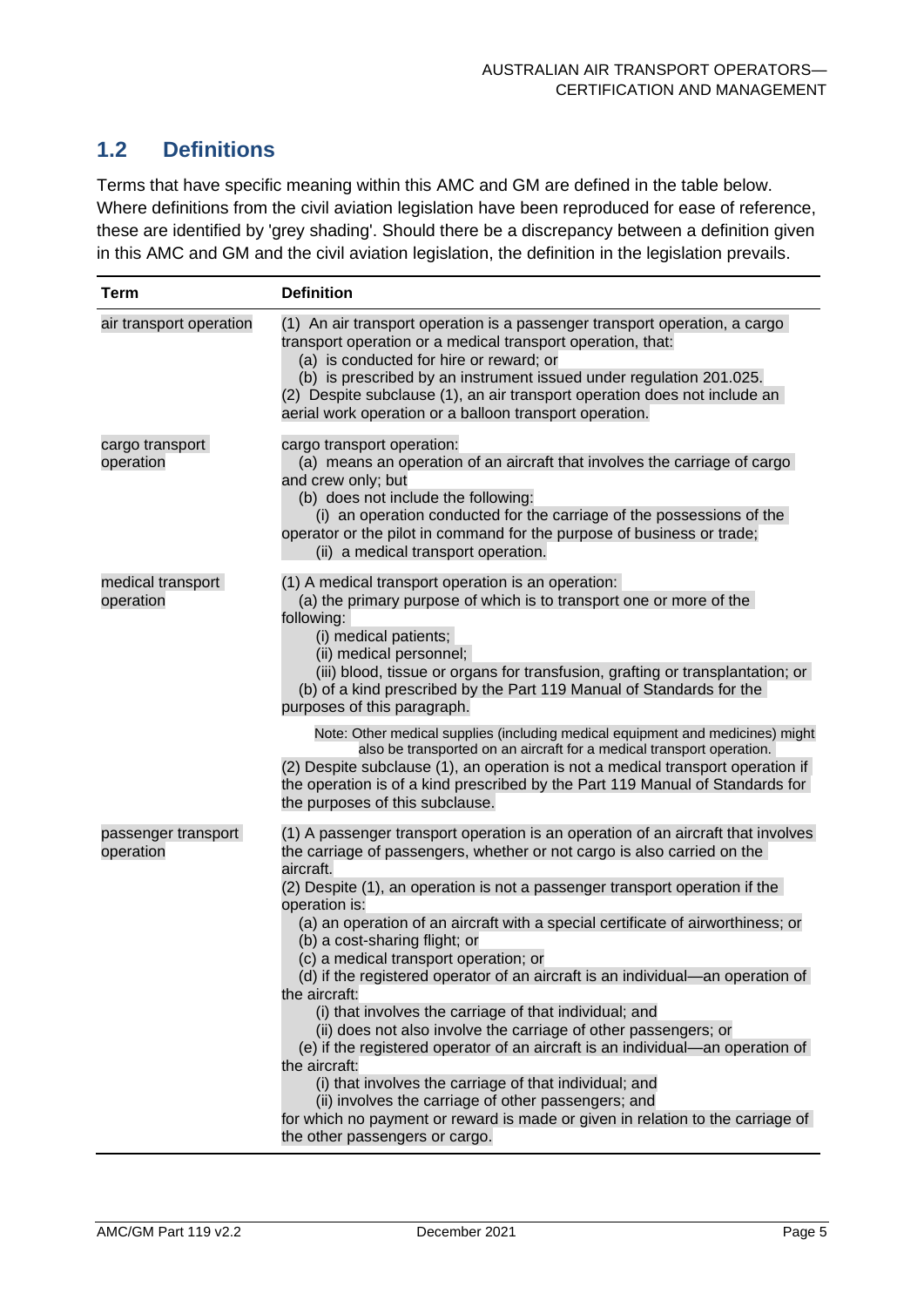### <span id="page-6-0"></span>**1.3 References**

#### **Legislation**

Legislation is available on the Federal Register of Legislation website<https://www.legislation.gov.au/>

| <b>Document</b>  | <b>Title</b>                                                                                                              |
|------------------|---------------------------------------------------------------------------------------------------------------------------|
| Part 119 of CASR | Australian air transport operators—certification and management                                                           |
| Part 121 of CASR | Australian air transport operations—larger aeroplanes                                                                     |
| Part 133 of CASR | Australian air transport operations-rotorcraft                                                                            |
| Part 135 of CASR | Australian air transport operations—smaller aeroplanes                                                                    |
| CASA EX82/21     | Part 119 of CASR - Supplementary Exemptions and Directions Instrument<br>2021                                             |
| CASA EX87/21     | Flight Operations Regulations - SMS, HFP&NTS and T&C Systems -<br>Supplementary Exemptions and Directions Instrument 2021 |

#### **Advisory material**

CASA's advisory materials are available at [https://www.casa.gov.au/resources-and-education/publications-and](https://www.casa.gov.au/resources-and-education/publications-and-resources/guidance-material)[resources/guidance-material](https://www.casa.gov.au/resources-and-education/publications-and-resources/guidance-material)

| <b>Document</b> | Title                                                                     |
|-----------------|---------------------------------------------------------------------------|
| AC 1-02         | Guide to the preparation of expositions and operations manuals            |
| AC 119-01       | Safety management ssystems for air transport operations                   |
| AC 119-04       | Flight data analysis programmes (FDAP) for air transport operations       |
| AC 119-07       | Management of change for aviation organisations                           |
| AC 119-11       | Training and checking systems                                             |
| AC 119-12       | Non-technical skills training and assessment for air transport operations |

### <span id="page-6-1"></span>**1.4 Forms**

CASA's forms are available at<http://www.casa.gov.au/forms>

| Form number | Title                                          |
|-------------|------------------------------------------------|
| 1591        | Safety Management System (SMS) evaluation tool |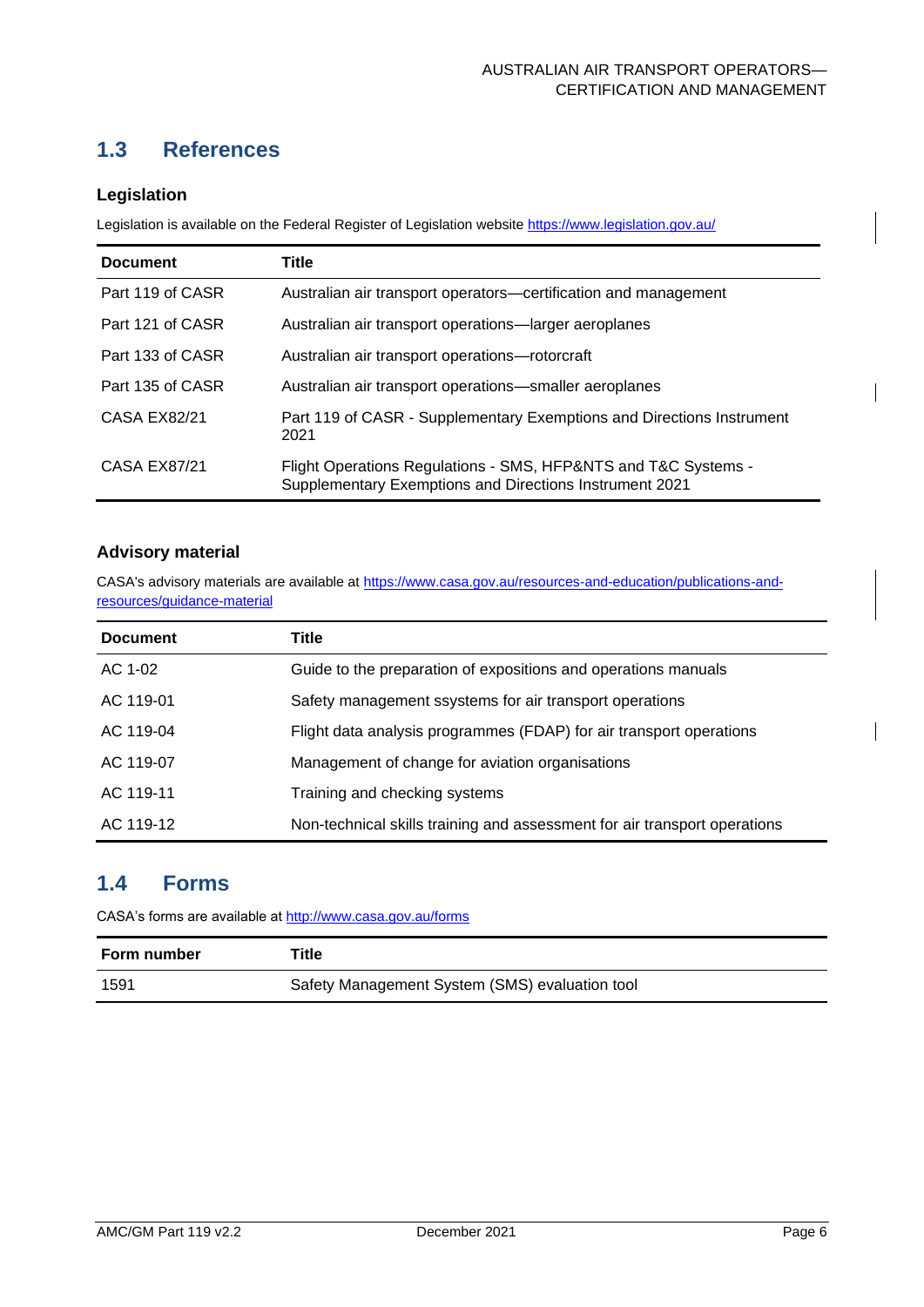### <span id="page-7-0"></span>**2 Subpart 119.A—General**

There is a Part 11 direction in force in relation to the use of Electronic Flight Bags (EFB) by Australian air transport operators. It is recommended that operators review section 5 of CASA EX82/21.

#### **GM 119.005 What Part 119 is about**

Part 119 of the Civil Aviation Safety Regulations 1998 (CASR) prescribes requirements relating to the certification and management of Australian air transport operators and the Australian air transport operations they conduct.

Part 119 has applicability for operators conducting or intending to conduct Parts 121,133 or 135 operations for the transport of passengers and/or cargo, and for medical transport operations.

#### **GM 119.010 Definition of Australian air transport operation**

The CASR Dictionary provides definitions for the following:

- *air transport operation*
- *passenger transport operation*
- *cargo transport operation*
- *medical transport operation.*

The definition of *air transport operation* states that an aerial work operation is not an air transport operation.

Regulation 119.010 defines what constitutes an Australian air transport operation and what is not an Australian air transport operation.

#### Hire or reward

The key criteria for an air transport operation is that it be conducted for hire or reward. In most cases, the concept of hire will be clear, so that if the operator is receiving payment to conduct the flight, that element is met.

It can be difficult however to identify if an operation is conducted for reward, though that is a broad concept. The receipt of a reward could involve, but is not limited to, any of the following:

- where the operator receives anything of value
- goodwill in the form of current or future economic benefit.

A reward need not require a profit or profit motive or the actual payment of monies.

#### Examples of a reward

If an operator is evaluating whether they are conducting an air transport operation, and the flight or operation does not clearly fit under the "hire" element of the definition of an air transport operation, then the operator will need to consider whether the operation is being conducted for a reward. It is recommended that the operator seeks independent legal advice whether the flight or the operation is being conducted for reward. Limited advice is available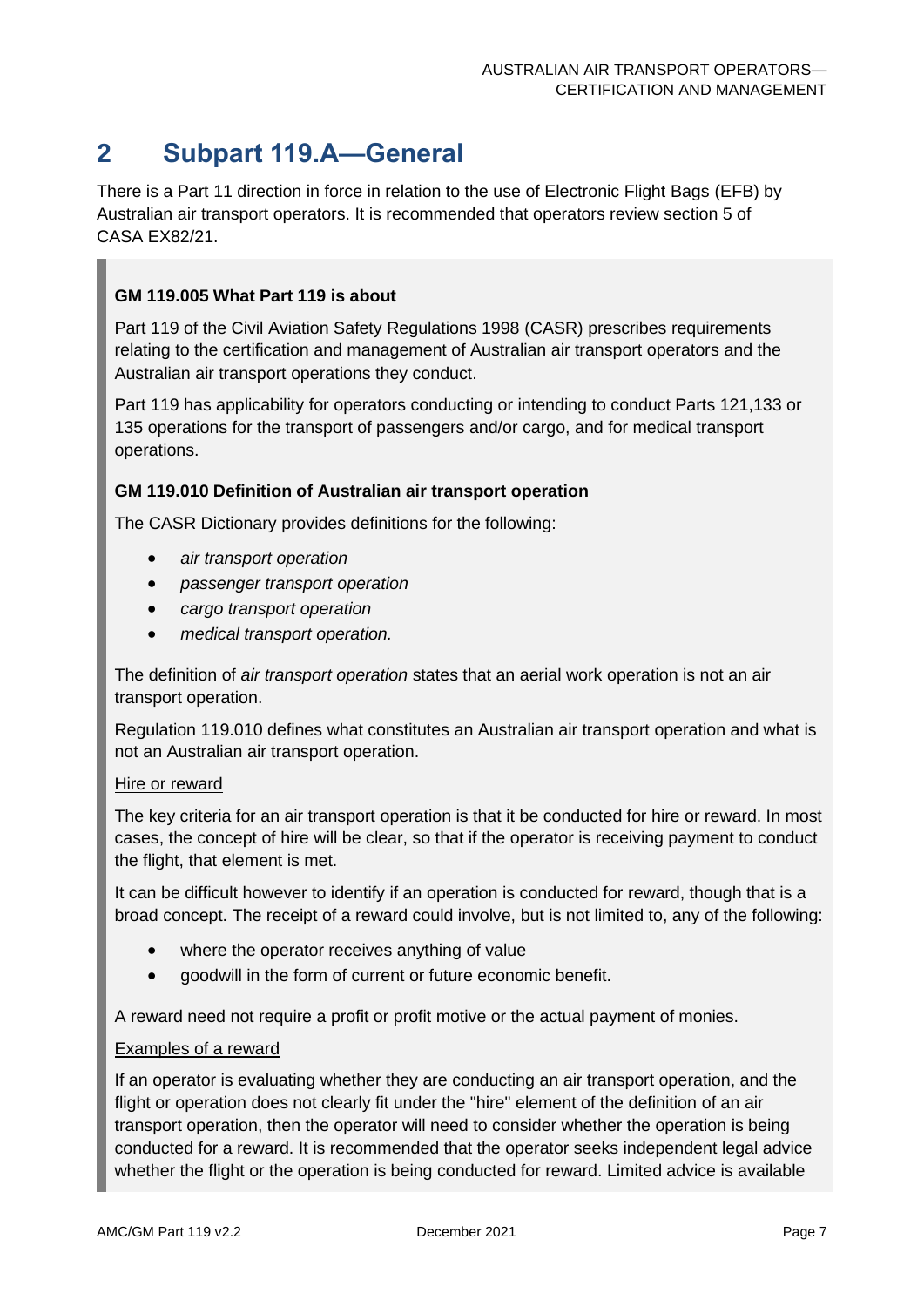from CASA via the Guidance Delivery Centre, noting that, unless comprehensive information regarding the relevant operational and financial circumstances is provided, it may not be possible for CASA to provide a definitive answer.

The following list contains general examples of operational scenarios that might be considered to be conducted for 'reward'. This list does not cover all circumstances, or all variations of a listed circumstance:

- a flight or operation where the operator (which can be a sole pilot) receives a reimbursement of expenses (any operating cost such as fuel, landing charges, maintenance)
- if the operation is for the purpose of transporting employees of the operator in the context of a business enterprise

Example: A mining company 'fly-in, fly-out' operation that is not contracted to an airline but instead operated directly by the company.

- **Note:** An operation is taken not to be an air transport operation if the registered operator of an aircraft is an individual (not a company) that is carried in the aircraft, or if the individual is carried with other passengers; for which no payment or reward is made or given in relation to their or for carriage of cargo.
- if the operation is being conducted in a commercial or business context

Example: The operator of an aircraft is a volunteer organisation that transports young persons for an 'air experience', a fee is received from these persons that contributes to the cost of the flight but the pilot does not contribute an equal share of the costs (i.e. it does not fit under the definition of *costsharing flight*.

- if a government entity is funded to conduct flights e.g., to carry employees of the entity or other agencies
- when a pilot is paid to conduct a flight, it is not always the case that the reward element is satisfied as this element is dependent on whether the operator (see the CASR Dictionary definition of this term) - not the pilot as an individual - is receiving a reward.

#### Which kind of air transport operations is being conducted?

The understanding of these definitions is critical, as regulation 119.050 requires a person conducting an Australian air transport operation to hold an Australian air transport air operator's certificate (AOC) that authorises Australian air transport operations. In turn, an Australian air transport operator is defined as a person who holds an Australian air transport AOC.

Whilst the definition of cargo transport operation clearly excludes a passenger transport operation, when determining whether or not a flight is a medical transport operation, or a passenger transport operation or cargo transport operation, it is important that the operator considers the **primary** purpose of the aircraft operation in determining whether a medical transport operation is being conducted.

If an air transport operation is conducted with an aircraft carrying 300 passengers and cargo and this also includes two medical patients and two medical personnel, then the primary purpose of the flight is not a medical transport operation.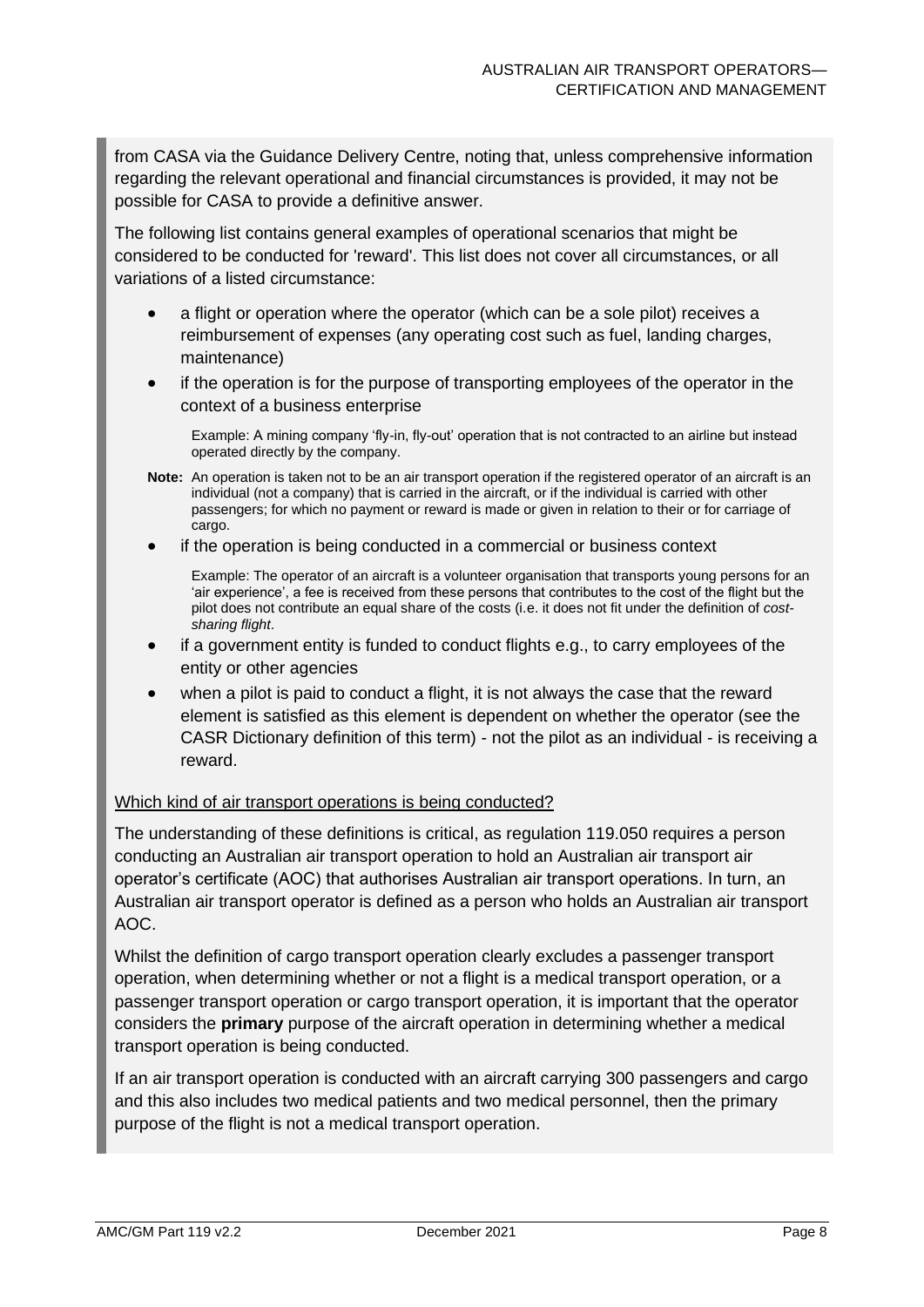However, if an air transport operation is conducted on an aircraft carrying two passengers, two medical patients and two medical personnel, then this is considered a medical transport operation as the primary purpose of the flight is the carriage of two medical patients.

Australian air transport operations can be undertaken using either:

- a. Australian registered aeroplanes or rotorcraft
	- or
- b. foreign registered aeroplanes or rotorcraft.

However, it should be noted that regulation 119.260 imposes a maximum period of use of a foreign registered aircraft in Australian territory.

Importantly, while the use of a foreign registered aircraft by a foreign operator can be an Australian air transport operation, this provision is tightly defined to only operations that are conducted wholly in Australia and are not part of a flight into or out of Australia. An operation by a foreign operator using an Australian aircraft in domestic operations is not an Australian air transport operation.

The operation of foreign registered aircraft over Australian territory, or into Australia for fuel stops only, are not Australian air transport operations. Nor is the operation of foreign registered aircraft in Australia based on a CASA permission issued under section 25 or section 27A of the Act.

Foreign air transport operations, which are those conducted into and out of Australia by foreign operators, are regulated under Part 129.

#### **GM 119.015 Definitions of Australian air transport AOC and Australian air transport operator**

This regulation provides that an Australian air transport AOC is an AOC that authorises the operation of an aeroplane or rotorcraft for an Australian air transport operation.

An Air Operator's Certificate (AOC) is an authorisation granted by CASA under section 27 of the Act to conduct certain prescribed aircraft operations, including Australian air transport operations (see GM 119.030 below).

All AOCs are issued for a specified term. The AOC holder must apply for, and be issued with, a new AOC in order to continue operating after the term expires.

#### **GM 119.020 Definition of** *significant change*

There is an exemption in force in relation to subparagraph (a)(viii) of this regulation relating to the kinds of aircraft changes that will constitute a mandatory significant change. It is recommended that operators review section 7 of CASA EX82/21.

There is also a direction in force in relation to Part 133 operators and the approval required before conducting an NVIS operation for the first time in a Part 133 operation. It is recommended that operators review section 6A of CASA EX82/21.

This regulation defines what a 'significant change' is for an Australian air transport operator.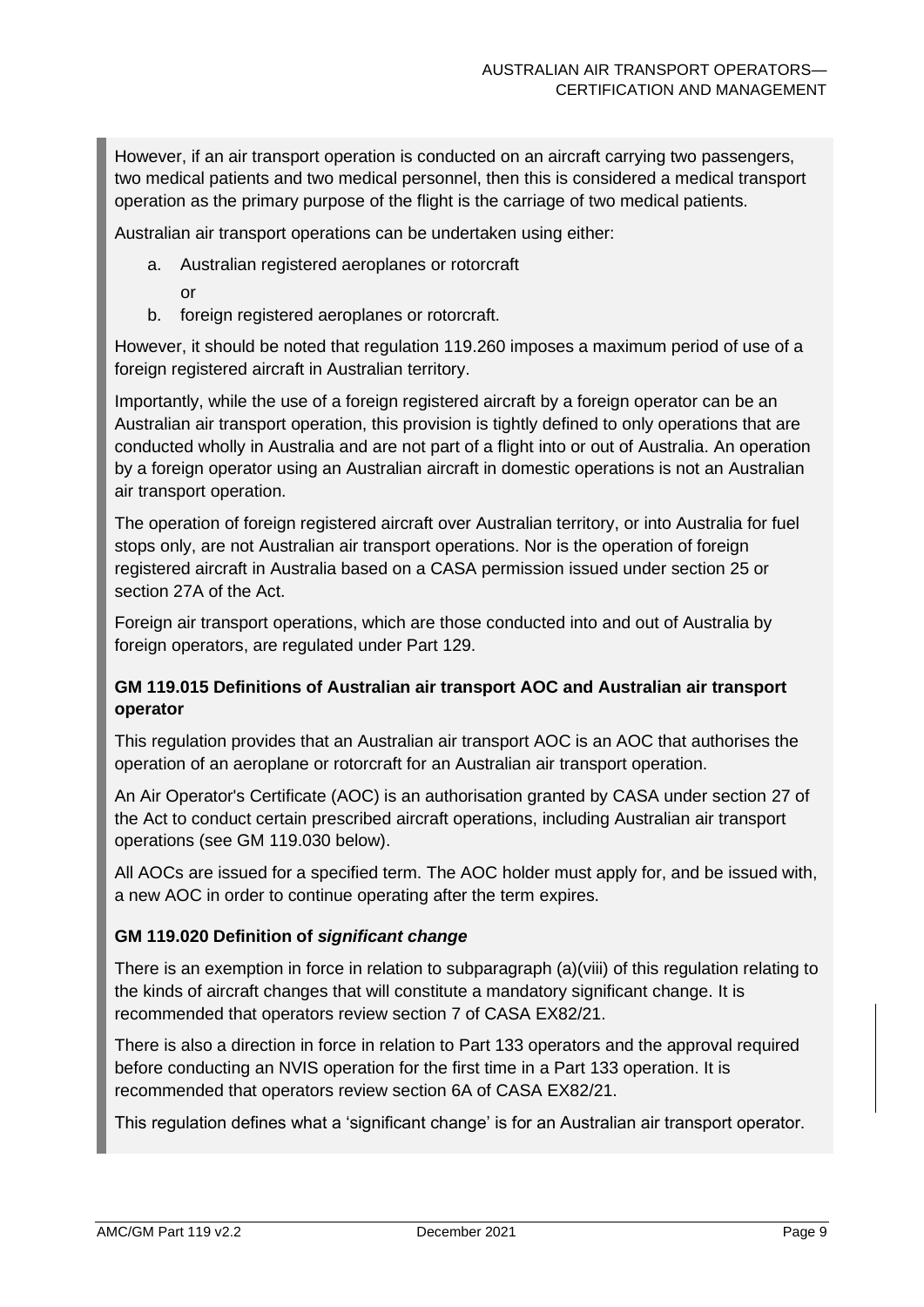All changes to the operations of an Australian air transport operator must be made using the operator's change management process. One of the outputs of implementing the change management process is a determination of whether or not a proposed change is significant for the purposes of Part 119. Significant changes must be approved by CASA before they are implemented by the operator. Other changes need not be pre-approved.

Part of the definition of significant change considers a change that requires approval by CASA under 'these Regulations'.<sup>2</sup> The term 'these Regulations' is defined in the CASR Dictionary and includes CAR.

An example of a matter that is a significant change under paragraph 119.020(c) is when an operator seeks approval for low-visibility operations. Low-visibility operations are regulated in Subdivision 91.D.4.3, with approvals issued under regulation 91.045. Where an operator is seeking a new approval, or a variation to an existing approval, then this would be considered a significant change under the provisions of Part 119<sup>3</sup>.

Subparagraph 119.020(a)(ii) states, inter alia, that a change in relation to the operator's key personnel is a significant change. Regulation 119.090 specifies when an application must be submitted to CASA for different kinds of significant changes. Subregulation 119.090(2) outlines that an operator must apply to CASA for approval of a change that is the permanent appointment, or the acting appointment (for a period of greater than 35 days), as any of the operator's key personnel of a person previously authorised to carry out the responsibilities of the position in a circumstance mentioned in subparagraph 119.205(1)(e)(iv) [sometimes colloquially referred to as an *alternate key person*].

Regulation 119.090 does not make it categorically clear whether or not the acting appointment of an alternate key person to fill a key person's position for a period of 35 days or less is a significant change. An alternate key person acting in the role for which they are previously authorised to carry out the responsibilities of the position for the same operator in a circumstance mentioned in subparagraph 131.195(1)(e)(iv) **is not considered to be a significant change** at all and therefore this change does not require any approval by CASA.

#### **GM 119.025 Approvals by CASA for Part 119**

This regulation authorises CASA to issue approvals under Part 119, where a provision refers to a CASA approval. All approvals granted by CASA under Part 119 are subject to the procedural requirements of Part 11.

The regulation has effect so that approvals applicable to the experience levels of the Head of Flying Operations (HOFO) and Head of Training and Checking (HOTC) shall only be granted if this preserves a level of aviation safety that is at least acceptable<sup>4</sup>.

In addition to the approvals of significant changes under regulation 119.095, there are several specific CASA approvals available under regulation 119.025. These approvals are also

<sup>2</sup> See paragraph 119.020(c).

<sup>3</sup> For detailed information refer to AC 119-07 - [Management of change for aviation organisations.](https://www.casa.gov.au/search-centre/advisory-circulars)

<sup>4</sup> Refer to subregulation 11.055(1B).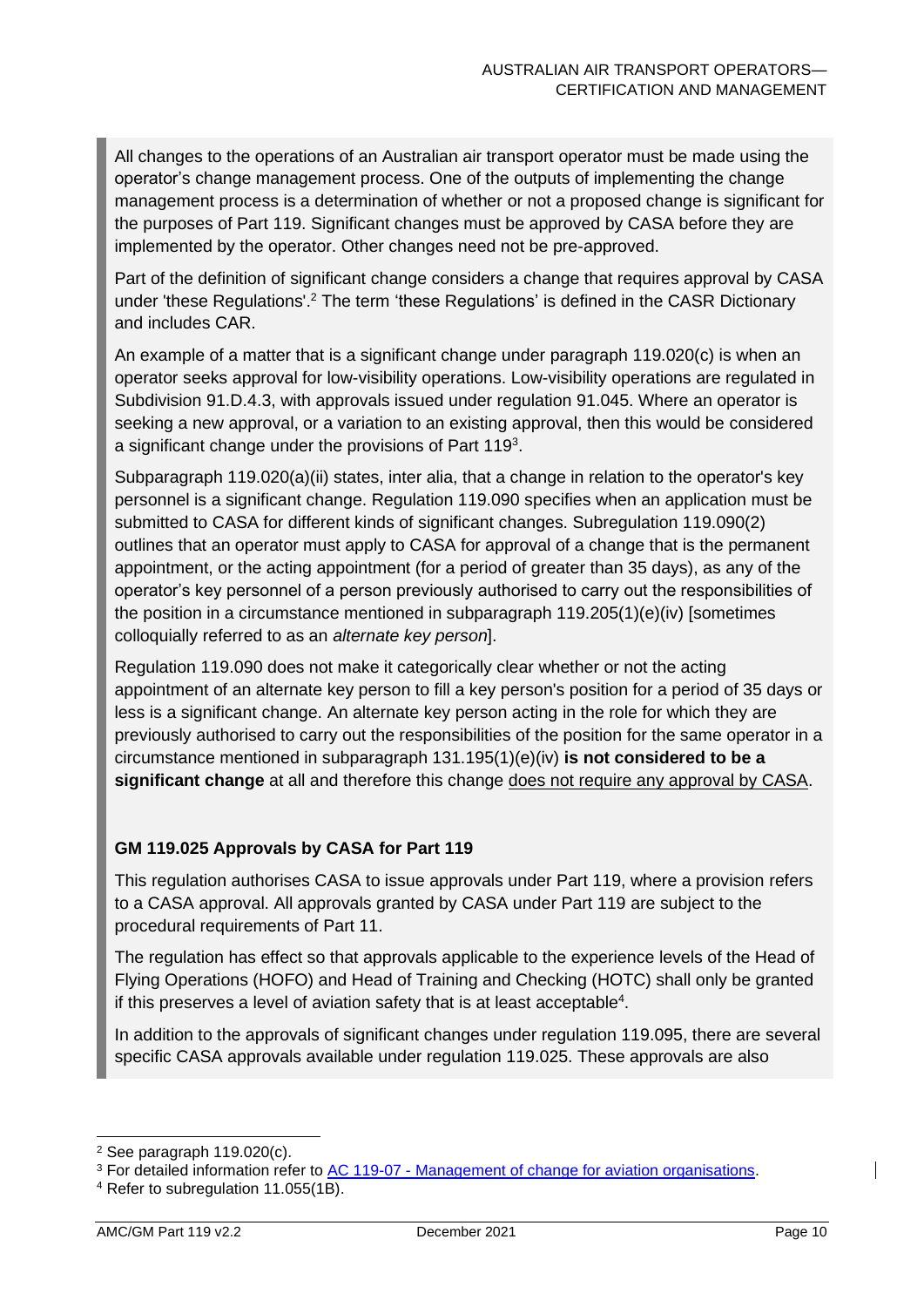considered to be a significant change.<sup>5</sup> Regulation 119.025 provides for CASA approvals in the following matters:

- subparagraph  $119.080(1)(q)(ii)$  approval for HOFO and Safety Manager (SM) positions to be occupied by the same person for a specified period
- subparagraph 119.080(1)(h)(ii) approval to operate an aeroplane or rotorcraft under an AOC where the operator is not the registered operator of the aeroplane or rotorcraft
- paragraph  $119.080(2)(b) in$  an unforeseen circumstance, approval for the same person to occupy the position of:
	- − CEO and SM, or
	- − HOFO and SM.

for more than 7 consecutive days.

- paragraph 119.125(2)(a) approval for a CEO experience level which differs from that in subregulation 119.125(3)
- paragraph 119.135(3)(a) approval for a HOFO experience level which differs from that in subregulation 119.135(4)
- paragraph 119.145(3)(a) approval for a HOTC experience level which differs from that in subregulation 119.145(4)
- paragraph  $119.255(1)(c)$  approval in respect of the matters specified in regulation 119.255 "Dealings in relation to cancelled, suspended, varied, pending or refused civil aviation authorisations"
- paragraph 119.260(2)(b) approval to use a foreign registered aircraft in Australian territory for a period greater than 90 days.

This approval mechanism can only be used for regulations or MOS provisions that explicitly refer to regulation 119.025.

#### **GM 119.030 Prescribed purpose—Australian air transport operations**

In accordance with subsection 27(9) of the Act, this regulation prescribes Australian air transport operations as operations that can only be conducted under the authority of an AOC.

#### **GM 119.035 Prescribed position—safety manager**

In accordance with the definition of key personnel in subsection 28(3) of the Act, this regulation provides that an Australian air transport operator must have a SM and this person is a member of the operator's key personnel.

For the required experience and responsibilities of the SM, refer to regulations 119.155 and 119.160.

<sup>5</sup> Refer to paragraph 119.020(c).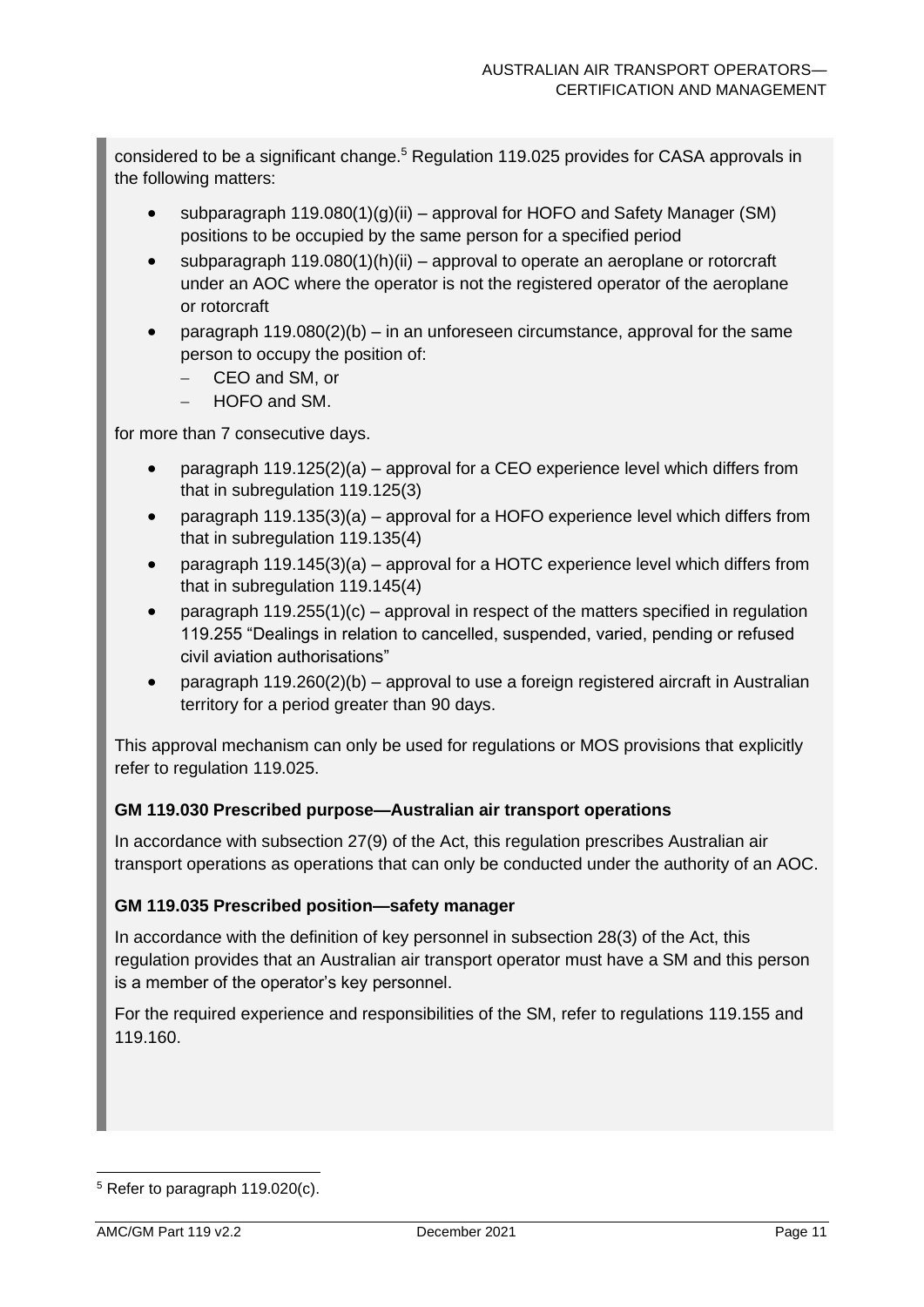It is a condition of an operator's AOC that:

- the SM is independent and not subject to undue influence from other key personnel or anyone else<sup>6</sup>
- the SM is not the same person as either of the CEO or the HOFO, except for a limited time in extenuating circumstances.<sup>7</sup>

#### **GM 119.036 Required position—head of training and checking**

In accordance with the definition of key personnel in subsection 28(3) of the Act, this regulation provides that an Australian air transport operator must have a HOTC and this person is a member of the operator's key personnel. $^8$ 

#### **GM 119.040 Required material for reference library**

Section 28BH of the Act requires AOC holders to have a reference library, the minimum required contents of which are prescribed in paragraph 28BH(2)(b).

Regulation 119.040 specifies the minimum requirements for an Australian air transport operator's reference library:

- All civil aviation legislation relevant to the operator's operations.
- All parts of the AIP relevant to the operator's operations.
- If the operator conducts international operations, then the document equivalent to the AIP for each foreign country.
- All documents applicable to flight operations for each type and model of aeroplane or rotorcraft used by the operator.
- Any other documents as specified in the operator's exposition.

A reference library is permitted to be kept electronically, however, the operator must ensure it remains readily available and is kept up to date.

The HOFO is responsible for ensuring that flight crew are provided with the information and documentation necessary for them to carry out their responsibilities.<sup>9</sup>

The AOC holder is responsible for maintaining the library, including any distribution records.

#### **GM 119.045 Issue of Manual of Standards for Part 119**

This provision provides CASA the authority to issue a Part 119 MOS.

At this time, there is no Part 119 MOS as none of the MOS empowering provisions in the Part 119 regulations are required to be used. CASA has no current proposals to use the Part 119 MOS powers. Any creation of a Part 119 MOS would be subject to consultation in accordance with the requirements of Subpart 11.J.

 $6$  Refer to subparagraph 119.130(1)(b)(v).

<sup>7</sup> Refer to regulation 119.080.

<sup>8</sup> For the HOTC qualifications, experience and responsibilities, refer to regulations 119.145 and 119.150.

 $9$  Refer to paragraph 119.140(2)(b).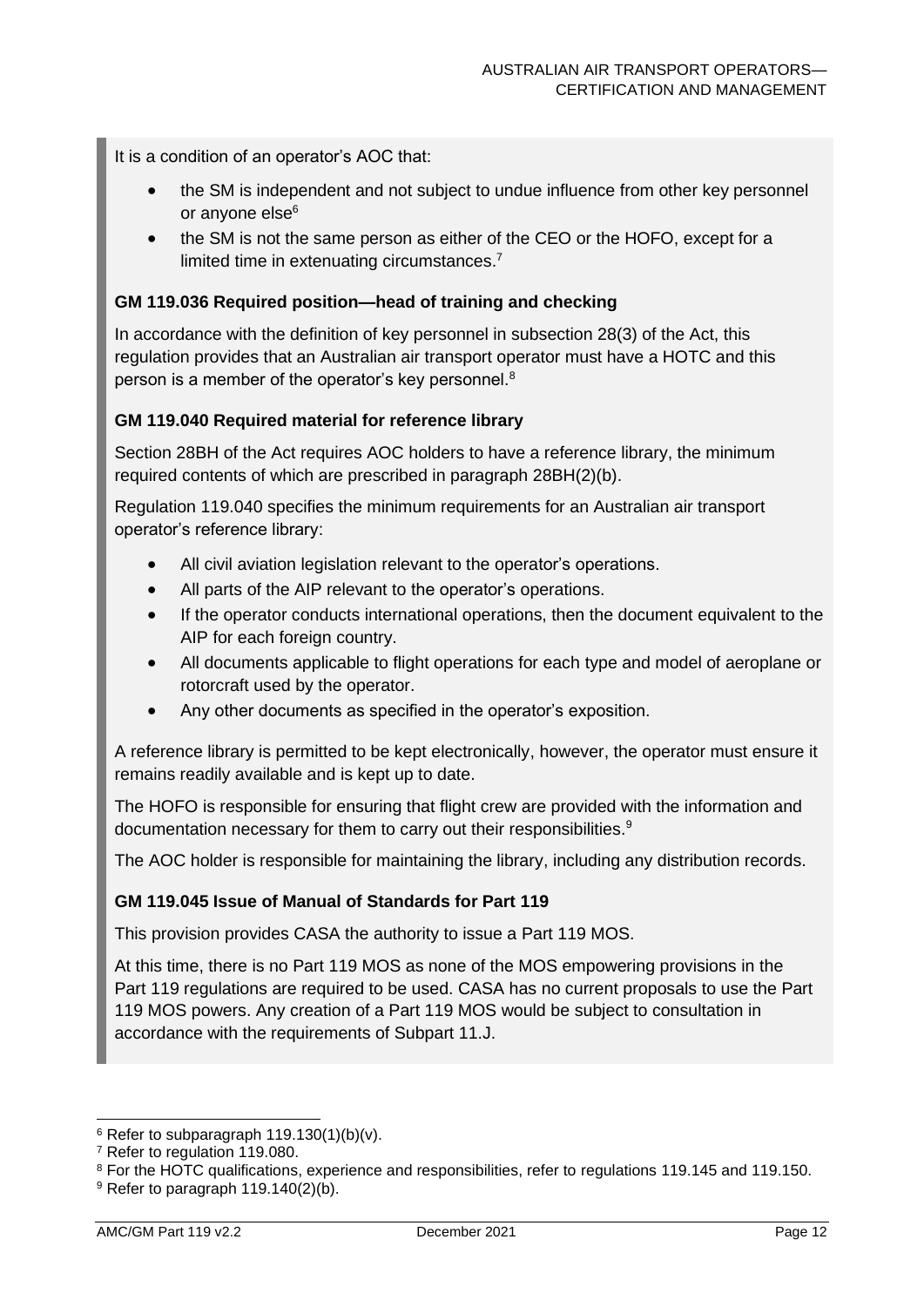A MOS is a document that supports CASR by providing detailed technical material, such as technical specifications or standards.

A MOS is a legislative instrument and is subject to registration and disallowance under the *Legislation Act 2003*. Part 11 sets out procedural requirements for the issue, amendment or revocation of a MOS, including consultation requirements.

#### **GM 119.050 Australian air transport AOC required**

This regulation makes it an offence for a person to conduct an Australian air transport operation without an Australian air transport AOC for the operation.

#### **GM 119.055 Compliance with Australian air transport AOCs**

This regulation makes it an offence for the holder of an Australian air transport AOC to operate in contravention of their AOC.

An Australian air transport operator must hold an AOC that authorises the specific type of operation being conducted.

For example, an operator authorised under their AOC to conduct cargo transport operations cannot conduct passenger transport operations without applying for a change to their AOC to include passenger transport operations.

#### **GM 119.060 Compliance with conditions of Australian air transport AOCs**

This regulation makes it an offence for an Australian air transport operator to contravene a condition of their AOC. Regulation 119.080 outlines the ongoing conditions of an Australian air transport AOC. Conditions of general application are set out in Division 2 of Part III of the Act.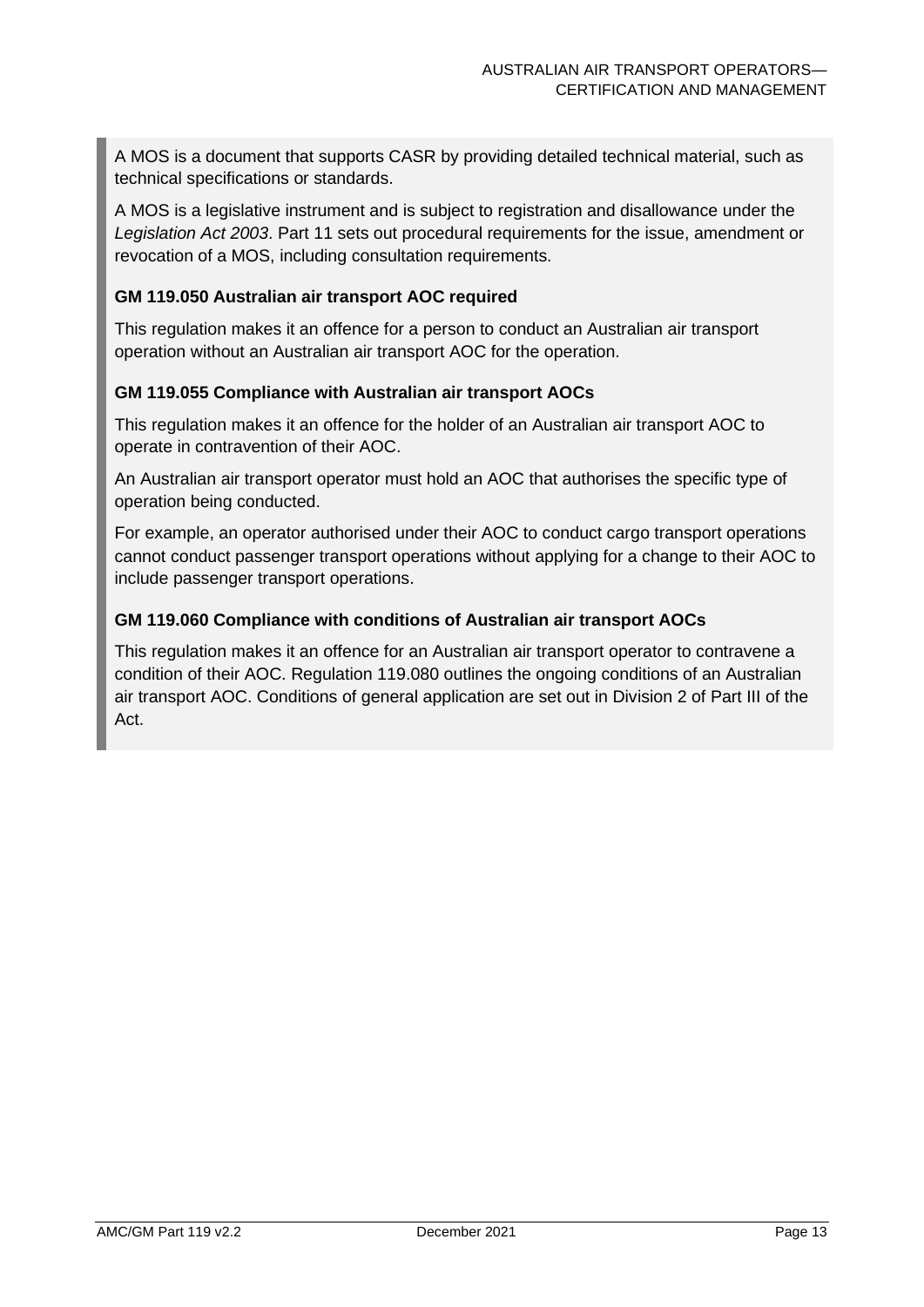## <span id="page-14-0"></span>**3 Subpart 119.B—Australian air transport AOCs**

#### **GM 119.065 Application**

This regulation and Subdivision B of Division 2 of Part III of the Act collectively set out the requirements regarding applications to conduct an Australian air transport operation.

#### **GM 119.070 Conditions for issue**

In addition to the requirements of section 28 of the Act, this regulation outlines matters about which CASA must be satisfied in order to issue an AOC to an applicant. These are that:

- the applicant's proposed exposition complies with regulation 119.205
- the applicant can conduct operations safely and in accordance with their exposition and legislative/regulatory requirements
- the CEO, other key personnel, and directors of a corporate applicant each individually meet the requirements to be considered a fit and proper person
- each key person meets the stipulated qualification and experience requirements
- the applicant has suitable arrangements in place to ensure the continuing airworthiness of each aeroplane and rotorcraft proposed to operate under the applicant's AOC.

#### **GM 119.075 Approval of exposition**

This regulation provides that when CASA issues an Australian air transport AOC, the applicant's proposed exposition is taken to have been approved. This establishes the baseline document for the operator's operations. Any change to the operator's operations and exposition will be assessed as being either a significant change, or a change that is not significant, in accordance with the operator's change management process.

#### **GM 119.080 Conditions of an Australian air transport AOC**

This regulation specifies ongoing conditions of an Australian air transport AOC. These are in addition to the ongoing conditions of an AOC under section 28BA of the Act. All conditions must be complied with for the AOC to authorise operations, including subsection 28BA(2A) of the Act.

All key personnel positions required by Part 119 have regulated responsibilities. Regulations relating to key personnel responsibilities do not included offence provisions and therefore do not carry a penalty. However, compliance of key personnel with regulations relating to their responsibilities is a condition on the operator's AOC.<sup>10</sup>

Notably, this regulation constrains the ability of operators to have the SM be the same person as either the CEO or the HOFO. There is no specific regulatory limitation on the HOTC and the SM being the same person. This is discussed further below.

The regulation allows the issuance of an approval for key personnel to be combined in unforeseen circumstances and authorises CASA to issue an approval for the HOFO and SM

 $10$  Refer to paragraph 119.080(1)(b).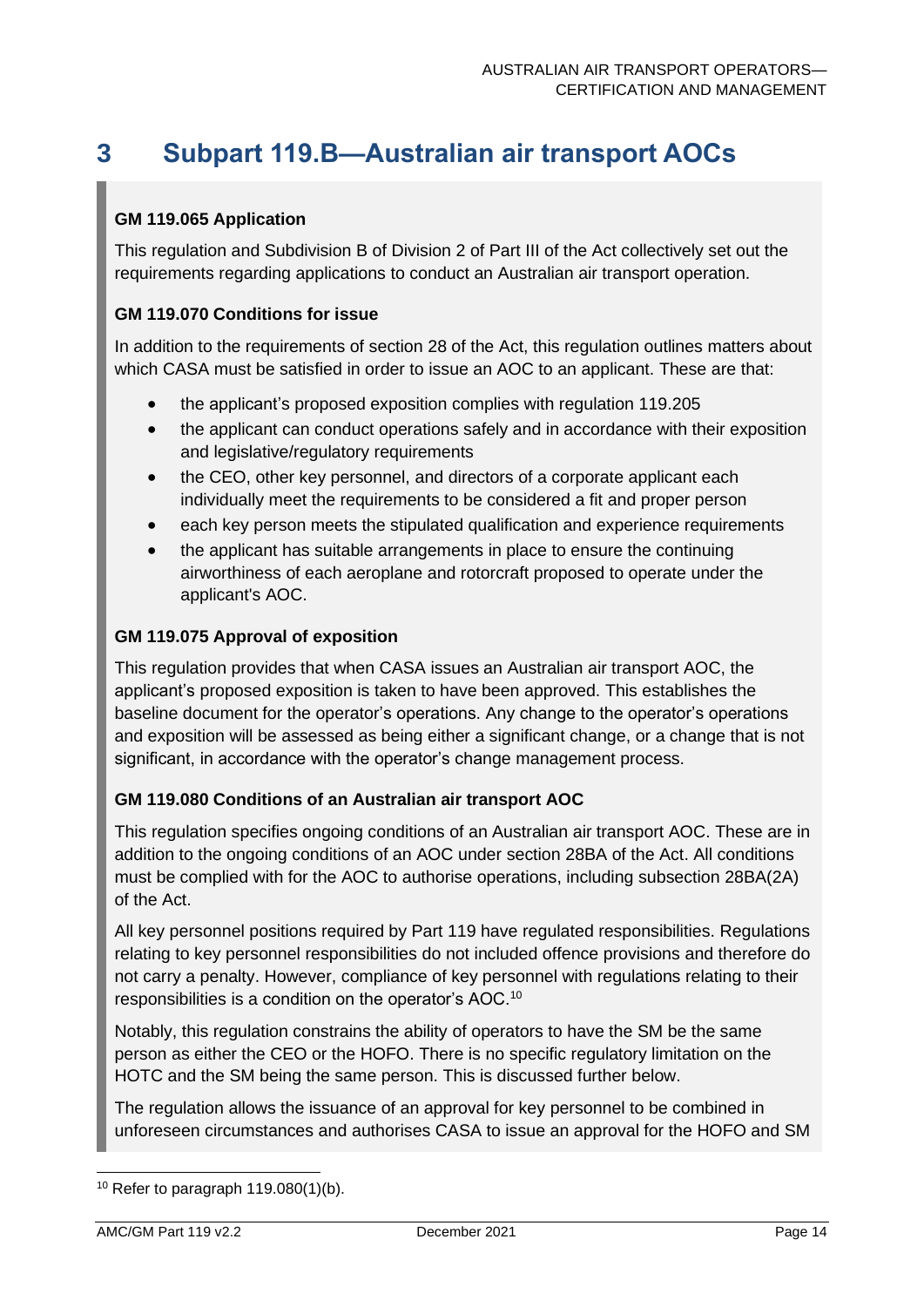to be the same person. It is more likely for this approval to be considered for small/noncomplex operators than for large/complex operators.

As described in GM 119.110, there is no restriction on the SM being either a part-time employee, a contracted employee, or an employee also employed in another line role (noting the limitations on the doubling up of key personnel positions).

As outlined in GM 119.160, the SM has responsibility for the day-to-day functioning of the safety management system (SMS), as distinct from the safe functioning of the flying operations. It is fundamental to the SMS concept that the SM retain a level of independence that enables them to provide advice to the CEO and other key personnel on safety management matters. In cases where an operator does not have sufficient employees with the required skills and experience to conduct all SMS functions it is acceptable to appoint an employee that satisfies the regulatory experience requirements as the SM and utilise internal/external personnel for the conduct of specialised SMS activities, such as audits or investigations. Where an operator chooses to use external provision of any SMS function, the operator should remain aware that the requirements in regulations 119.130, 119.160 and subpart 119.F remain applicable.

The size, scale and complexity of the operator and/or the operations being conducted will influence the appropriateness of part-time or contractor options. In all cases, the purpose is to achieve a sufficient level of assurance that the SM's responsibilities will be adequately fulfilled.

Where a single person assumes the roles of HOFO and SM, aspects of the management and functioning of the SMS may create a conflict of interest. Additionally, in smaller and less complex operations, the HOTC may already have been combined with the HOFO. If this were the case, then a single person could potentially be fulfilling the responsibilities of three key personnel roles.

An example of where a conflict of interest may arise is if the HOFO and the SM were the same person and an audit or investigation found that the operational procedures were deficient. Where such circumstances occur, it may be appropriate for some operators (depending on size and complexity) to have an independent, competent person review the investigation and recommendations.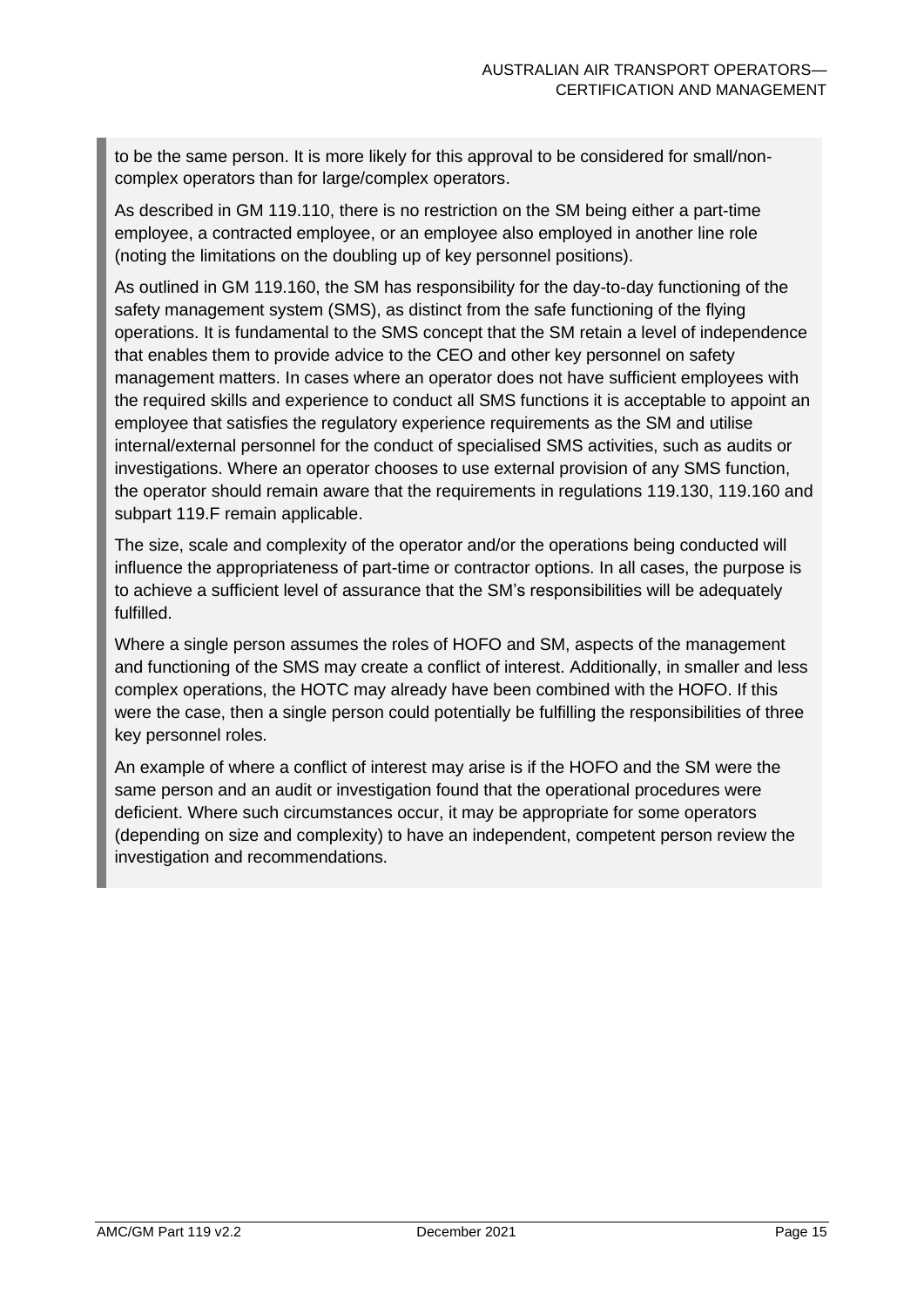# <span id="page-16-0"></span>**4 Subpart 119.C—Changes relating to Australian air transport operators**

Part 119 refers to changes to an operator's organisation and operations as being either 'significant' or not. Regulation 119.020 defines a 'significant change'. Subpart 119.C establishes requirements for changes made by the operator, including the requirement for all significant changes to be approved by CASA, before they are implemented by the operator. For guidance on the construction of a change management process, refer to [AC 119-07 -](https://www.casa.gov.au/search-centre/advisory-circulars) [Management of change for aviation organisations.](https://www.casa.gov.au/search-centre/advisory-circulars)

An operator may make changes that are not significant changes without prior approval from CASA. However, an operator must have a means to ensure that notification of all changes, and a copy of the exposition detailing such changes, are provided to CASA.

#### **GM 119.085 Changes of name etc.**

CASA must be notified of a change to an operator's name (including any operating or trading name), contact details or operational headquarters address (if different to the mailing address) prior to the change occurring. An operator must consider such a change against the criteria for a significant change. If it is determined not to be a significant change, the operator is still required to notify CASA prior to the change occurring.

**Note:** A change in the address of a main operating base is a significant change (see regulation 119.020).

#### **GM 119.090 Application for approval of significant changes**

The matters that are deemed to be significant changes are detailed in regulation 119.020.

The concept of significant change establishes the matters for which an operator will have to:

- seek approval from CASA before making the change
- supply documented changes to their exposition to CASA as part of their change approval process
- act in accordance with their own change management process (as defined in their exposition and satisfying the requirements of Subpart 119.C).

#### *Key personnel changes*

Operators can gain approval for an individual to perform the duties of a key person when they are absent from the position or cannot carry out the responsibilities. Approval of such a person is a significant change; however, the operator also gains the flexibility to continue operations without significant disruption in the case of absence of a key person. The individual is often a deputy to the key person or is known as an acting or alternate key person i.e., acting/alternate HOFO etc. Such an individual is required to be listed in the exposition<sup>11</sup>. An alternate key person acting in the role for which they are previously authorised to carry out the responsibilities of the position for the same operator in a circumstance mentioned in subparagraph 119.205(1)(e)(iv), provided it is for a period of 35

<sup>&</sup>lt;sup>11</sup> Refer to subparagraph  $119.205(1)(e)(iv)$ .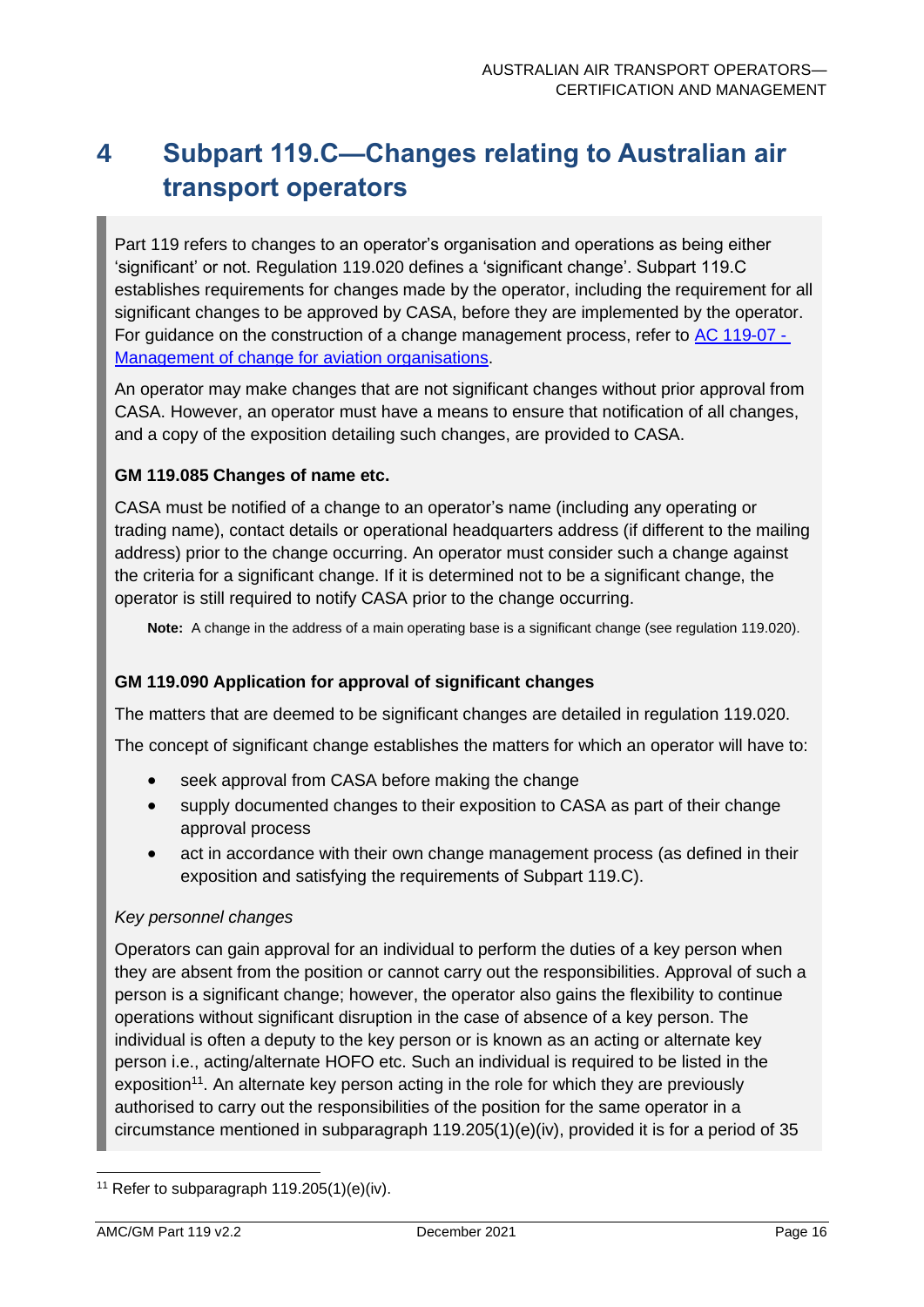#### days or less, **is not considered to be a significant change** and does not require any approval by CASA.

Many small operators do not have the numbers of personnel within their company to provide alternate key personnel from within their own personnel. Under s28 of the Act, key personnel are required to be "in the organisation". Alternate key personnel that are normally employed by a different operator can be nominated as alternate key personnel, provided that the operator nominating them as alternate key personnel outlines in their exposition how the alternate key person will be capable of fulfilling their responsibilities as a key person on short notice, particularly when they are normally familiar with a different operator's procedures and exposition. When conducting alternate key personnel duties, the person will need to have a direct relationship with the operator (whether by contract or other arrangement). Critically, the person must have the **time, and the ability,** to discharge their key personnel duties completely and comprehensively. It is highly unlikely that this can be satisfied if a key person is trying to conduct key persons duties for multiple operators at the same time. Also see GM 119.020 and 119.110.

Subreaulation 119.090(2) describes the only circumstance in which an operator may change the nominated individual in a key personnel position without first receiving approval of the significant change. In this case, the new nominee must be identified in the exposition as a person authorised to carry out the responsibilities of that key person when the position holder is absent from the position or otherwise unable to carry out the responsibilities of the position.<sup>12</sup> CASA must be notified within 7 days of the change.

If an operator does not have an approved alternate person in place when a key person becomes absent from the position or cannot carry out the responsibilities, they will need to cease operations, as they would not be compliant with paragraph 119.080(1)(c) and section 28BA(2A) of the Act which require each key personnel position to be filled.

An operator is to apply for approval of a significant change using the applicable form.

Operators must clearly identify the proposed change in their exposition. Sending a new copy of the exposition to CASA without annotation of the changes is not acceptable.

Within the timeframe that is specified in the change management section of the operator's exposition, and after CASA approval of the significant change, the:

- operator would provide CASA with a new electronic copy of the entire document (exposition or subset document, such as operations manual)
- changes would be marked by change bars or otherwise be clearly identified
- document would contain the amendments marked in the amendment page
- document would advance to the next version number in accordance with the procedure specified in the change management section of the operator's exposition.

#### **GM 119.095 Approval of significant changes**

Reserved.

<sup>&</sup>lt;sup>12</sup> Refer to subparagraph  $119.205(1)(e)(iv)$ .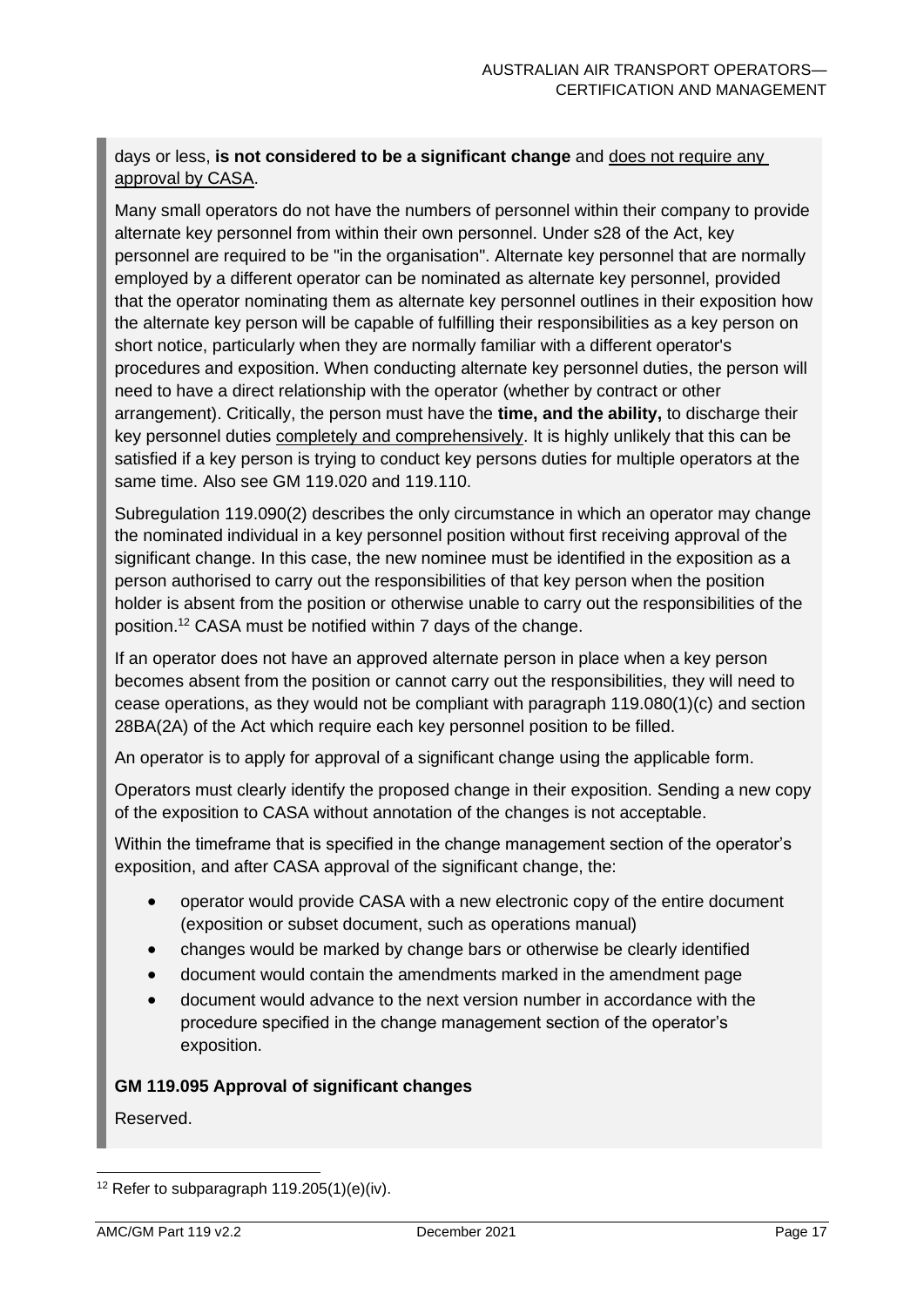#### **GM 119.100 Changes must be made in accordance with process in exposition**

This regulation requires an operator to conduct all change management in accordance with the process documented in their exposition. Regulation 119.205 prescribes the required content of an operator's exposition. One item that must be included is the process that an operator will follow when making significant changes as well as changes that are not significant. CASA recognises that the size and complexity of organisations varies greatly, and accordingly it does not prescribe the actual process to be followed but rather requires that an exposition describe the process applicable to the operator.

All changes must be made in accordance with the change process in the operator's exposition.

Further information is available in AC 119-07 - [Management of change for aviation](https://www.casa.gov.au/search-centre/advisory-circulars)  [organisations](https://www.casa.gov.au/search-centre/advisory-circulars)*.*

#### **GM 119.105 CASA directions relating to exposition or key personnel**

Under the provisions of this regulation, CASA may direct an operator to:

- remove, include or vary information, procedures or instructions in their exposition
- remove a person from a key personnel position.

In all cases, the regulation requires:

- any direction to be issued in writing
- the direction to state the time within which it must be complied with.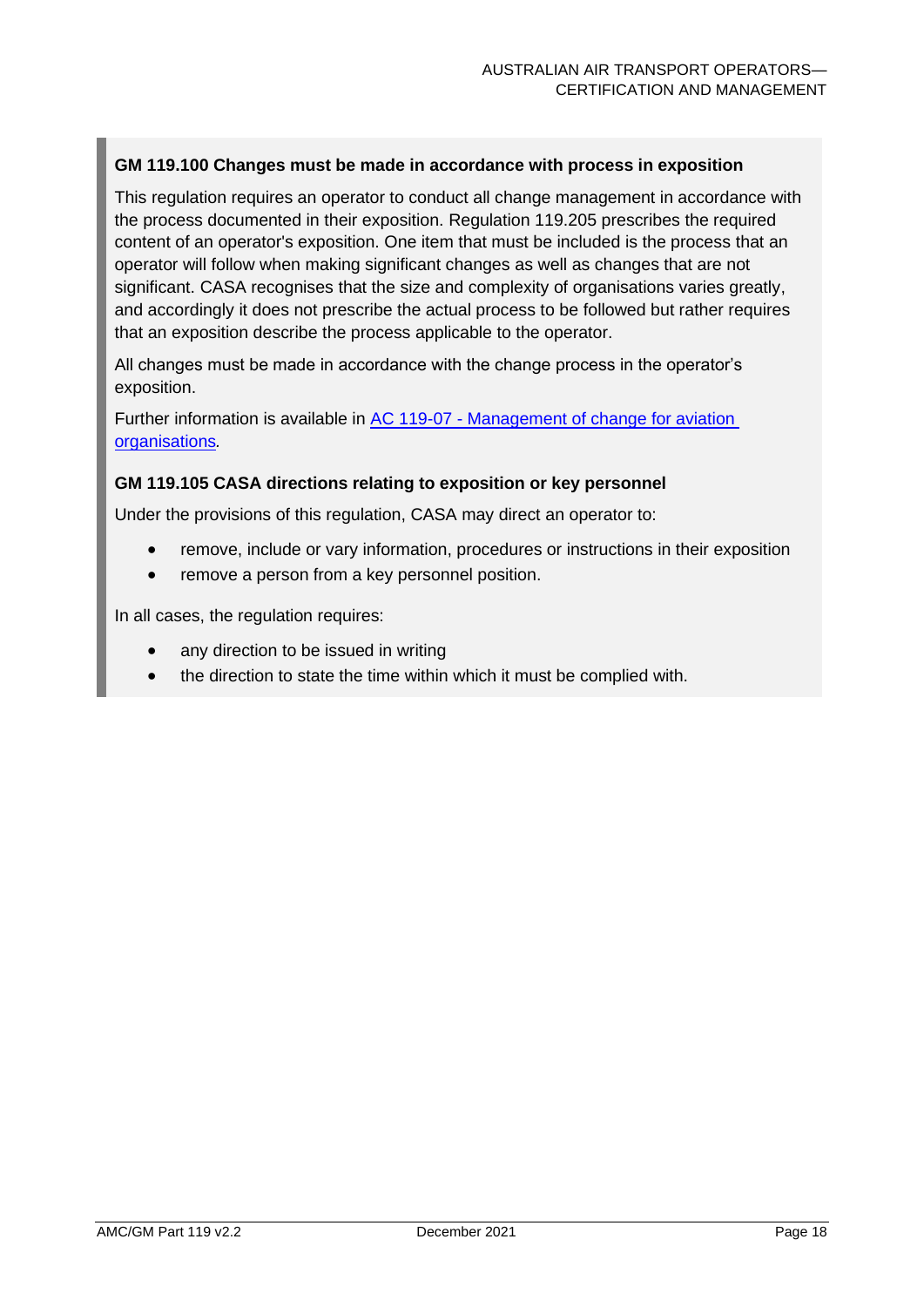# <span id="page-19-0"></span>**5 Subpart 119.D—Organisation and personnel**

#### **GM 119.110 Organisation and personnel**

Part 119 prescribes matters that are only relevant to flight operations conducted under an Australian air transport AOC. If an organisation is also a Part 141 or Part 142 training organisation, other key personnel may be required. Similarly, if the operator is a Part 145 approved maintenance organisation, other specified managers for maintenance activities are required.

Where a combination of CASR Parts requires the appointment of the same position, an operator should ensure the responsibilities and accountabilities of the position documented in the exposition address the requirements of all relevant Parts.

Subregulation 119.110 (1) requires the operator to "maintain an organisational structure that effectively manages the operator's Australian air transport operations, taking into account the size, nature and complexity of the operations". The operator must ensure there is a sufficient number of personnel employed by the company (being either directly employed or contracted third party staff) to ensure that:

- tasks are conducted in accordance with the operator's exposition
- operational task safety is not compromised due to a lack of resources
- only suitably experienced and qualified personnel are employed to carry out tasks
- assurance is provided that proposed services are undertaken with appropriate thought given to maintaining safety and considering the complexities of the task at hand.

Depending on the size, nature and complexity of the operations, the operator's exposition may outline requirements for the use of additional (including contracted third party) staff with consideration given to:

- the method by which additional staff are employed
- any steps taken to ensure any additional staff are suitably experienced, qualified and able to perform the task(s) required.

The operator should document, in their exposition, the process it employs to regularly review and monitor the number of qualified personnel and decide whether additional staff are required to maintain safe operations. This is critical in operations with rapidly expanding services or high staff turnover.

#### **Safety management system**

The roles, responsibilities and accountabilities of the key personnel outlined on the organisational chart must be clearly articulated with respect to the operator's safety management system (SMS). The CEO, who is often referred to as the 'accountable manager', is the person ultimately accountable under regulation 119.130 for the safety of the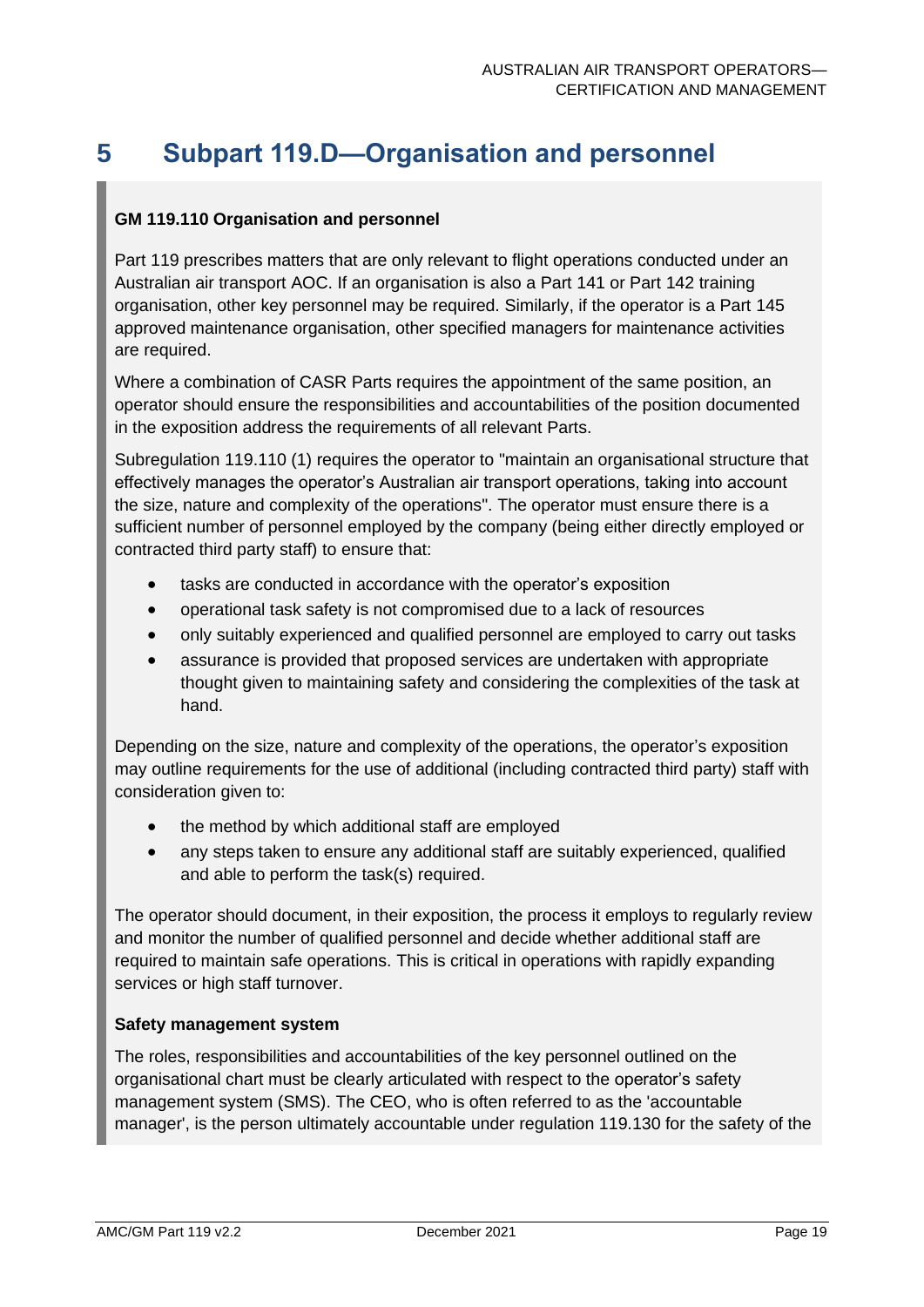operation and for the SMS. When formalising the organisation structure it is essential that the SM, as the designated key person, has direct access to the CEO.

For small, non-complex operators, there is no requirement for the SM to be employed on a full-time basis, i.e., the SM may be permanently employed but in a manner that requires less hours per week than that of a full-time employee. Alternatively, the operator may enter into a contractual arrangement with an individual or another organisation for the provision of elements of the SMS. In this scenario, the operator is still required to nominate an individual in their organisation as the key personnel position holder. Provided that the regulatory experience requirements are satisfied, and the regulatory responsibilities can be carried out, options for filling the role of SM include (but are not limited to) the following:

- experienced line pilot
- a part-time employee
- a full-time employee performs other functions in addition to that of the SM role.

Regardless of the person filling the role of SM, it is important that the operator and the person understand the responsibilities associated with holding the position.

As the manager normally assigned day-to-day responsibility for the functioning of the SMS (as distinct from the safe functioning of the operation), the SM needs to work closely with the senior management team to meet the objectives of the SMS.

All management and supervisory positions, including the SM, are expected to show leadership and have included in their responsibilities/accountabilities a requirement to:

- actively support and promote the SMS
- ensure that they, and their staff, comply with the SMS processes and procedures
- ensure resources are made available to achieve the outcomes of the SMS
- continually monitor their area of responsibility, as outlined in the SMS manual.

Managers should ensure that sufficient resources are made available to achieve the outcomes of the SMS. To achieve this, managers should:

- ensure due processes and procedures needed for safe operations are in place
- ensure sufficient resources are in place to support the SMS
- continually monitor their areas of responsibility, as outlined in the SMS manual.

Depending on the size, nature and complexity of operations, larger organisations may have additional safety responsibilities that are explicitly defined for other senior managers. For example:

- General Manager/Chief Operating Officer
- Head of Ground Services
- Head of Cabin Safety
- Head of Dangerous Goods and/or cargo
- Head of Operations
- Head of Operations for a particular aircraft type in the fleet, and/or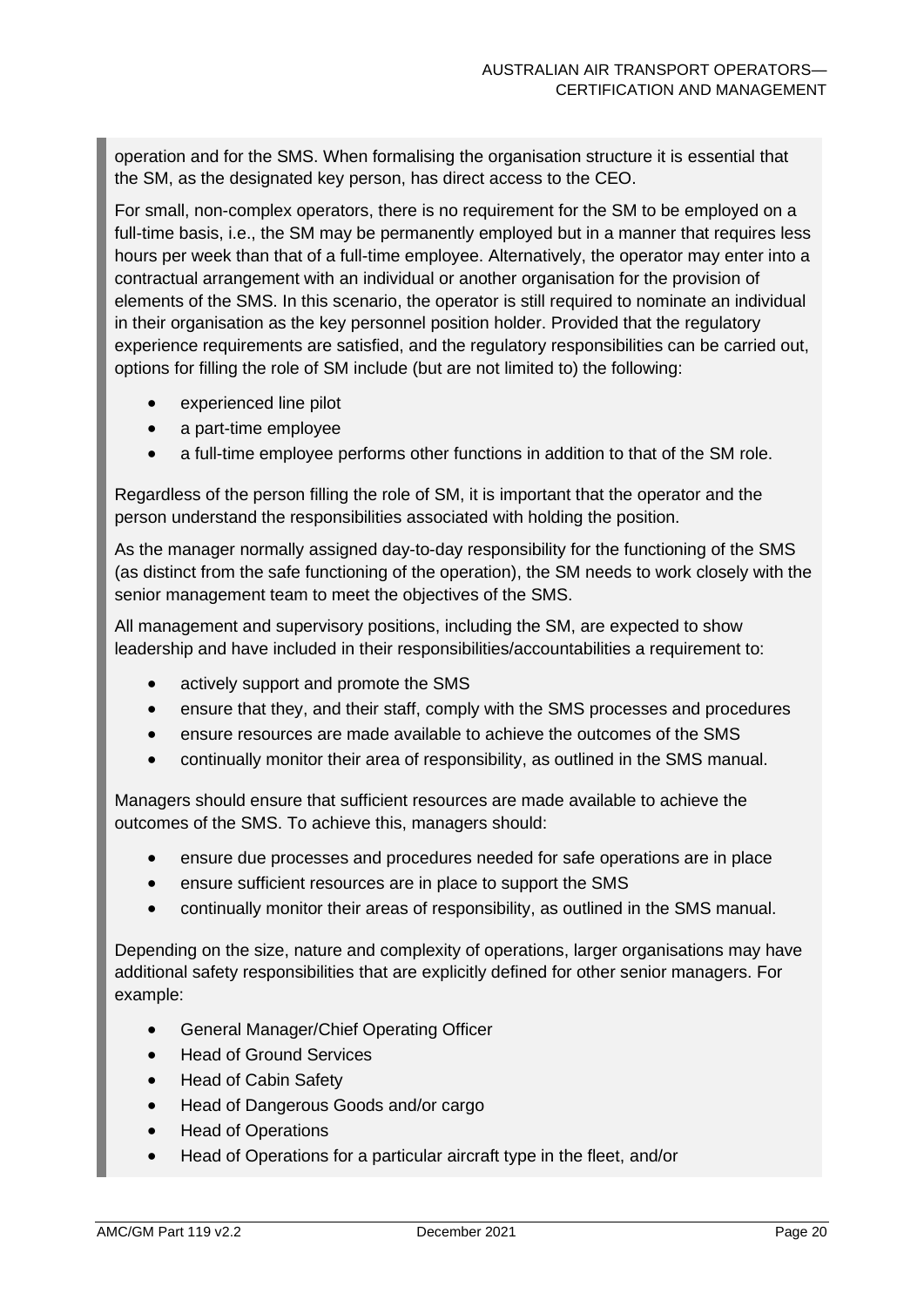• Head of Customer Services.

Where this occurs, these additional positions should have a clear reporting mechanism that ensures any safety matters are reported to and managed by the SMS.

#### **GM 119.115 When key personnel cannot carry out responsibilities**

This regulation imposes a requirement for an operator to advise CASA of the inability of any key personnel to carry out their responsibilities if this will continue (or is likely to continue) for more than 35 days.

An operator must advise CASA of any extended period of absence of any key personnel. Operators should be aware that the period begins from the first day of absence. The requirement to advise CASA applies to both foreseen (planned holiday or absences) and unforeseen (sickness or injury) circumstances.

As part of the required contents of the exposition, the operator must include a description of how they will manage any temporary absence, or the inability of a key person to carry out their responsibilities. The exposition must include the full name of each person authorised to act on behalf of each key person during any period of temporary absence. The procedure should specify that the operator will maintain an auditable register, providing a chronological record of each occasion that the temporary/deputy key person holds responsibility and accountability for the position. The procedure may also detail who is responsible for notifying CASA and describe a means of providing the notification.

Each temporary key person must have received familiarisation training in relation to the key person's responsibilities and accountabilities prior to carrying out the responsibilities of the position. The operator must have a means of demonstrating that familiarisation training has been provided to temporary position holders.

In the interests of safety, and to be satisfied that a temporary key person is suitable to carry out the responsibilities of the key position, CASA may issue a direction for the person to undertake an assessment, as per the requirements of the key position.

The sharing of key personnel responsibilities can be found in regulation 119.080.

#### *Alternate key person*

The regulations permit for additional personnel to act in the role of a key person. The decision to nominate alternate key persons rests with the organisation. Nominating alternate key personnel has the potential to be beneficial as it can minimise disruption in several circumstances, such as:

- an unexpected illness of the primary person
- annual leave
- duty away from home base for a short period of time
- a change in the individual's circumstances leading to their inability to manage the duties and responsibilities of their position in the organisation
- sudden resignation/retirement.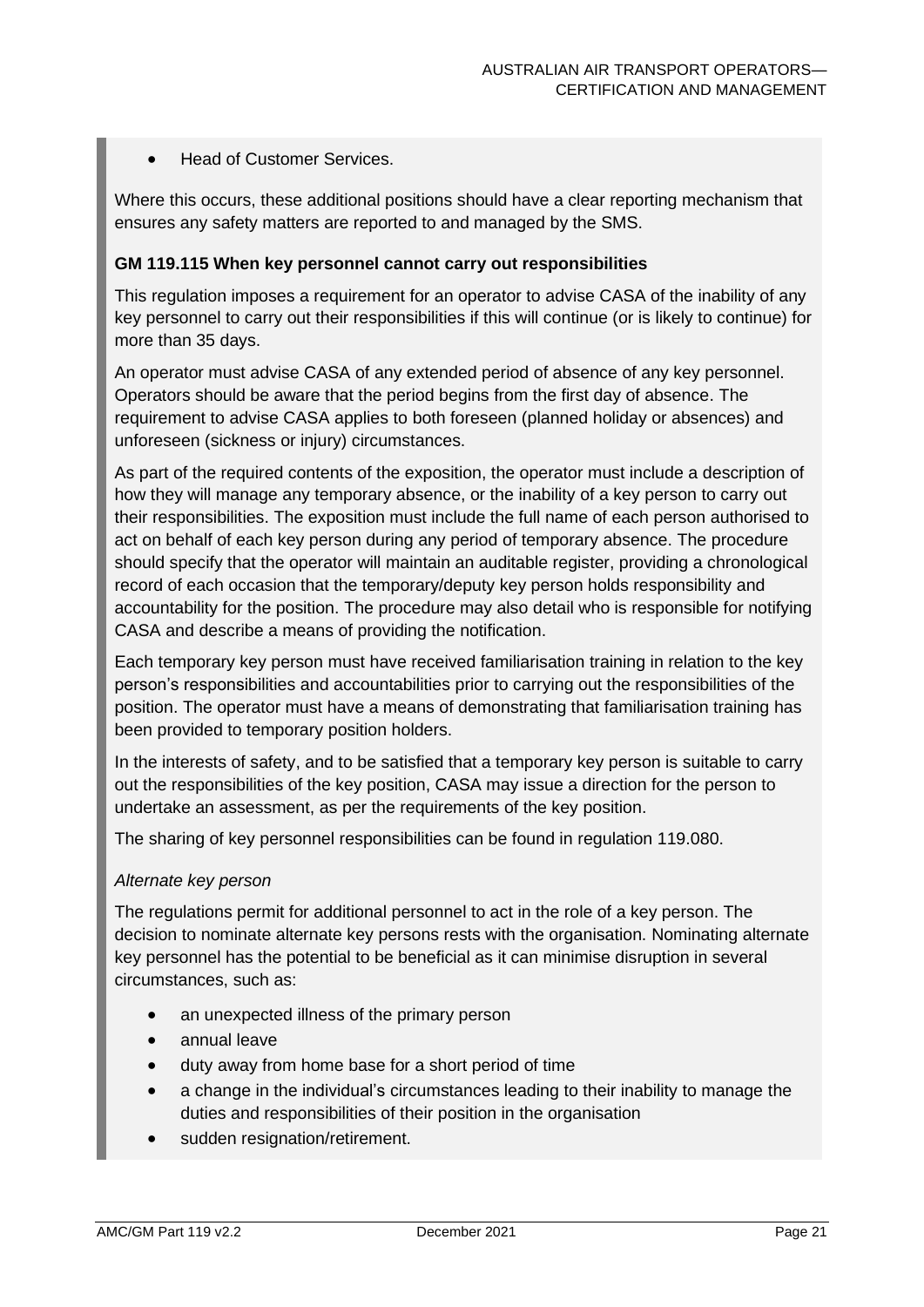Ideally, the operator would nominate a person who has the qualifications to hold the key person position, authorised by CASA to meet the circumstances of this regulation. The nomination of an alternate person follows the same process as the primary person. Likewise, any assessment of an alternate person will follow the process applicable to the primary person.

Where an alternate person has been nominated, the operator's exposition is required to describe how this process is managed<sup>13</sup>. In developing this content, the following should be considered for inclusion:

- when the alternate person can act in place of the primary person
- how personnel are notified of a change to the position holder and the period for which the change takes effect
- ensuring that CASA is notified of a change to the position holder (as per the regulatory requirements)
- methods of communication and a formal handover process between the primary and alternate key person.

The process must ensure that the alternate does not discharge the duties and responsibilities of a key person until they assume the role. Conversely, when the alternate assumes the role of a key person, they must perform all duties and assume full responsibility for the position.

Many small operators do not have the numbers of personnel within their company to provide alternate key personnel from within their own personnel. Under s28 of the Act, key personnel are required to be "in the organisation". Alternate key personnel that are normally employed by a different operator can be nominated as alternate key personnel, provided that the operator nominating them as alternate key personnel outlines in their exposition how the alternate key person will be capable of fulfilling their responsibilities as a key person on short notice, particularly when they are normally familiar with a different operator's procedures and exposition. When conducting alternate key personnel duties, the person will need to have a direct relationship with the operator (whether by contract or other arrangement). Critically, the person must have the **time, and the ability,** to discharge their key personnel duties completely and comprehensively. It is highly unlikely that this can be satisfied if a key person is trying to conduct key persons duties for multiple operators at the same time. Also see the guidance provided in GM 119.020 and 119.090.

#### **GM 119.120 Familiarisation training for key personnel**

An Australian air transport operator must ensure that, before a person appointed as any of the operator's key personnel begins to carry out the responsibilities of the position, the person has completed any training that is necessary to familiarise the person with the responsibilities. An operator must describe the conduct of this training in their exposition, including details of the training syllabus and how records of achievement are documented.

 $13$  Refer to subparagraph 119.205(1)(e)(v).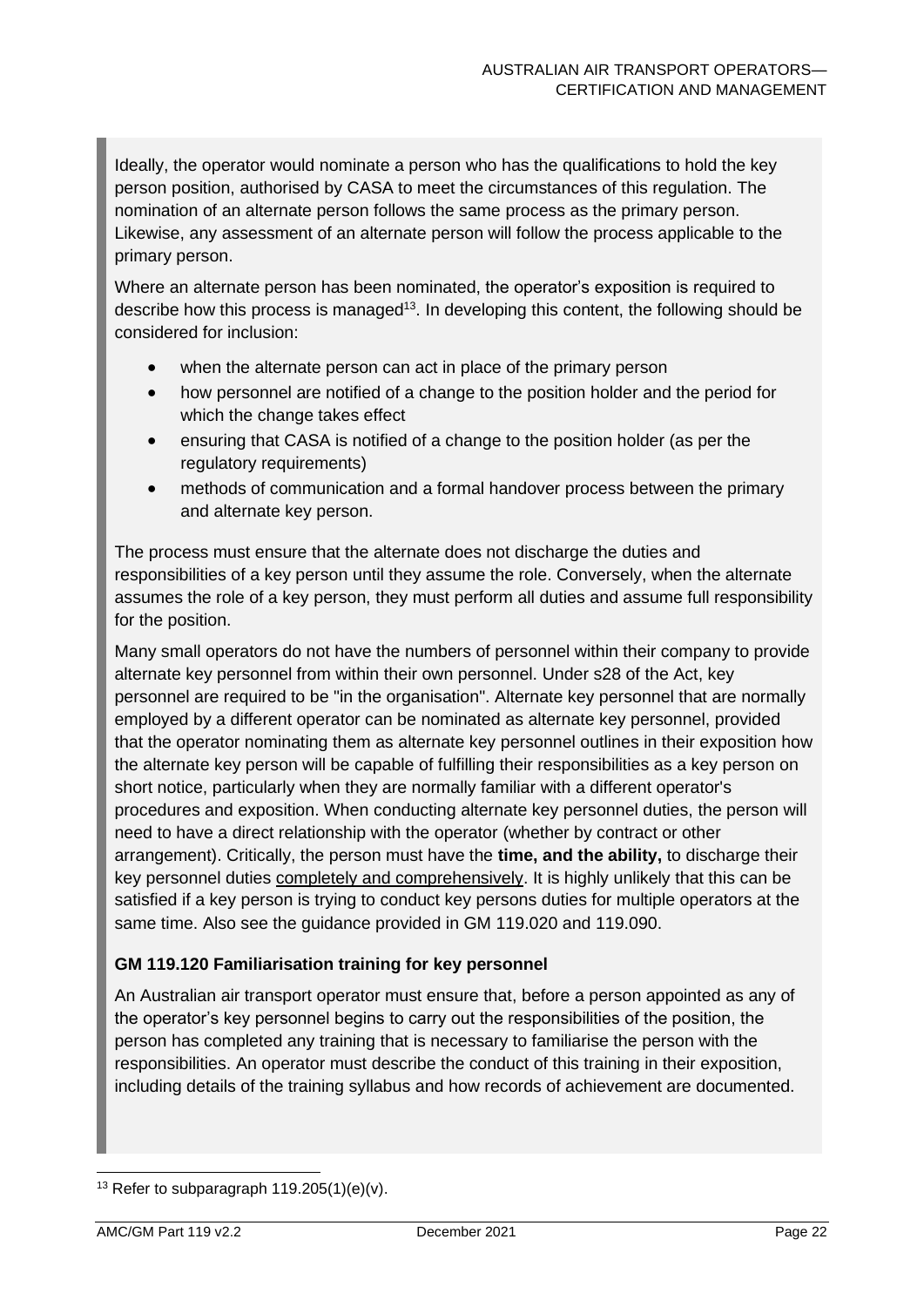#### **GM 119.125 Chief executive officer—experience**

The Act requires the CEO to have appropriate experience in air operations. This regulation additionally requires that the CEO has sufficient relevant experience in organisational, operational, financial and people management of air operations. The regulation makes provision for an operator to seek approval for a variation in the specified experience level. Such an application would be expected to demonstrate how this variation would not have an adverse effect on the safety of air navigation.

CEO nominees must be able to demonstrate that they have a satisfactory record in the conduct or management of air operations.

The CEO sets the tone, vision, standards and culture of their organisation.

A CEO's role will vary from one organisation to another, depending on the size, culture, corporate structure and, correspondingly, the experience level required is dependent on the size and complexity of the organisation.

In smaller and less complex operations, CEOs are often more hands-on and involved with day-to-day functions, including being close to the flight operations of the organisation. In some circumstances, any combination of the roles of CEO, HOFO and HOTC will be filled by the same individual. It would therefore be necessary for the person to have a considerable amount of relevant aviation experience.

In larger organisations, CEOs typically deal primarily with very high-level strategic decisions and those that direct the company's overall growth. This correspondingly means that they will be further placed from the flight operations of the organisation, and therefore it may not be necessary for the CEO to have the same high amount of relevant aviation experience.

Specific provision is made for the issuance of an approval for unusual combinations of CEO experience that may warrant special consideration. In all cases, the requirements of subparagraph 28(1)(b)(iv) of the Act must be satisfied.

#### **GM 119.130 Chief executive officer—responsibilities and accountabilities**

The CEO of an Australian air transport operator has the overall responsibility and accountability for its direction and continued operation. The regulation prescribes that the accountabilities and responsibilities ultimately rest with the CEO, but does not indicate that the CEO must perform each of these functions personally.

The safe conduct of an aviation operation depends in large part upon the experience and competence of its personnel. Part 119 regulated personnel qualifications and licences form a framework for measurement of experience and competence, but Part 119 does not regulate all personnel who may have an impact upon safety, nor all skills and experience required to conduct safe operations. While Part 119 and other CASR Parts set some minimum requirements, the CEO must ensure that all employees, regardless of their roles, are suitably trained and authorised for the tasks they perform.

An appropriate management structure for the safe conduct of an operator's authorised air transport operations will vary enormously across the scope of the air transport industry. What is appropriate for a small air transport operation conducting non-scheduled/on-demand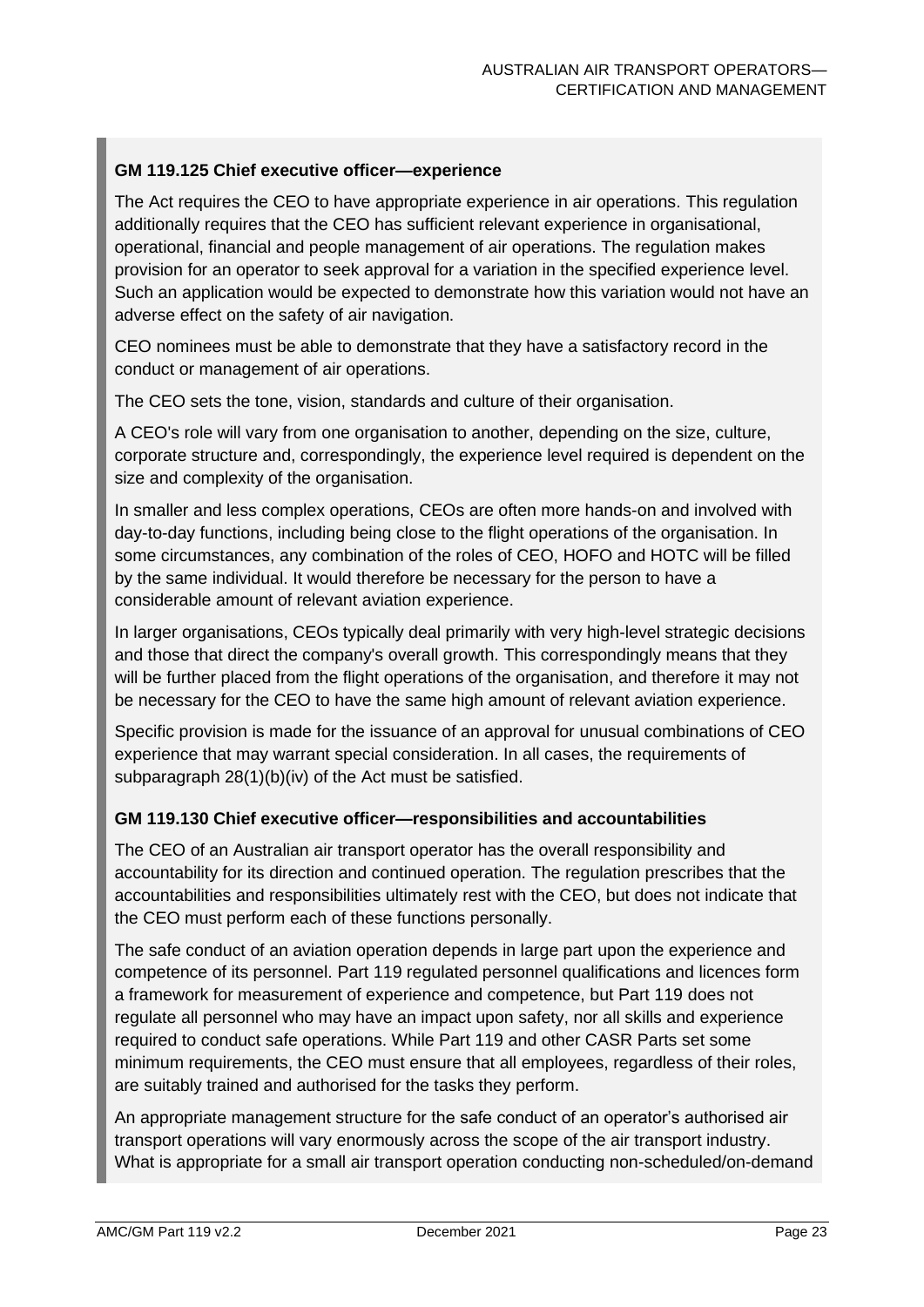operations would be inappropriate for an operation conducting scheduled transcontinental or international services. The management structure may also be affected by factors outside the scope of this regulation, such as whether the operator conducts 'low cost' or 'full service' operations. However, some management structure principles are common across the breadth of the air transport sector:

- HOFO typically are a direct report to the CEO
- CEO is not permitted to also fill the role of SM (unless permitted by regulation 119.080)
- HOTC would normally report directly to the HOFO, with the option to report directly to the CEO
- SM should report directly to the CEO, or be provided with the clear ability to directly access the CEO on safety matters.

Part 119 requires the CEO to ensure that the right mix of people with the right skill sets and backgrounds are always available for the operator to safely conduct authorised air transport operations. Subparagraph 119.130(1)(a)(i) goes beyond regulations that exist in Parts 61, 64 and 66 of CASR which licence personnel and require competence and experience on strictly technical matters.

While the CEO can be supported by other employees in discharging their responsibilities, the CEO retains responsibility and accountability for the matters. The CEO cannot formally delegate their responsibilities to another person.

#### **GM 119.135 Head of flying operations—qualifications and experience**

There is an exemption and direction in force in relation to this regulation relating to the HOFO requirements for operators that held a relevant AOC prior to 2 December 2021. It is recommended that operators review sections 8 and 9 of CASA EX82/21.

The HOFO must hold an amount of organisational and operational experience commensurate with the size and complexity of the organisation and its operations.

In smaller and less complex operations, the HOFO is often close to the flight operations of the organisation. In some circumstances, any combination of the roles of CEO, HOFO and HOTC can be filled by the same individual. Where this occurs, it will be necessary for the person fulfilling these combined roles to have a considerable amount of relevant aviation experience. This experience would be expected to be greater for a HOFO that is not fulfilling any additional key positions.

The HOFO is required to have a certain type of aviation qualification. The HOFO must hold either a commercial pilot licence or an air transport pilot licence where operations are single-pilot operations only, or an air transport pilot licence for all other operations.

The HOFO must have a minimum of 500 hours flight time on an aeroplane or rotorcraft used to conduct a significant proportion of the operator's Australian air transport operations, and at least six months experience in the conduct or management of air operations.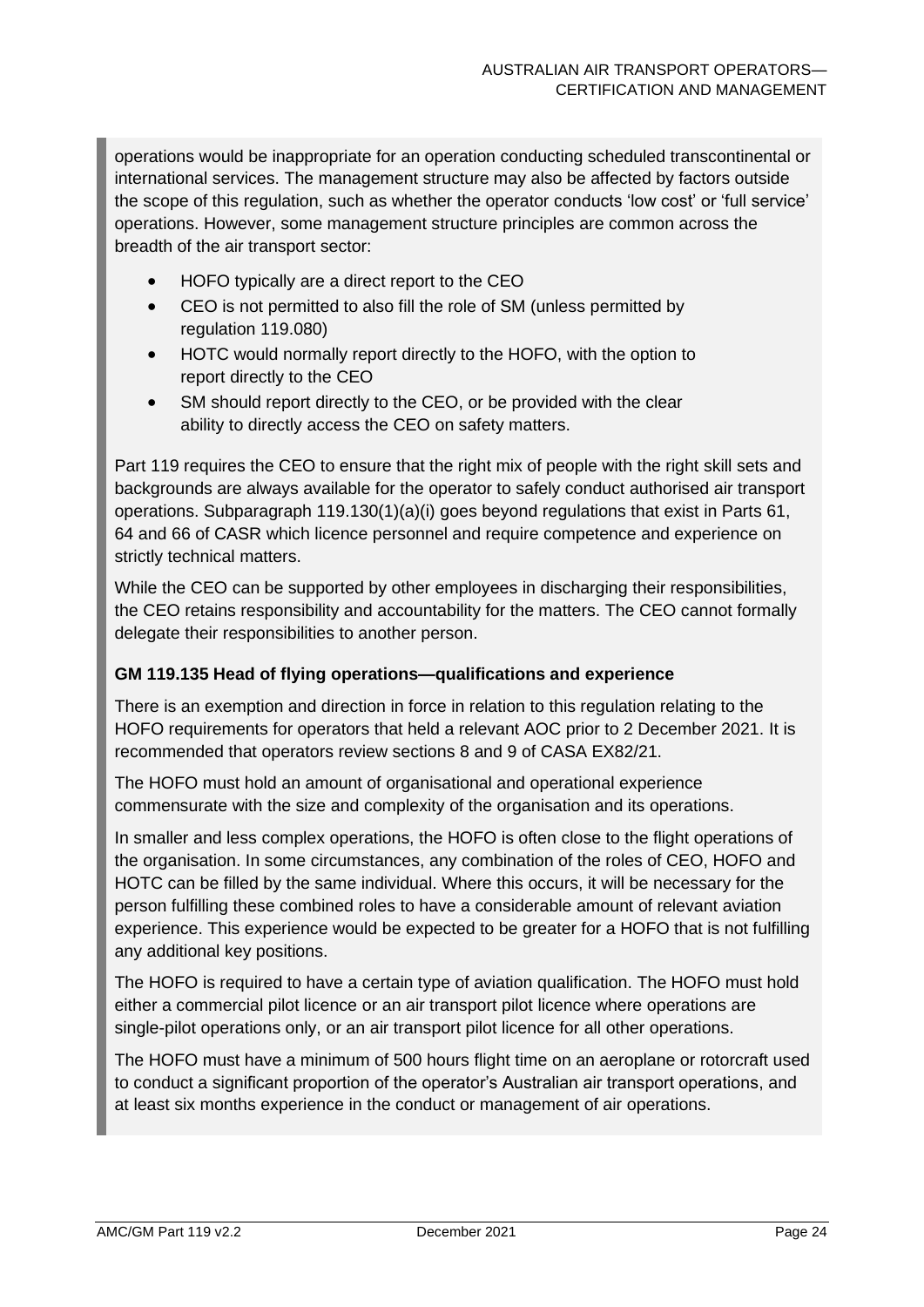In nominating a candidate for the role of HOFO, operators should provide CASA with relevant information supporting their contention that the HOFO candidate has sufficient safety and regulatory knowledge in accordance with paragraph 119.135(1)(e).

For an operator that has a diverse operation, there are scenarios where the HOFO may not be qualified on every aircraft type or in every role/function performed under the AOC. Examples of this are as follows:

- mixed categories fixed and rotary wing
- mixed type rated aircraft (e.g., A330 and B737)
- mixed classes where aircraft are included under regulation 61.062.

In this case, the operator may elect to nominate, in the exposition, a management structure position with a nominated person identified as a role or type specialist for that function, to support the HOFO. The specialist manager would report to the HOFO to assist the HOFO in discharging their responsibilities. This does not remove the accountability or responsibility of the HOFO to continue to manage the specialised operations.

The regulation also permits CASA to require assessment of the HOFO candidate; however, CASA must give written notice to the individual if this assessment is required.

Prior to conducting an assessment, CASA will conduct a desktop review of any nomination. In some cases, CASA will not require any further information as the nominee may be well known due to significant experience, or possibly having had a recent assessment conducted which addresses key criteria for a HOFO.

For example, an individual may be performing as HOFO for an air transport operation and elects to transfer to another operator. In this case, CASA may consider several matters, such as, but not limited to:

- how recently the individual has been assessed
- the performance of an individual in any previous assessment
- similarities or differences between the previous organisation and the new organisation that the candidate is nominated for
- performance as HOFO in previous positions.

Any assessment will seek to confirm that the nominee has a suitable understanding of the complexities of aircraft/role operations applicable to the nominated position.

Flight assessments may be conducted in an aircraft or simulator, as specified in the notice of assessment.

When a candidate's nomination has been refused, the operator and the candidate will be advised in writing of the reasons.

#### *Floatplane operation*

For the purposes of this guidance material, floatplane means operations that require the PIC to hold the design feature endorsement "floatplane", "floating hull" or "float alighting gear".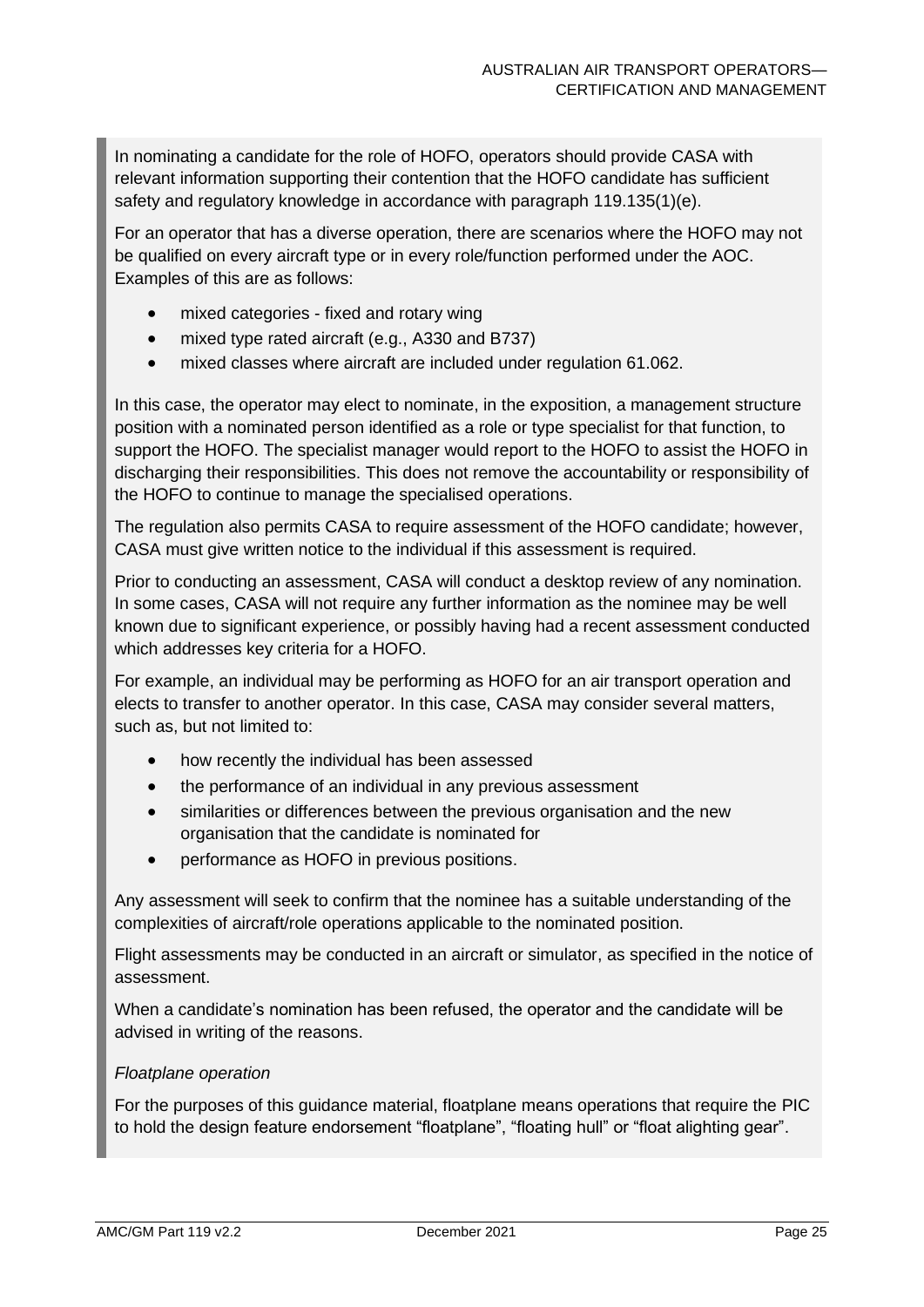Assessment of a HOFO candidate for an AOC authorising floatplane operations will verify the applicant's environmental awareness. This could include:

- marine operations, generally including interaction with other watercraft
- the proposed local operating environment (ocean, sea, river or lake)
- the associated hazards and nature of operations, including beach operations, amphibious operations and pontoon operations
- in-depth knowledge of the organisation's water landing area register.

If a candidate for a floatplane operation already holds a HOFO landplane approval, this will be considered as part of the assessment.

#### *HOFO qualifications after appointment*

For a HOFO to properly perform the responsibilities and duties required by CASR, the HOFO would normally maintain the qualifications held when initially appointed as a HOFO. Should a HOFO lose currency/recency, the organisation should evaluate whether effective supervision is maintained by the individual continuing in the role. While there is no regulatory requirement for the HOFO to "fly the line", it is acknowledged that first-hand experience is often maintained by those individuals who do. For the non-flying HOFO, organisations would be expected to demonstrate that they have sufficient senior individuals involved in daily flying operations who:

- are part of the organisational structure
- can provide supervision to junior members, and
- have the experience to identify items that need to be raised for attention at the HOFO or CEO level.

#### *Remotely located HOFO*

There are occasions where an operator may nominate a HOFO who will not be located at the operator's main base, but intends to exercise the privileges of their HOFO approval remotely. Experience has shown that, in the absence of onsite key personnel, the lack of guidance can contribute to the likelihood of non-compliance with statutory requirements.

The onsite presence of a HOFO is important for an operator's day-to-day operations. The HOFO can exert considerable influence on the safety of operations and support a high standard of operational matters and compliance. Achieving these objectives is challenging for a permanently remotely located HOFO.

In any situation where the candidate has other commitments inside or outside aviation, the operator must consider whether the candidate has adequate time to discharge the duties and responsibilities of a HOFO.

#### *Additional HOFO situations*

In the case of a smaller organisation, it is possible that insufficient work is available to justify full-time employment of a HOFO. This can make the task of finding a suitably qualified and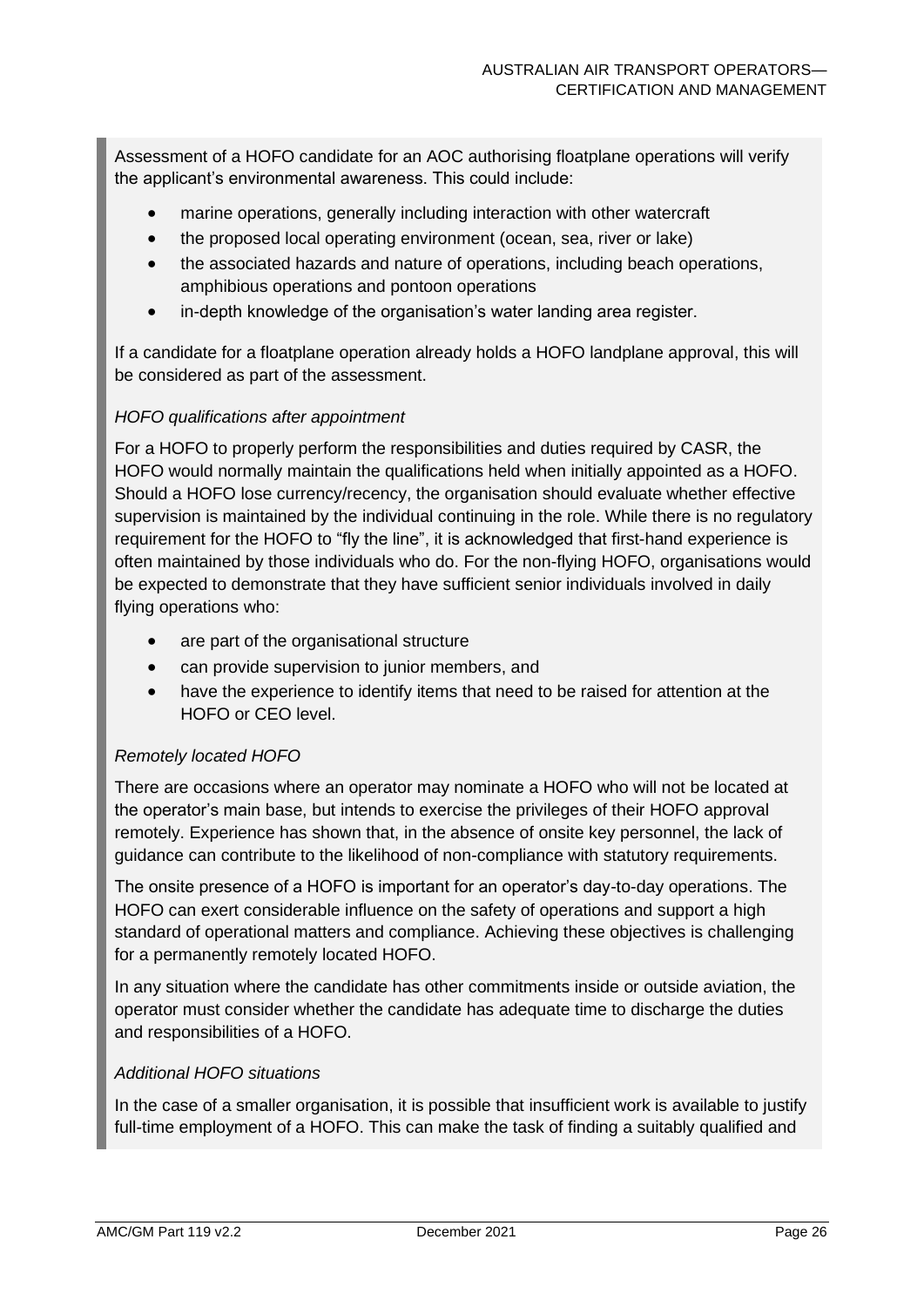experienced candidate difficult, as many will not be prepared to accept the pay and conditions of part-time employment.

In this and other situations, an organisation may seek to employ a HOFO who is already employed in some capacity. They may be working in another flying operation, possibly even as a HOFO for another operator, or they may work in another vocation completely. While there is no regulation that prevents this occurring, organisations should be prepared to demonstrate how a suitable workload is being managed by the key person. Any such case would need to consider several factors, including (but not limited to):

- the individual's total workload
- proposed number of hours worked per week (across all employment)
- method of ensuring suitable rest periods
- method of ensuring compliance with workplace and fatigue requirements
- method of confirming that the HOFO will be available when operations are being conducted and how they will supervise such operations.

If an organisation's HOFO is engaged in employment duties for another organisation at certain times then it should be considered that the key personnel position is absent/vacant during these periods, and hence flying operations cannot be conducted. Organisations considering such arrangements should also be aware that some HOFO duties are required outside the hours of flying operations, i.e., consideration of other administrative duties is needed.

#### **GM 119.140 Head of flying operations—responsibilities**

The HOFO of an Australian air transport operator has overall responsibility for the flying operations of an Australian air transport operator. The responsibilities detailed in regulation 119.140 denote/specify that the responsibility ultimately rests with the HOFO, but they do not require that the HOFO perform each of these functions personally.

In a small operation, with a steep gradient of experience and expertise, it would be expected that the HOFO would be involved in much of the detail of the responsibilities set out in regulation 119.140. However, in a large operation with a larger number of senior staff, the HOFO may be supported by senior or other staff in discharging their responsibilities.

Where an operator establishes multiple bases, there must be a system to manage day-to-day operational issues. Implementation of such a system must be documented in the operator's exposition. The approved HOFO is responsible for all operations conducted at the various bases but can be supported by other employees, including a senior base pilot at each additional base. In this case the exposition would contain:

- a senior base pilot position description, outlining the duties and training requirements of the position
- qualifications needed for appointment as a senior base pilot
- an organisational chart showing reporting lines
- a method of regular communication between senior base pilots and the HOFO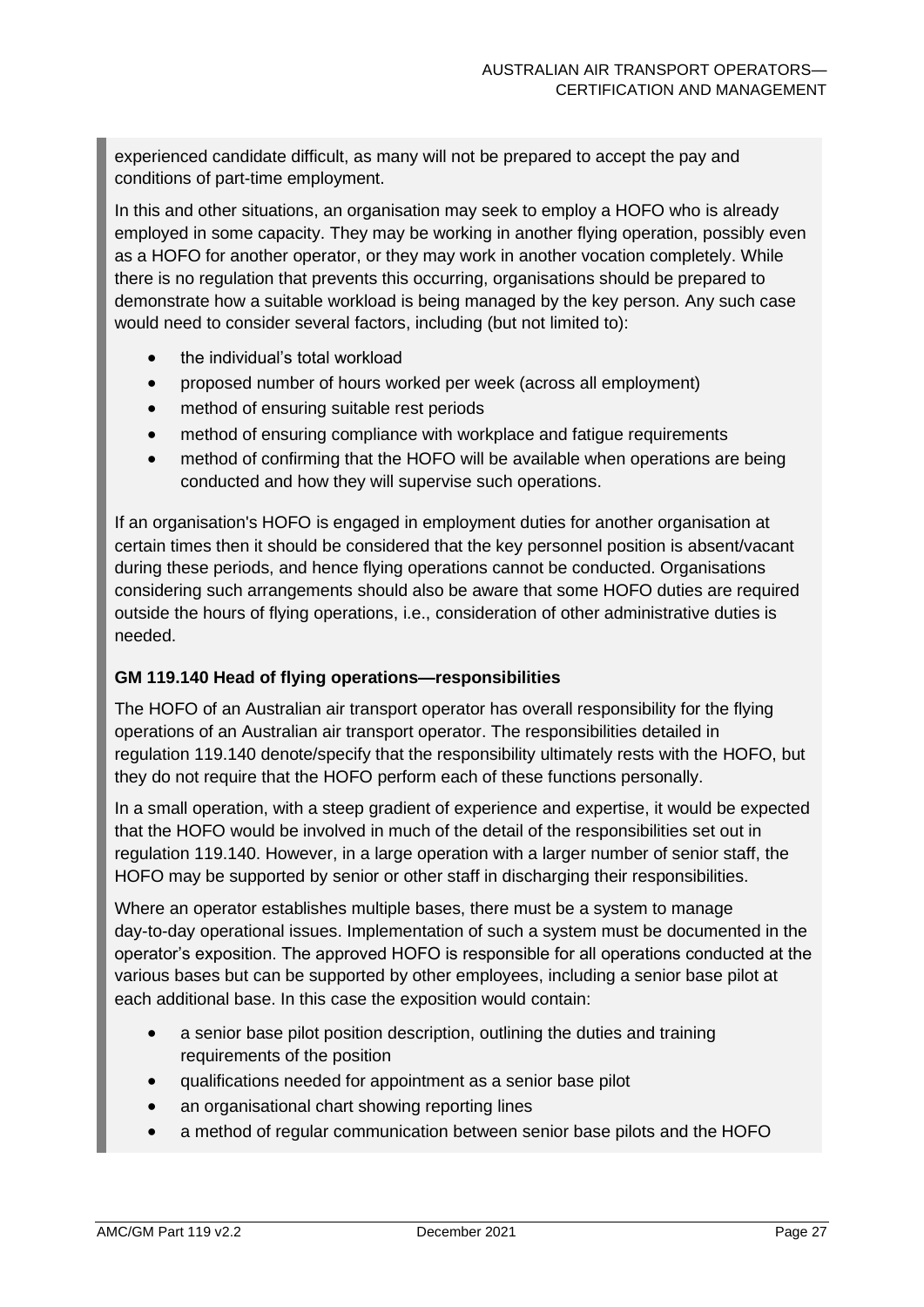• the duties of the HOFO, including a plan for oversight of each additional base e.g., regular visits.

While the HOFO can be supported by other employees in discharging their responsibilities, the HOFO retains responsibility and accountability for the matters. The HOFO cannot formally delegate their responsibilities to another person.

*Paragraph 119.140(2)(b) – flight crew to be provided with information and documentation*

It is the responsibility of the HOFO to ensure that flight crew are provided with the information and documentation necessary to properly carry out their responsibilities.

This regulation covers all required information, including:

- aircraft operational documentation and data, including the Aircraft Flight Manual
- meteorological information for operational needs
- airways documentation
- flight planning information
- aerodrome documentation
- documentation required for international operations (if any).

This responsibility includes the necessary infrastructure (including computers, telecommunications etc.) to obtain the information/data and for it to be updated.

*Paragraph 119.140(2)(c) – proper allocation and deployment of aircraft and personnel*

It is the responsibility of the HOFO to ensure the proper allocation and deployment of aeroplanes, rotorcraft and personnel for use in operations authorised by the AOC.

There are two facets to this regulation that require consideration:

- Can the aircraft chosen to serve this route do so safely in all likely circumstances?
- Are the crew who will serve this route sufficiently qualified and experienced to safely serve this route in all likely circumstances?

Insufficient crew or aircraft capability for the task can lead to compromises in safety or operational reliability, or both.

Matters that should be considered include whether:

- the aircraft is appropriate to the task
- the aircraft has sufficient hours available until next service
- the operator can handle the possibility of this aircraft becoming unserviceable away from base
- adequate facilities are available at the destination
- sufficient qualified crew are available
- there are any duty hours limitations or fatigue issues associated with the proposed task
- suitable rest facilities are available (if needed).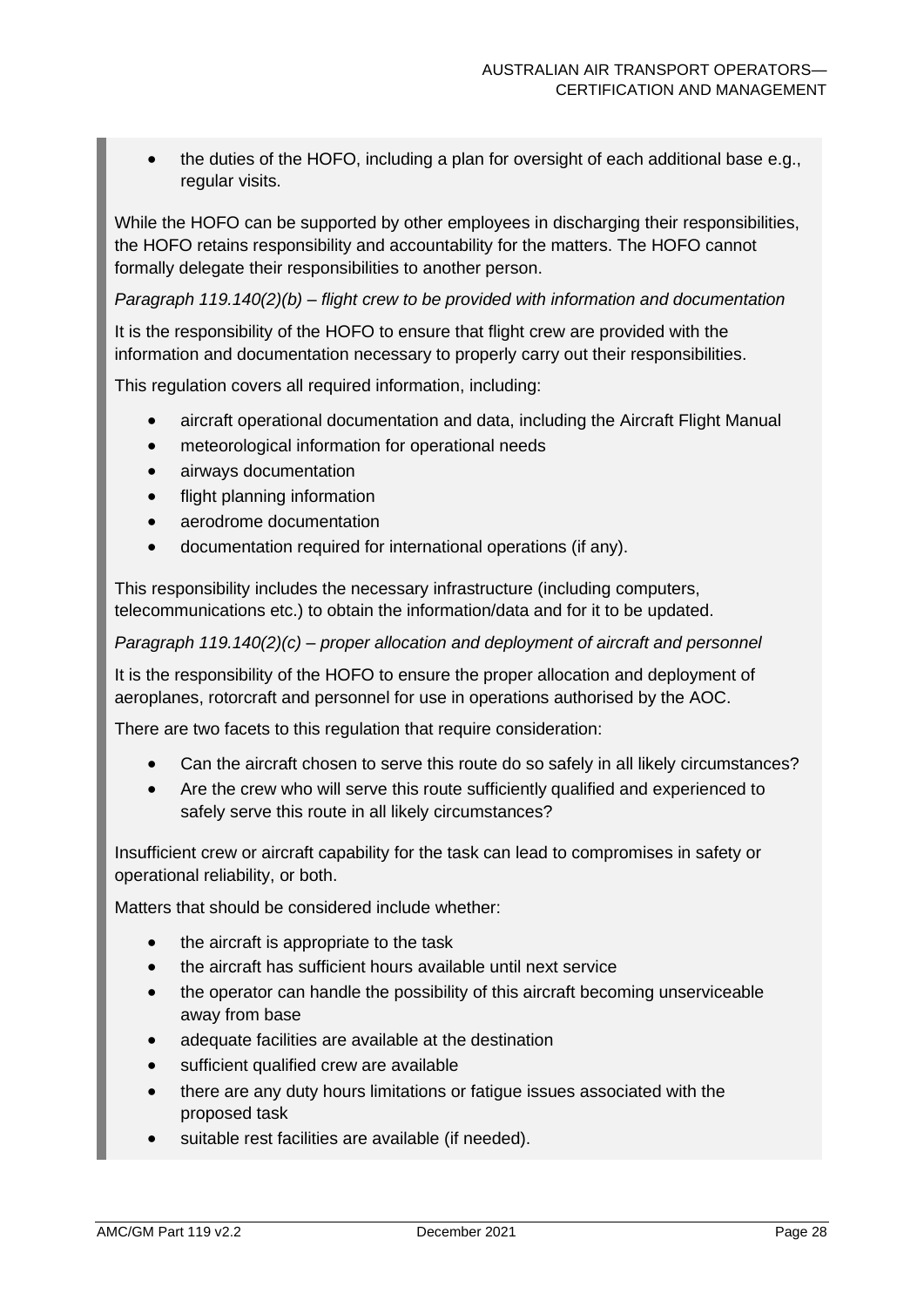*Paragraph 119.140(2)(d) – ensuring compliance with flight crew reference library requirements*

Section 28BH of the Act pertains to an operator's obligation to have a reference library and regulation 119.140 specifies additional requirements.

The holder of an AOC must maintain a reference library within the organisation, the contents of which must be readily available to all members of the operator's flight crew.

Provision of a reference library in electronic format is acceptable.

Paragraph 119.140(2)(d) essentially places responsibility on the HOFO to ensure that the operator's exposition and any information or documents required to conduct operations are available. Such documents include the AIP. This responsibility includes the necessary infrastructure (including computers, telecommunications etc.) to obtain the information/data and for it to be updated.

The operator must provide and maintain:

- at each main base, an operations library of maps, charts, flight guides and other documents required for carriage in flight, or for reference or planning purposes.
- a reference library of operational documents that is readily available to all operating crew and staff, including:
	- − the operator's exposition
	- a copy of the Act and supporting regulatory documents.

The documentation must be kept in an orderly fashion and be updated regularly.

The operator must not only distribute updated operational material to flight crews and other crew members as appropriate, but also maintain records of that distribution.

Section 28BH of the Act makes it an operator's responsibility to also provide cabin crew with required documentation. Part 119 does not place that responsibility with the HOFO, and the CEO may assign the conduct of that task however they see fit.

#### **GM 119.145 Head of training and checking—qualifications and experience**

There are multiple exemptions and directions in force in relation to this regulation relating to the HOTC requirements for operators that held a relevant AOC prior to 2 December 2021. It is recommended that operators review sections 10, 11, 12 and 13 of CASA EX82/21.

CASA advises the industry that paragraph 119.145(6)(a) contains a minor editorial error where it refers to "the heading of training or checking's or proposed heading of training or checking's". This phrase should be "the head of training and checking's or proposed head of training and checking's" and will be corrected in a future regulation amendment.

The HOTC must hold an amount of experience commensurate to the size and complexity of the organisation. In smaller and less complex operations, the HOTC is often close to the day-to-day functions of the operator's flight operations. In some circumstances, any combination of the roles of CEO, HOFO and HOTC may be filled by the same individual. In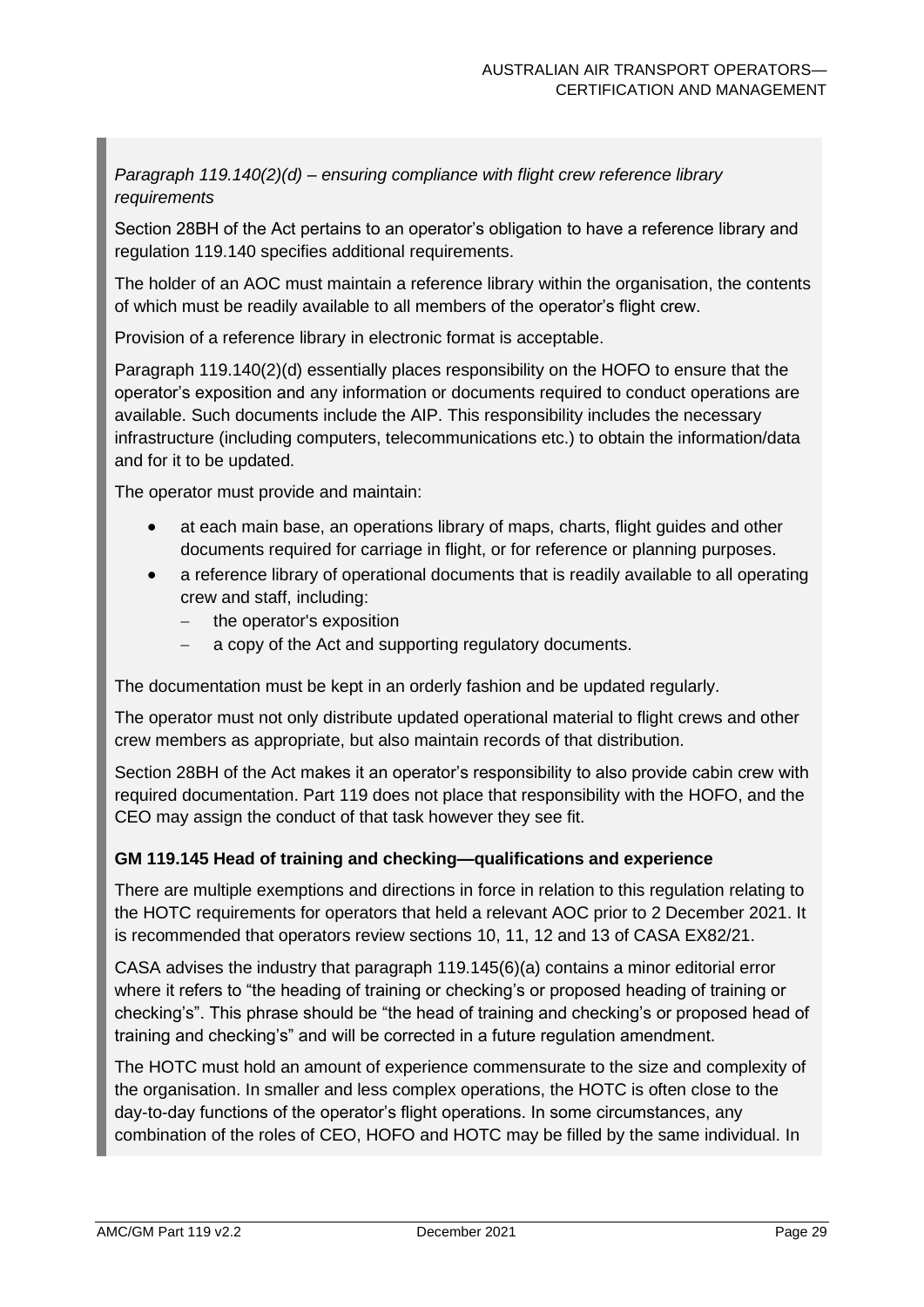such circumstances it would be necessary for the person to have a considerable amount of relevant aviation experience.

In larger organisations, the HOTC is often located in a head office location and as such may be physically removed from the day-to-day conduct of the operator's flight operations. Provided sufficient levels of qualified staff are available, it would not be necessary for the HOTC to hold every qualification available in the organisation. In all cases, the HOTC will still need to hold a relevant training/checking qualification besides having sufficient aviation experience to supervise and manage the staff and functions of the organisation.

In addition, the HOTC is required to have a certain type of aviation qualification. The HOTC must hold either a commercial pilot licence or an air transport pilot licence where operations are single-pilot operations only, or an air transport pilot licence for all other operations.

Where an operator's training and checking system workload involves multiple events in several kinds of aircraft, or where there are several trainers and checkers operating, there may be a requirement for a HOTC to have relevant subject matter experience. This would facilitate their ability to determine if a candidate has met the standards specified in the operator's exposition and if the events are being conducted appropriately. In this circumstance CASA would expect the HOTC to have a suitable amount of actual training experience and, if a significant volume of checks were being undertaken, checking experience is also likely to be appropriate.

Additionally, for operators that are not continuously carrying out training and checking events, there may be no need for the HOTC to be on duty or available when training and checking is not taking place. However, the nominated HOTC would still need to fulfil the responsibilities outlined under the Act and Regulations, whether they were present or not. The operator has the responsibility for proposing any such arrangement to CASA as part of their exposition. CASA must be satisfied there are appropriate procedures to keep the HOTC informed of the conduct of training and checking operations and to enable the HOTC to effectively exercise appropriate oversight.

Under regulation 119.165 CASA can require, by written notice, additional qualifications and experience than those required by this regulation.

For complex or large operations, it is desirable that the HOTC has the following qualifications and experience:

- extensive experience as a check captain
- a command position for a type of aircraft that is used to conduct a significant proportion of the operator's Australian air transport operations
- a current instrument proficiency check on a type of aircraft that is used to conduct a significant proportion of the operator's Australian air transport operations
- a current check captain approval on a type of aircraft that is used to conduct a significant proportion of the operator's Australian air transport operations
- 1 000 hours flight time in operations substantially similar to those proposed
- 1 000 hours in command of aircraft of a type substantially similar to the type of aircraft proposed for the operator's Australian air transport operations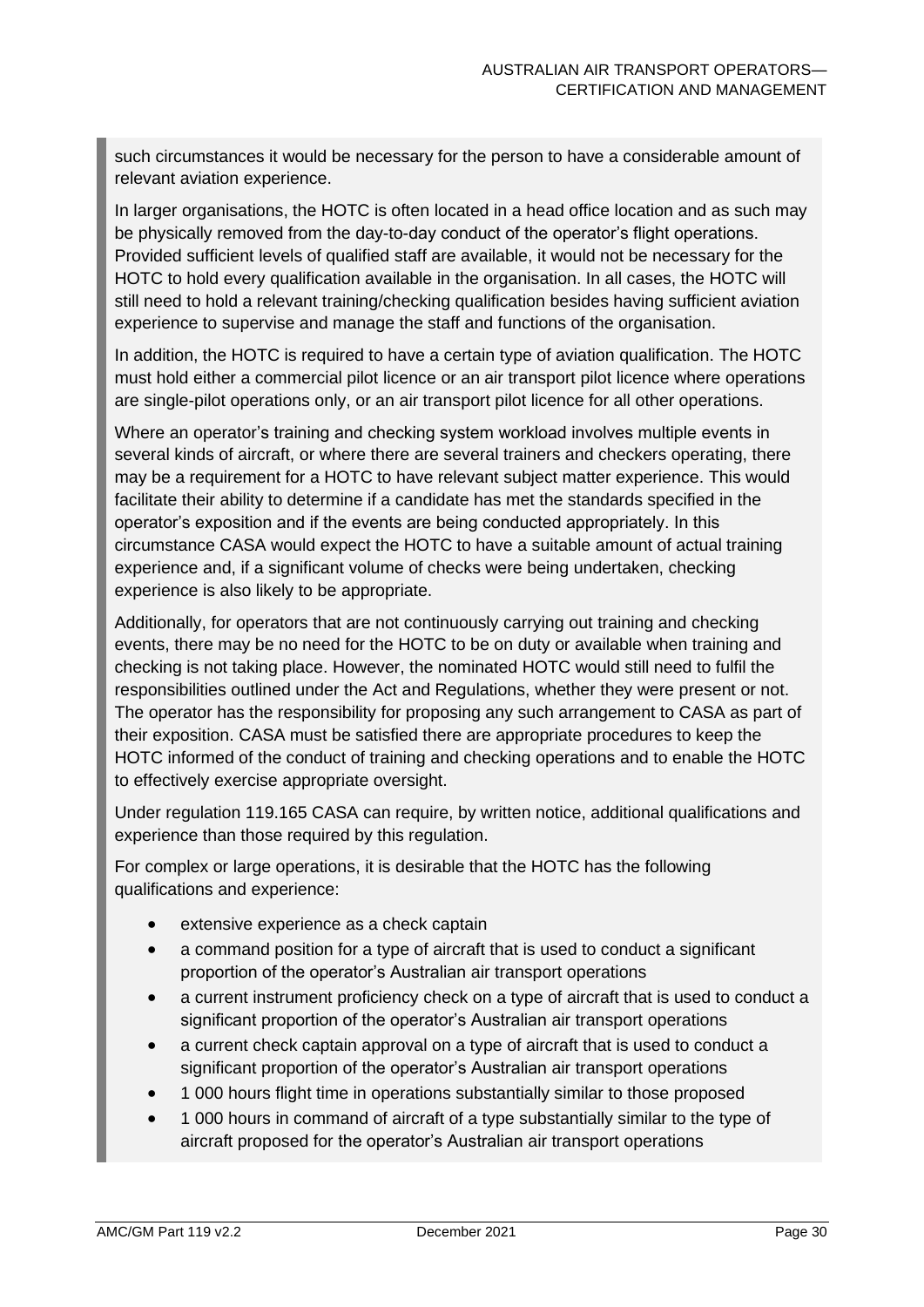• 500 hours flight time as a check pilot, whilst holding approvals for activities substantially similar to those proposed for the operator's training and checking organisation. Experience as a check pilot may have been accumulated on an aircraft or simulator (but not a synthetic trainer).

The regulation does not require a HOTC to possess every Part 61 rating or endorsement relevant to the operations being conducted by the operator. Operators should note that they will need to provide CASA with relevant supporting information to show that the HOTC candidate has sufficient safety and regulatory knowledge in accordance with paragraph 119.145(1)(f).

The regulation permits CASA to require assessment of the HOTC candidate; however, CASA must give written notice to the individual if this assessment is required.

Prior to conducting an assessment, CASA will conduct a desktop review of any nomination. In some cases, CASA will not require any further information as the nominee may be well known due to significant experience, or possibly having had a recent assessment conducted, which addresses key criteria for a HOTC.

For example, an individual may be performing as HOTC for an air transport operation and elects to transfer to another operator. In this case, CASA may consider several matters, such as (but not limited to):

- how recently the individual has been assessed
- the performance of the individual in any previous assessment
- similarities or differences between the previous organisation and the new organisation that the candidate is nominated for
- performance as HOTC in previous positions.

Any assessment will seek to confirm that the nominee has a suitable understanding of the complexities of aircraft/role operations, applicable to the nominated position.

Flight assessments may be conducted in an aircraft or simulator, as specified in the notice of assessment.

When a candidate's nomination has been refused, the operator and the candidate will be advised in writing of the reasons.

#### *HOTC qualifications after appointment*

For a HOTC to properly perform the responsibilities and duties required by CASR, they would normally maintain the qualifications that they held when initially appointed as HOTC. Should a HOTC lose currency/recency, the organisation should evaluate whether effective supervision is maintained by the individual continuing in the role. While there is no regulatory requirement for the HOTC to regularly conduct check and training activities, it is acknowledged that first-hand knowledge and experience is maintained by those who do. For the non-flying HOTC (this assumes a long-term scenario), organisations would be expected to demonstrate that they have sufficient senior training and checking staff. These staff members should be involved in regular training operations that are part of the organisational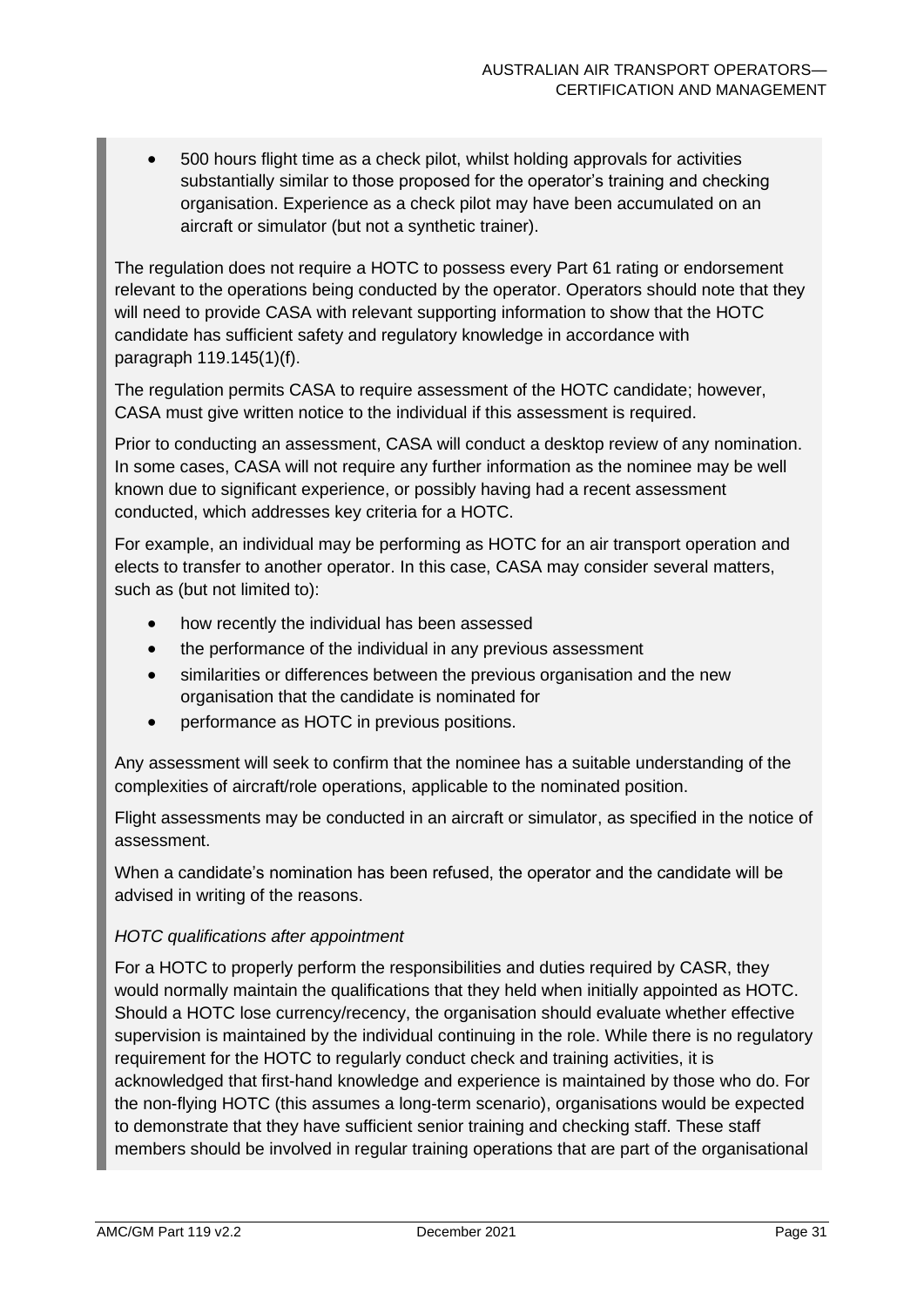structure, supervising junior members and identifying items that need to be raised for attention at the HOTC level.

#### **GM 119.150 Head of training and checking—responsibilities**

The responsibilities of the HOTC of an Australian air transport operator align very closely with some of the responsibilities of the operator's CEO. As such, the HOTC is required to regularly report to the CEO regarding the operator's compliance with training and checking matters. The HOTC must ensure that the operator's training and checking system meets the operator and legislative requirements and is effective in the conduct of its activities. The HOTC is responsible for all flight crew training and checking activities. A CEO may also choose to appoint the HOTC as the manager for other training activities, such as for cabin crew and other safety critical personnel. In some organisations this will be beneficial, as it will promote the use of common training outcomes and standards across the organisation.

As a minimum, the HOTC is responsible for the following activities:

- ensuring the operator is compliant with the legislative requirements in respect of qualifications, training and checking of the operator's flight crew
- ensuring that the HOFO is made aware of the compliance state of all crew qualifications, training and checking activities
- ensuring that training and checking of flight crew is conducted, by or for the operator, in accordance with the operator's exposition
- if using a Part 142 operator for the conduct of training or checking activities:
	- ensuring that each Part 142 contracted individual conducting training or checking is authorised under Part 61 for those applicable activities, and
	- notifying the Part 142 operator, in writing, of any change in or to the operator's exposition relating to the training and checking activities.

The HOTC has the responsibility for the training organisation of the operator. The responsibilities detailed in regulation 119.150 rest with the HOTC, but the regulation does not indicate that the HOTC must perform each of these functions personally. In a small operation with a steep gradient of experience and expertise, it would be expected that the HOTC would be involved in much of the detail of the regulation 119.150 responsibilities. However, in a large operation with a larger number of senior staff, the HOTC may be supported by senior or other staff in discharging their responsibilities.

Where an operator establishes multiple training locations, there must be a system to manage day-to-day issues across the various locations. Implementation of a system would be documented in the operator's exposition. The approved HOTC is responsible for all training operations, regardless of location. This may require the HOTC to be supported by other employees, including appointing a senior check pilot for each fleet and/or training location. In this case, the exposition would contain:

- a position description which outlines the duties and training and checking requirements of the position
- qualifications needed for appointment to the position
- an organisational chart showing reporting lines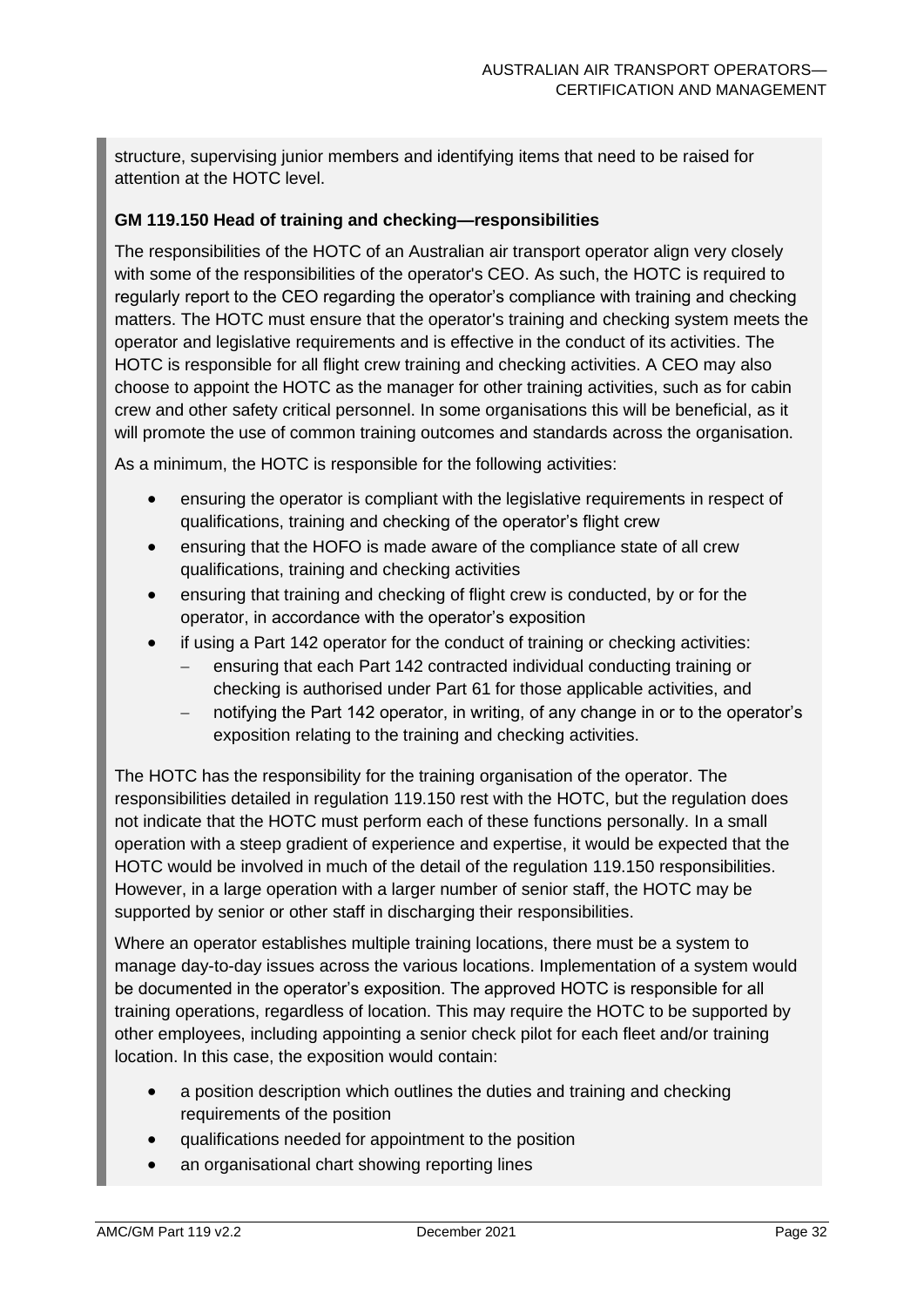- a method of regular communications with the HOTC
- the duties of the HOTC, including a plan for oversight of the senior check pilot.

For example, the HOTC could rely on compliance reports from a senior check pilot in giving their own compliance report to the HOFO, but this does not remove the ultimate accountability and responsibility imposed on the HOTC by regulation 119.150.

Further guidance on meeting the specific requirements listed above is provided under the headings below.

#### *Ensure that the operator is compliant with the legislative requirements in respect of qualifications, training and checking of the operator's flight crew*

To ensure that flight crew qualifications, training and checking are compliant with the legislative requirements, a means must be provided for the HOTC to carry out the functions required to fulfil this responsibility. This may include, but is not limited to:

- receiving information and data from the SM and the SMS for example, incident reporting and accident data and trending information
- collecting and reviewing information obtained during internal audits of documentation, such as training records
- ensuring that continual supervision of flight and ground training and checking staff is maintained to monitor the standard of instruction provided
- receiving regular feedback and reports in relation to compliance matters from managers, supervisors or instructors assigned responsibilities for particular flight training and checking activities
- maintaining communications with personnel located in different bases, and carrying out base inspections to ensure standardisation of instruction
- receiving and reviewing feedback from checking staff regarding checking events
- reporting to the CEO and HOFO in relation to matters such as those listed above.

To ensure the proper allocation and deployment of resources, a means must also be provided for the HOTC to:

- ensure the suitability of aircraft and/or FSTDs for each of the activities
- coordinate the timely transfer of aircraft between training bases
- ensure each training location has an appropriate number of suitable personnel, through the monitoring of course scheduling and progress.

#### *Ensure that the HOFO is made aware of the compliance state of all crew qualifications, training and checking activities*

To ensure the HOFO receives reports on compliance requirements for personnel qualifications, currency and training, a means must be provided for the HOTC to carry out the functions required to fulfil this responsibility. This may include, but is not limited to: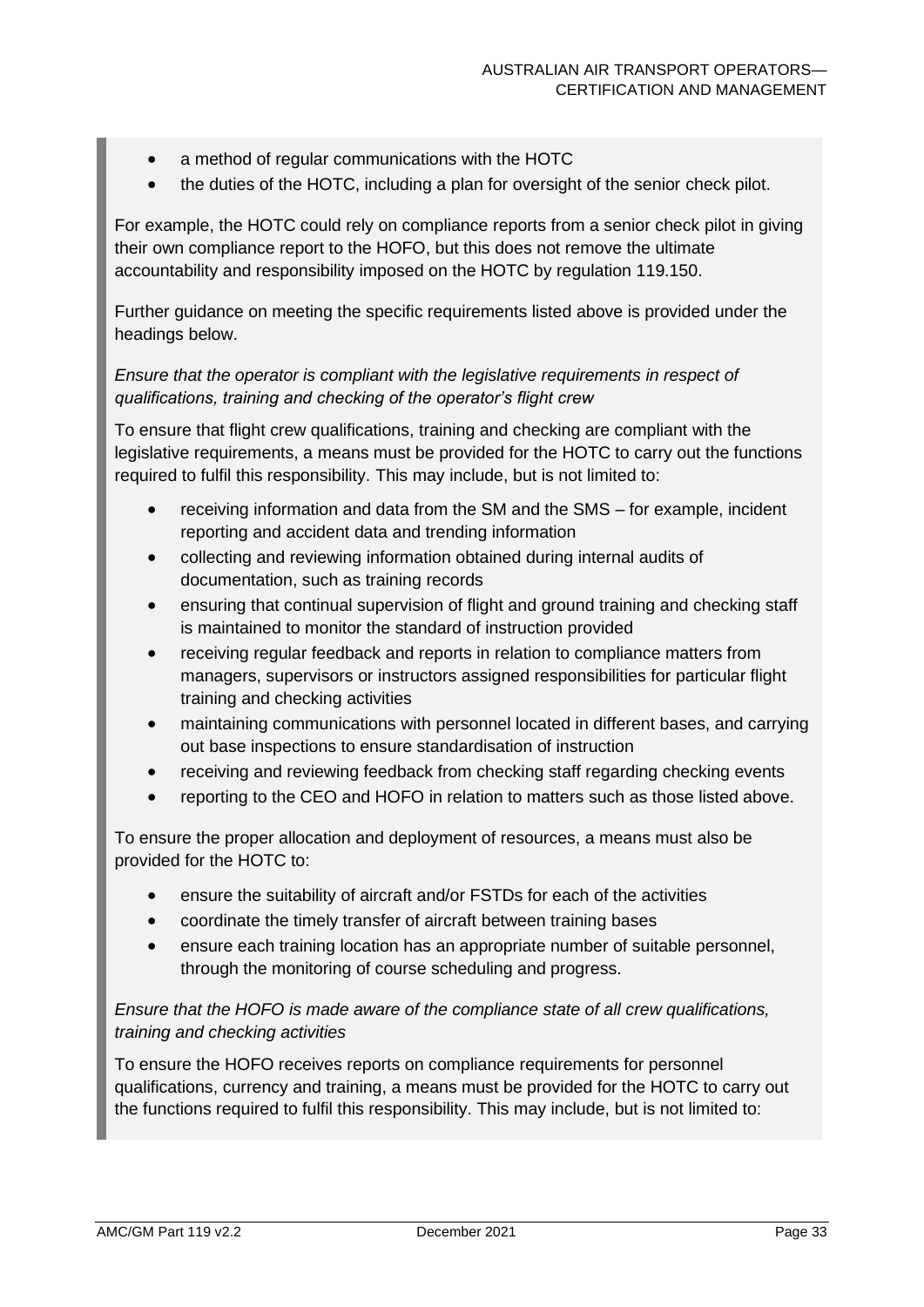- recommending upgrade training or recruitment action (when necessary) to meet training and checking qualification requirements for the conduct of a particular activity
- providing evidence of the content, completion and results of the training and checks required by the internal training and checking system and exposition.

#### *Ensure that training and checking of flight crew conducted by, or for, the operator is conducted in accordance with the operator's exposition*

To ensure training and checking activities are conducted in accordance with the exposition, a means must be provided for the HOTC to carry out the functions required to fulfil this responsibility. This may include, but is not limited to:

- ensuring training and checking personnel receive, or have access to, the applicable exposition sections, and are familiar with the contents prior to conducting activities
- ensuring personnel are competent in the use of any software program which may be utilised as a tool for the training system
- providing training and guidance to personnel in the use of competency-based syllabi, and providing supervision to confirm training is conducted in accordance with the syllabi and standardised procedures of the organisation
- analysing data relating to matters such as repeated training events, time taken to achieve new qualifications/upgrades, and actual progress of trainees against the course schedule.

The HOTC must have the ability to make changes to the training system processes where required, and to recommend consequential amendments to the applicable parts of the exposition.

#### *Using a Part 142 operator for the conduct of training or checking activities*

An operator can elect to use a contracted Part 142 operator for the conduct of training or checking activities. In this case, the HOTC remains responsible for:

- ensuring that each individual engaged by a Part 142 operator to conduct training or checking is authorised under Part 61 for those applicable activities
- telling the Part 142 operator in writing of any changes to the operator's exposition relating to training and checking activities.

To ensure personnel conducting contracted training or contracted checking are authorised under Part 61, the AOC's HOTC (and/or allocated staff) will require access to the contracted operator's exposition and a means to view the tracking functions of licences/qualifications. A means must be provided for the HOTC to carry out the functions required to fulfil this responsibility. These may include, but are not limited to:

- providing a copy of each contracting operator's exposition
- electronic access to the contractor's software systems
- use of auditing functions of the external contractor as a means of assurance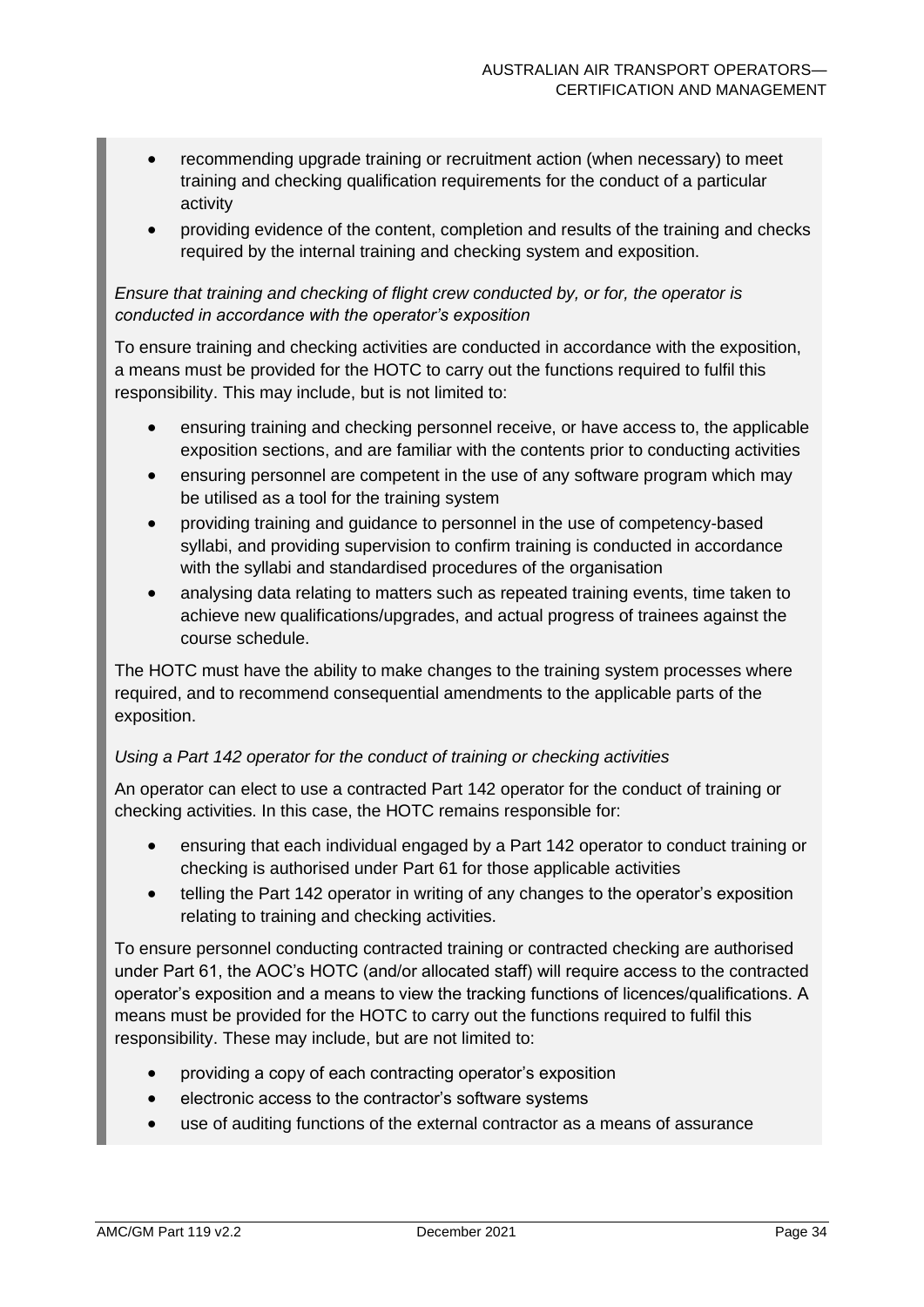- establishing a reporting cycle and policy, which may be agreed to by each contracted operator, for communications with the HOTC, of each contracting operator (including provision of written reports)
- ensuring records of the content and results of contracted training and contracted checking are made and retained.

#### **GM 119.155 Safety manager—experience**

The conditions on an Australian air transport AOC prescribed by regulation 119.080 require the SM to be a person other than the CEO or HOFO, except in limited circumstances. Where unforeseen circumstances arise, the SM position may be held concurrently by the CEO or HOFO for a period of 7 days, or as outlined in a specific approval issued under regulation 119.025. 14

As a minimum, the nominated SM must meet the experience requirements specified in the regulation 119.155.

For further information on the experience and attributes of a SM, refer to:

- specifically in relation to Part 119: AC 119-01 Safety management systems for air [transport operations](https://www.casa.gov.au/search-centre/advisory-circulars)
- general information on safety managers: CASA's **Safety Manager Guide**.

#### **119.160 Safety manager—responsibilities**

The responsibilities of the SM of an Australian air transport operator align very closely with some of the responsibilities of the operator's CEO. As such, the SM will be required to report regularly to the CEO regarding the operator's compliance with safety management matters. The SM must ensure that the operator's SMS meets requirements and is effective.

For further information on the responsibilities of a SM, refer to:

- specifically in relation to Part 119: AC 119-01 Safety management systems for air [transport operations](https://www.casa.gov.au/search-centre/advisory-circulars)
- general information on safety managers: CASA's [Safety Manager Guide.](https://www.casa.gov.au/content-search/safety-kits/safety-manager-guide)

#### **GM 119.165 Key personnel—additional qualification and experience requirements**

The regulation enables CASA to issue a direction to an Australian air transport operator (or prospective operator) requiring additional qualifications or experience to that prescribed for a key personnel position under Subpart 119.D.

Because of the variation of scope of operator complexity across the breadth of Australian air transport operators, only baseline key personnel experience and qualification requirements have been placed in the regulations. For operators of above baseline size or complexity, additional key personnel experience and qualifications will be required for the operator to be capable of conducting safe operations in accordance with its exposition and for CASA to approve an exposition.

<sup>&</sup>lt;sup>14</sup> Refer to regulation 119.080 and associated GM.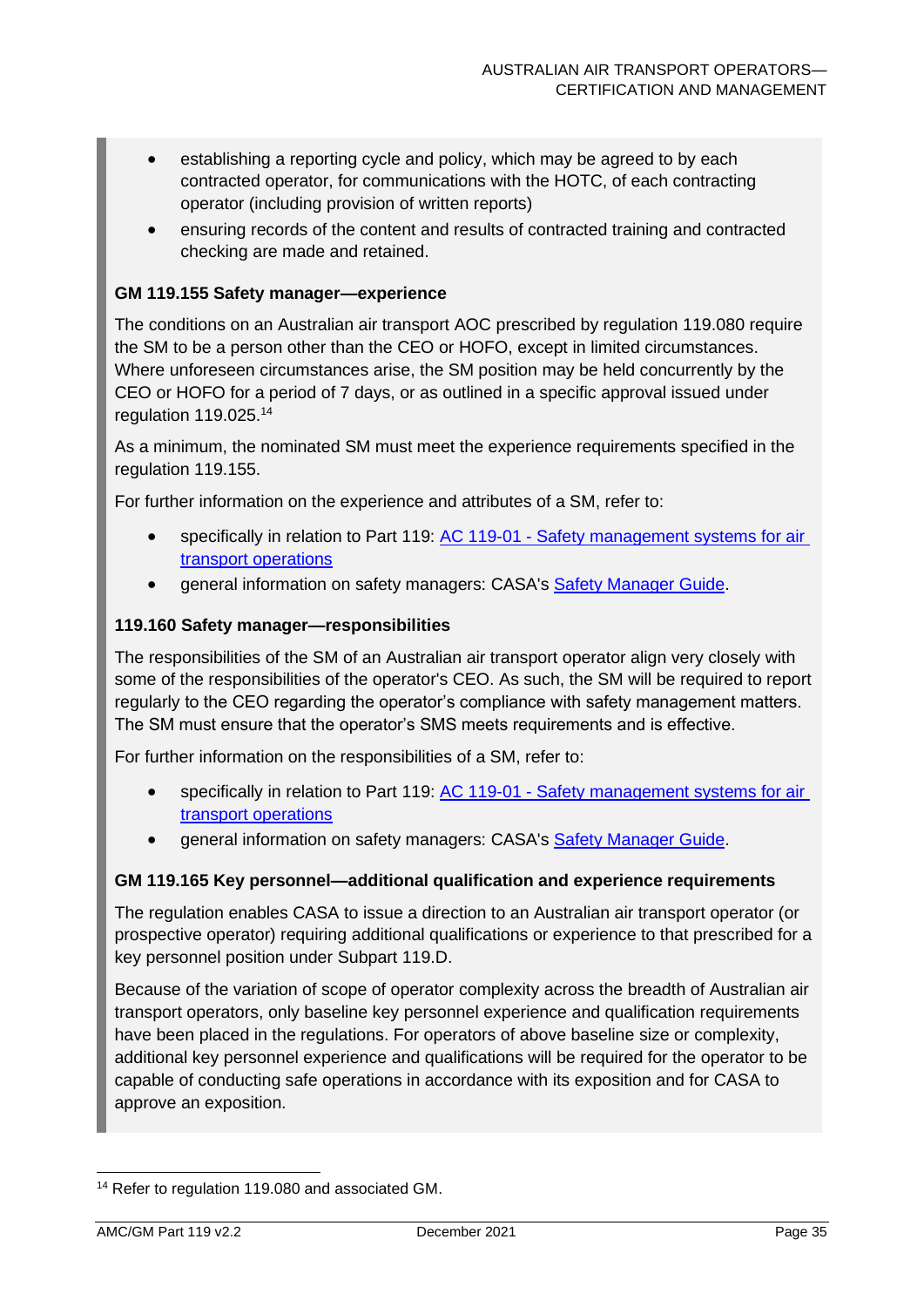# <span id="page-36-0"></span>**6 Subpart 119.E—Training and checking for operational safety-critical personnel**

There are exemptions in force in relation to the training and checking of crew members. These exemptions apply to certain operators. It is recommended that operators review Parts 6, 7, 7A, 8 and 9 of CASA EX87/21.

#### **GM 119.170 Training and checking system**

See the comment regarding broad exemptions in force relating to the conduct of training and checking for Australian air transport operators at the beginning of Subpart 119.E of this AMC/GM document.

There is an exemption and direction in force in relation to subregulation 119.170(5) relating to the training and checking of operational safety-critical personnel who are not flight crew members, cabin crew members or other crew members assigned duties on board an aircraft for the flying or safety of the aircraft. It is recommended that operators review sections 14 and 15 of CASA EX82/21.

There is a Part 11 direction in force in relation to certain kinds of operators introducing, for the first time, a training and checking system. It is recommended that operators review section 17 of CASA EX82/21.

All operators conducting Australian air transport operations are required to have a training and checking system for flight crew and, if applicable, cabin crew. For further details on training and checking systems, refer to AC 119-11 - [Training and checking systems.](https://www.casa.gov.au/search-centre/advisory-circulars)

Certain operators are required to include operational safety-critical personnel in the training and checking system. 15

In meeting the requirements for training and checking, an organisation may choose to use a Part 142 operator to conduct either or both of:

- Contracted checking
- Contracted training.

A Part 142 operator authorised for these activities is identifiable by this being listed on the respective AOC/Certificate.

Operators with aeroplanes or rotorcraft as specified in subregulation 119.170(6) and (7) may not use a Part 142 contractor to conduct flight crew checks.

In this case, the operator must use individuals employed by the operator to conduct any flight crew check activities.

**Note:** Regardless of the aircraft size, payload or MOPSC, all operators are permitted to use a Part 142 operator for the provision of training activities in any aircraft.

Australian air transport operators cannot use their training and checking system for other air

<sup>&</sup>lt;sup>15</sup> Refer to subregulations 119.170(4) and (5).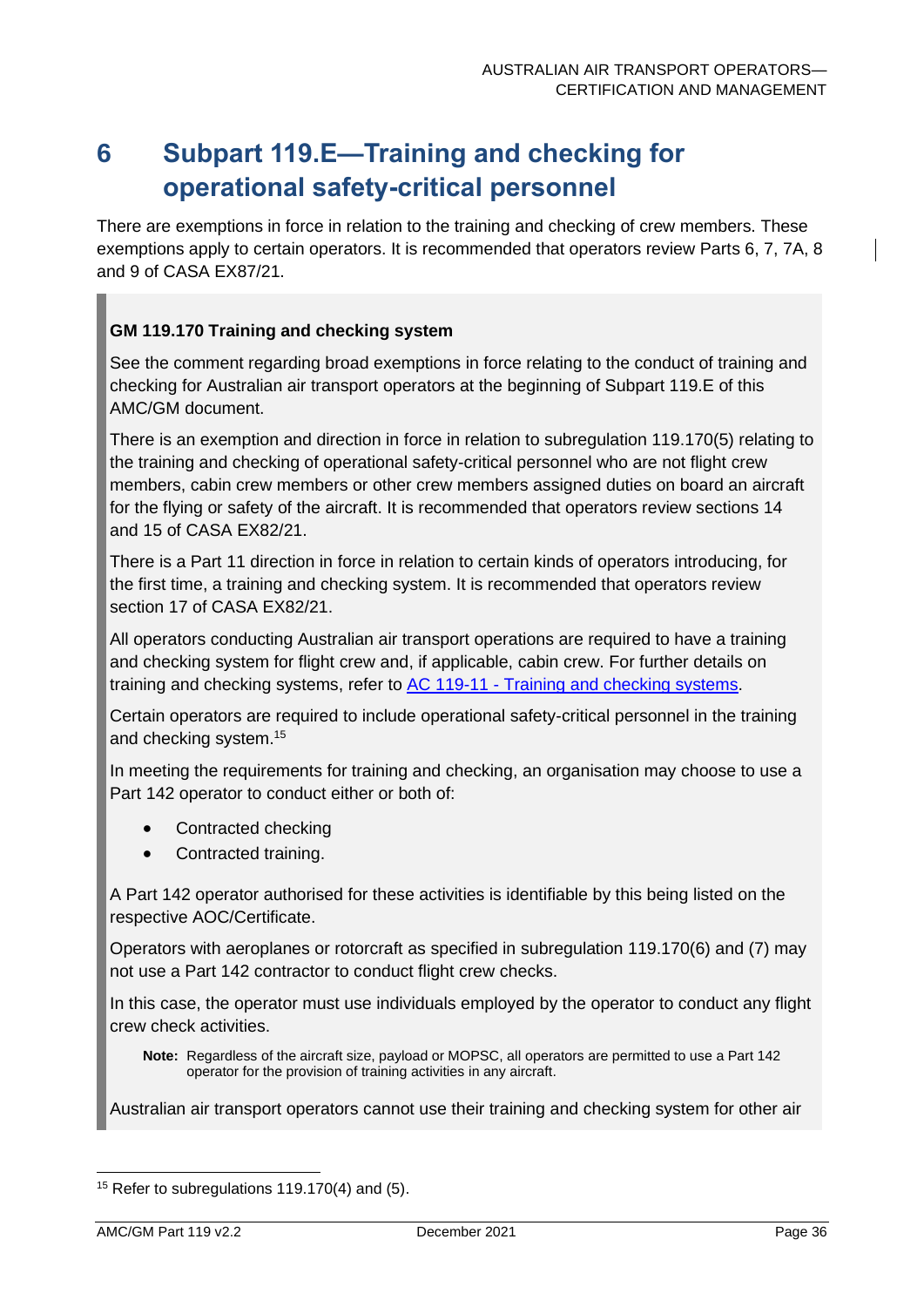transport operators unless they are authorised under Part 142 for this purpose.

Subregulation 119.170(8) is intended to provide legal certainty that in the circumstance where an Australian air transport operator also holds a Part 141 or Part 142 authorisation, the requirement of regulation 119.170 does not apply to the training or checking events conducted as part of the operator's Part 141 or Part 142 activities. This additional subregulation is necessary due to the specific definitions that underpin subregulation 119.170(1).

In developing the exposition procedures, the operator must consider the following:

- how training is conducted
- when training is conducted
- the standards expected for completion of the activity
- how records are maintained for the conduct of all training and checking activities
- processes for conducting internal audits of the training and checking system
- processes to ensure that each crew member completes the required activities
- how crew are supervised/assessed during each training/checking activity
- how the operator ensures that only crew who are qualified, recent and competent are assigned to perform duties for a flight
- the processes and training required for new crew members
- the processes and training required on a recurrent basis
- the processes that ensure standardisation amongst the operator's training and checking personnel
- determining the qualifications and experience required for an individual to conduct training and checking activities
- how the operator trains/inducts personnel as training and checking staff
- the process for development of training and assessment plans, course outlines and syllabi and course joining instructions
- how the operator addresses unsatisfactory performance
- determining the number of training/checking and support personnel required for completion of a course
- how the scheduling of staff and resources is managed
- what is required in the provision of suitable facilities and equipment
- the management of training equipment and devices
- the flight check systems for training operations
- command responsibilities
- authorisation of PIC
- carriage of passengers
- trainee performance review.

Operators may employ their training and checking staff as permanent staff members, or may engage individuals to work inside the organisation only for the purposes of conducting certain training and checking events. Where an operator engages the services of a contracted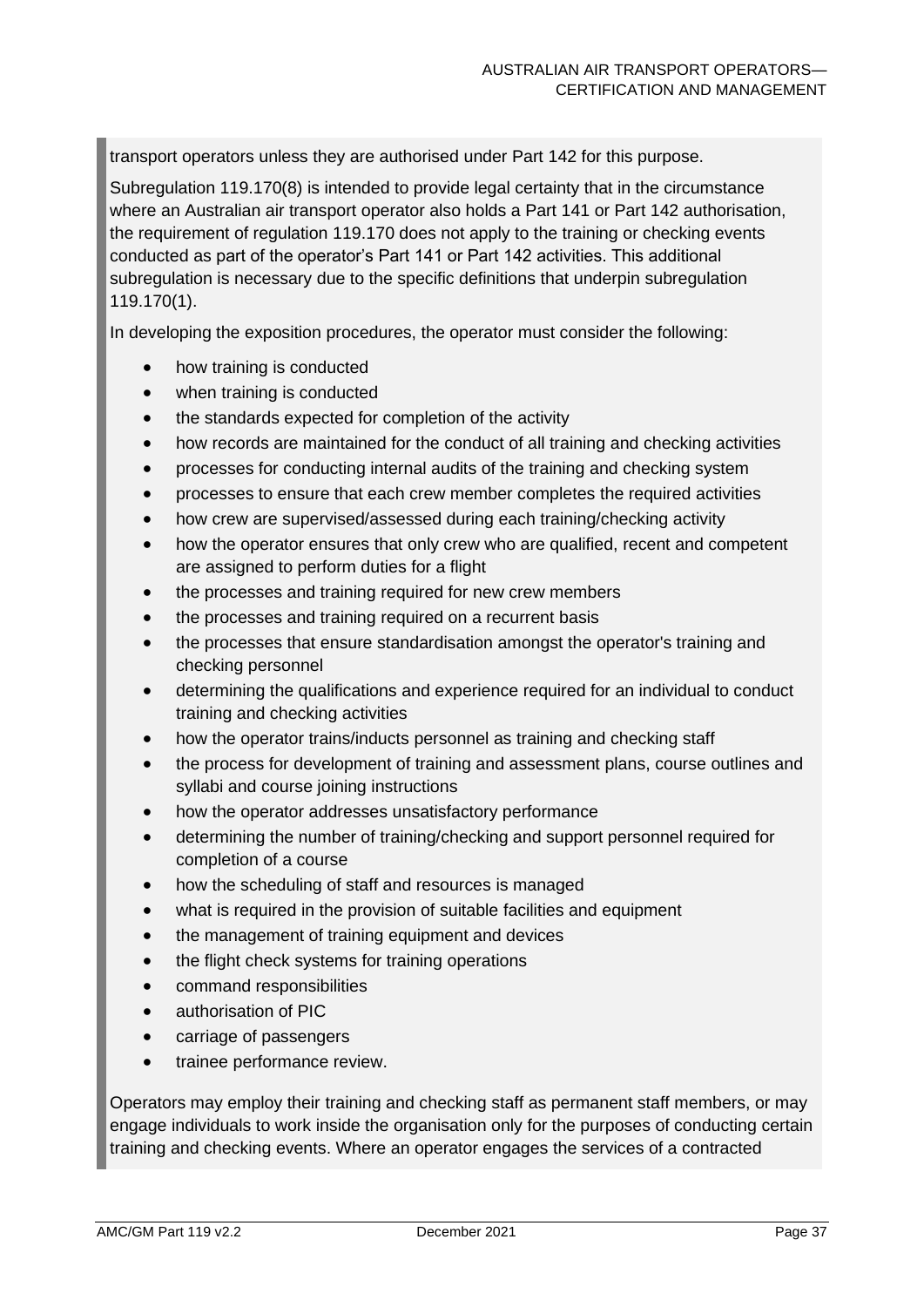individual, the operator must maintain auditable records of:

- the details of the person contracted
- the details of the training/checking activities covered by the contract
- the details of how the operator ensures that the individual is complying with the operator's training and checking system.

An operator may contract out their training and checking to a third party (Part 142). Use of a Part 142 contractor does not remove the responsibility for the operator to ensure that the training meets their requirements. In this circumstance, the exposition would be expected to describe how the operator is meeting their requirements to ensure that the contractor is provided the required services and how the training/checking is confirmed to be meeting the required elements.

#### *Construction of a training and checking system*

Operators can customise the system to meet their specific needs, provided that it continues to meet the regulatory requirements.

If a flight crew member only maintains their Part 61 qualification and recency requirements, this is unlikely to provide them with all the items to meet the applicable requirements of Parts 119, 121, 133 and/or 135. However, a training and checking system can elect to use elements of Part 61 (IPC/OPC/Flight review) at intervals that meet the respective air transport part requirements. Examples are suggested below:

- An operator who conducts VFR operations may elect to use the Part 61 flight review requirements and competency standards to construct the requirements of the operator proficiency check, but scheduled at intervals to meet the applicable air transport part.
- An operator who conducts IFR operations may elect to use the Part 61 instrument proficiency check requirements and competency standards to construct the requirements of the operator proficiency check, but scheduled at intervals to meet the applicable air transport part.

An operator may elect to use the provisions of Part 61 that allow for an operator training and checking system to be granted a regulation 61.040 approval to enable an alternate means of achieving the competencies reflected by Part 61. Equally, an operator may elect to outline, in their training and checking manual, how they will comply with the requirements of both Part 61 and Part 119, as well as the requirements of the applicable operational Parts 121, 133 and/or 135.

The existence of an operator training and checking system does not automatically enable the operator to gain a regulation 61.040 approval as an alternative to IPCs, OPCs etc.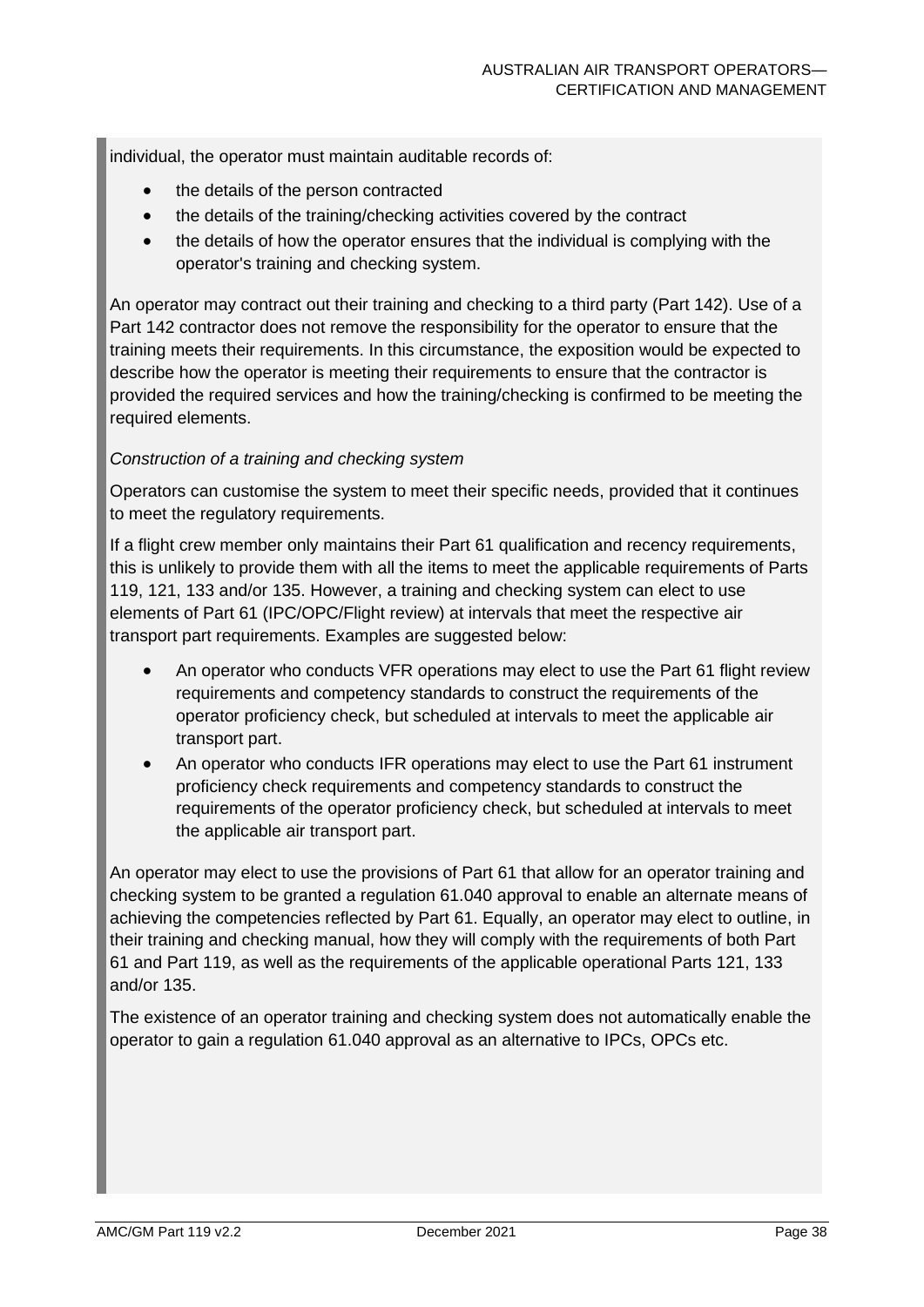#### *Operational safety-critical personnel*

The definition of "operational safety-critical personnel" <sup>16</sup> covers a broad group of personnel which includes more than just flight and cabin crew.

In meeting the requirements for training and checking of operational safety-critical personnel who are not flight or cabin crew, the organisation may use either in-house trainers and checkers or contracted trainers and checkers, particularly as many of these functions may be performed by contracted parties that are not direct employees of the organisation. If contracted trainers and checkers are to be used, the CEO must be satisfied that the latest version of the operator's exposition is being referenced by the contractor for the purposes of training and checking, and that contracted personnel hold appropriate qualifications.

Those personnel other than flight and cabin crew that an operator determines to be operational safety-critical personnel must be described within the operator's exposition or operations manuals. In constructing the list of operational safety-critical personnel, operators should consider (as a minimum) any of the following for inclusion:

- rostering and scheduling staff
- personnel with functions in flight following or operations centres
- personnel that conduct the preparation of weight and balance information
- personnel with position descriptions/functions that may have an impact on the weight and balance of an aircraft
- all personnel who have direct contact with the aircraft and/or contact with flight/cabin crew
- all personnel involved in the acceptance of any passengers
- personnel responsible for the acceptance or build-up of any deadload, including baggage, dangerous goods and cargo, for an aircraft
- personnel associated with loading or unloading of an aircraft
- personnel associated with the loading/unloading of fuel onto/from an aircraft
- personnel associated with the loading of supplies/passenger amenities, including catering, onto an aircraft
- any manager/supervisor responsible for management of flight crew, cabin crew or operational safety-critical personnel
- all key personnel.

The above list should not be treated as exhaustive and each operator should consider the size, complexity and nature of their operations in determining what roles are included or excluded.

The description of training requirements to be listed in an operator's exposition, outlined above for flight crew, is also required for operational safety-critical personnel.

For further details on training and checking systems, refer to AC 119-11 - Training and [checking systems.](https://www.casa.gov.au/search-centre/advisory-circulars)

<sup>16</sup> Refer to the CASR Dictionary.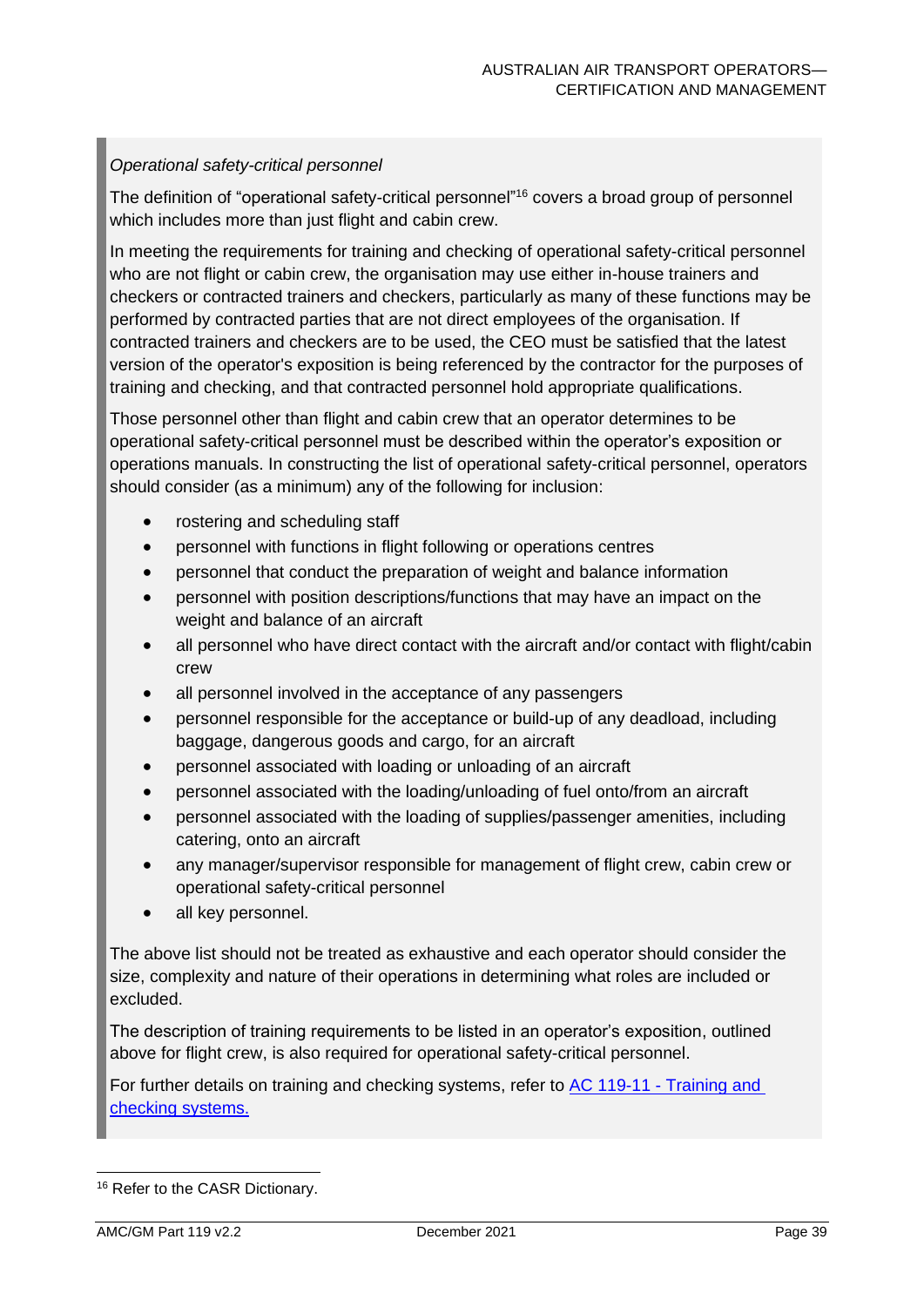#### **GM 119.175 Program for training and assessment in human factors principles and non-technical skills**

Refer to the comment regarding broad exemptions in force relating to the conduct of training and checking for Australian air transport operators at the beginning of Subpart 119.E of this AMC/GM document.

There is a Part 11 direction in force in relation to certain kinds of operators introducing, for the first time, a human factors and non-technical skills training and assessment program. It is recommended that operators review section 17 of CASA EX82/21.

All Australian air transport operators must have a program for training personnel in human factors (HF) principles and non-technical skills (NTS). In the same way that a SMS and a training and checking system are scalable according to the size and complexity of the organisation, the HF and NTS training is also scalable.

For individuals and teams to perform effectively in safety-critical environments, they must be proficient in both technical skills (such as manipulation of aircraft controls, arming aircraft doors, marshalling, loading baggage, refuelling) and non-technical skills (such as communication, making decisions, maintaining situational awareness and managing stress). Non-technical skills are sometimes referred to as 'human factors'.

For additional information on HF and NTS, refer to AC 119-12 - [Non-technical skills training](https://www.casa.gov.au/search-centre/advisory-circulars)  [and assessment for air transport operations.](https://www.casa.gov.au/search-centre/advisory-circulars)<sup>17</sup>

#### **GM 119.180 Training in human factors principles and non-technical skills for flight crew etc.**

Refer to the comment regarding broad exemptions in force relating to the conduct of training and checking for Australian air transport operators at the beginning of Subpart 119.E of this AMC/GM document.

There is a Part 11 direction in force in relation to certain kinds of operators introducing, for the first time, a human factors and non-technical skills training and assessment program. It is recommended that operators review section 17 of CASA EX82/21.

This regulation requires flight crew members, cabin crew members, air crew members, medical transport specialists and flight dispatchers to meet the exposition requirements for HF and NTS training before carrying out a duty of the person's position.

CASA, within the context of this regulation, interprets a duty to be those responsibilities related to the definition of operational safety-critical personnel. For example:

• safety-related work that involves direct contact with the physical operation of aircraft used in the operator's Australian air transport operations

or

• operational contact with personnel who operate aircraft used in the operator's Australian air transport operations.

<sup>17</sup> Further resources are available at [https://www.casa.gov.au/safety-management/human-factors.](https://www.casa.gov.au/safety-management/human-factors)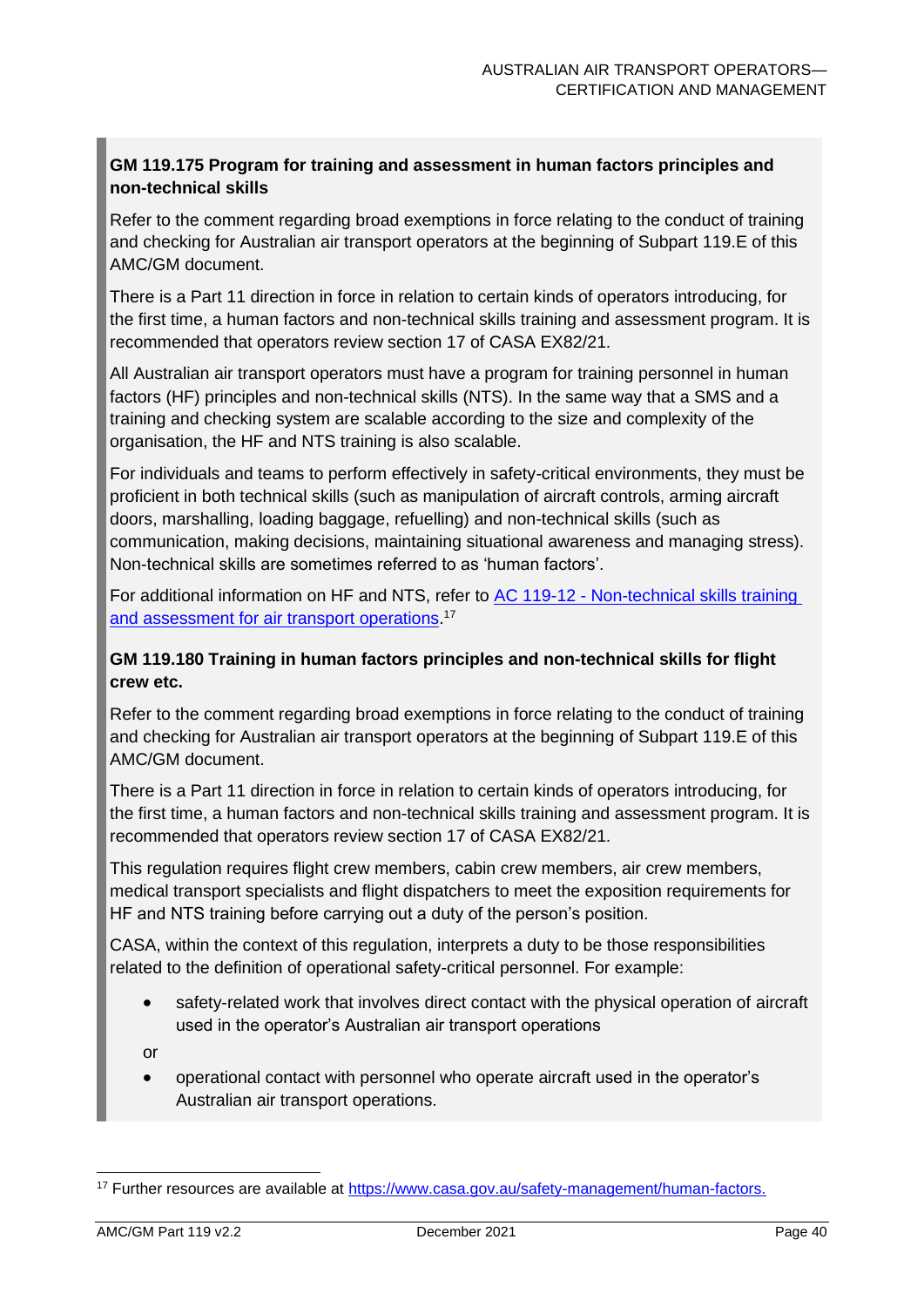#### **GM 119.185 Training in human factors principles and non-technical skills for other operational safety-critical personnel**

Refer to the comment regarding broad exemptions in force relating to the conduct of training and checking for Australian air transport operators at the beginning of Subpart 119.E of this AMC/GM document.

There is a Part 11 direction in force in relation to certain kinds of operators introducing, for the first time, a human factors and non-technical skills training and assessment program. It is recommended that operators review section 17 of CASA EX82/21.

The definition of "operational safety-critical personnel" <sup>18</sup> covers a broad group of personnel which includes more than just flight and cabin crew.

The intent of this regulation is to ensure that any personnel who may have an impact on the safety of an operation are appropriately trained to manage human performance and adapt to contextual changes.

Personnel other than those outlined in subregulation 119.180(2) are required to take part in and meet the requirements for HF and NTS training specified in an operator's exposition within three months of commencing employment.

To avoid confusion, this means that personnel covered by this regulation are able to carry out their duties for up to three months without meeting the requirements of the exposition.

For more information, refer to AC 119-12 - [Non-technical skills training and assessment for](https://www.casa.gov.au/search-centre/advisory-circulars)  [air transport](https://www.casa.gov.au/search-centre/advisory-circulars) operations.

<sup>18</sup> Refer to the CASR Dictionary.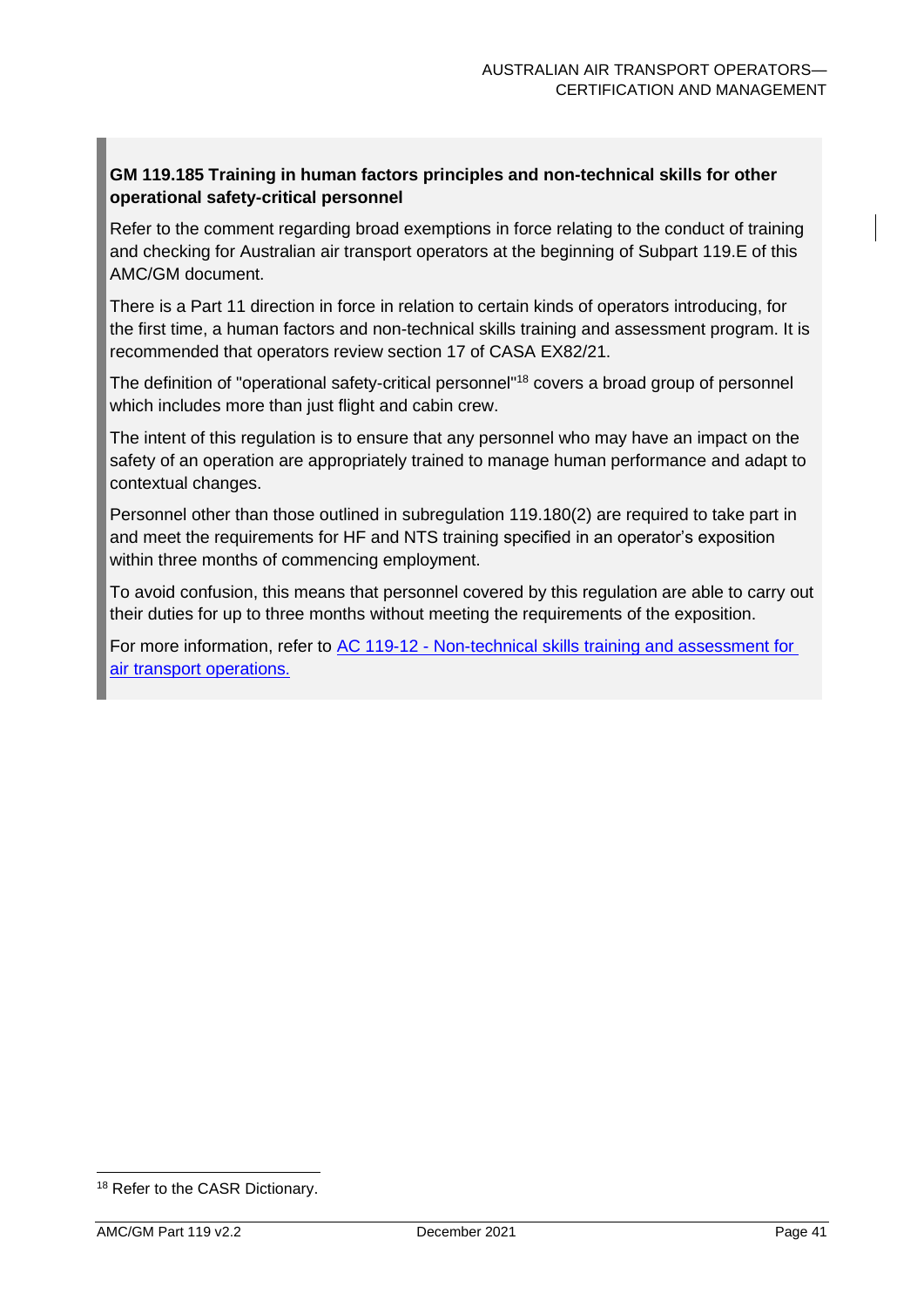### <span id="page-42-0"></span>**7 Subpart 119.F—Safety management**

There are exemptions in force in relation to safety management systems and flight data analysis programs. These exemptions apply to certain operators. It is recommended that operators review Parts 2, 3 and 11 of CASA EX87/21.

This Subpart sets out the requirement for an Australian air transport operator to have an SMS and the components and elements of the system. Operators operating certain larger aeroplanes and rotorcraft are required to incorporate a flight data analysis program into their safety management system. Further information about SMS can be found in [AC 119-01 -](https://www.casa.gov.au/search-centre/advisory-circulars) [Safety management systems for air transport operations,](https://www.casa.gov.au/search-centre/advisory-circulars) and in the CASA publication [Safety management system kit for aviation -](https://www.casa.gov.au/safety-management/safety-management-systems/safety-management-system-resource-kit) a practical guide.

#### **GM 119.190 Safety management system requirements**

Refer to the comment regarding broad exemptions in force relating to safety management systems and flight data analysis programs for Australian air transport operators at the beginning of Subpart 119.F of this AMC/GM document.

There is a Part 11 direction in force in relation to certain kinds of operators introducing, for the first time, a safety management system. It is recommended that operators review section 17 of CASA EX82/21.

There is a Part 11 direction in force in relation to the use of safety information by operators required to have an FDAP. It is recommended that operators review section 19 of CASA EX82/21.

CASA advises the industry that subregulation 119.190(1) contains a minor editorial error where it refers to "the operator's Australian transport operations". This phrase should be "the operator's Australian air transport operations" and will be corrected in a future regulation amendment.

All Australian air transport operators must have an SMS. In the same way that a training and checking system is scalable according to the size and complexity of the organisation, the SMS is also scalable.

A large complex operator may have a detailed SMS, a large safety management team and a robust database. Smaller, less complex operators are not required to have the same resources dedicated to their SMS.

While the four foundations of an SMS are important to every system, operators have a certain amount of freedom in terms of their construction. The foundations are the following:

- safety policy and objectives
- safety risk management
- safety assurance
- safety promotion.

CASA provides three key resources to support the development of an SMS: AC [119-01](https://www.casa.gov.au/search-centre/advisory-circulars) - [Safety management systems for air transport operations,](https://www.casa.gov.au/search-centre/advisory-circulars) Form 1591 - [Safety management](https://www.casa.gov.au/safety-management-system-sms-evaluation-tool-and-guidance)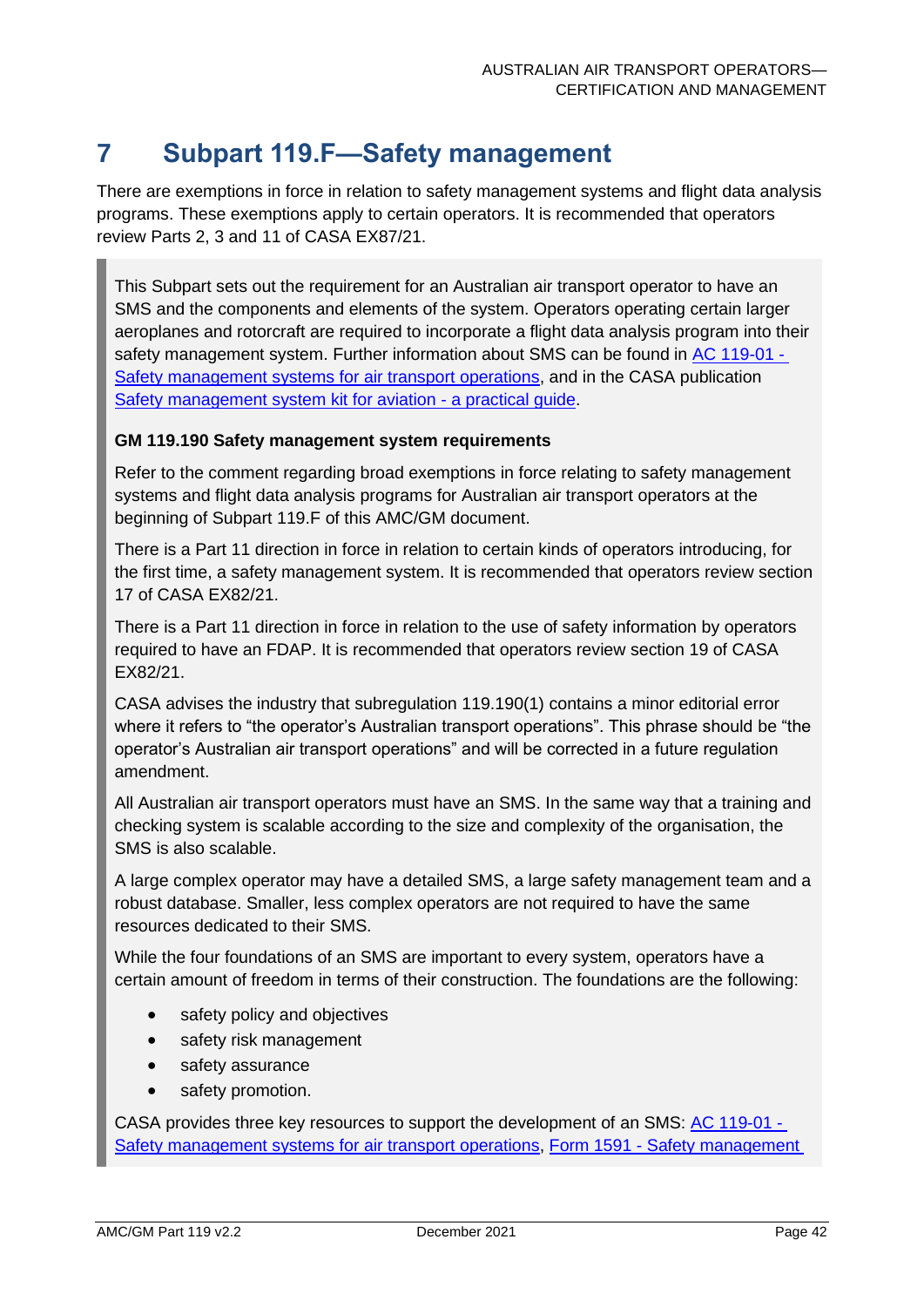[system \(SMS\) evaluation tool,](https://www.casa.gov.au/safety-management-system-sms-evaluation-tool-and-guidance) and [Safety management system kit for aviation -](https://www.casa.gov.au/safety-management/safety-management-systems/safety-management-system-resource-kit) a practical [guide.](https://www.casa.gov.au/safety-management/safety-management-systems/safety-management-system-resource-kit)

- AC 119-01 [Safety management systems for air transport operations](https://www.casa.gov.au/search-centre/advisory-circulars) provides guidance for organisations in meeting the SMS requirements in Part 119.
- Form 1591 [Safety management system \(SMS\) evaluation tool](https://www.casa.gov.au/safety-management-system-sms-evaluation-tool-and-guidance) is CASA's primary tool to evaluate an organisation's SMS components and elements, and to determine the overall level of the SMS's maturity and effectiveness. It can also be highly effective as a tool used by organisations for self-examination, either prior to or periodically after SMS implementation.
- [Safety management system kit for aviation -](https://www.casa.gov.au/safety-management/safety-management-systems/safety-management-system-resource-kit) a practical guide is a set of nine booklets outlining the structure and elements of an SMS for organisations to consider when implementing and/or updating their SMS.

Organisations with existing safety management procedures and processes are encouraged to read AC 119-01 to assist in further developing their safety management system (if required). Throughout the AC there are performance markers that have been taken from CASA's Form 1591 and aligned to relevant regulations in Part 119. Further guidance can be found in [Safety management system kit for aviation -](https://www.casa.gov.au/safety-management/safety-management-systems/safety-management-system-resource-kit) a practical guide*.*

Organisations with a mature SMS are encouraged to use Form 1591 to undertake a gap analysis of their existing procedures and processes to ensure they meet the requirements outlined in Part 119. Further guidance on this, and the performance markers used in Form 1591, can be found in AC 119-01.

Organisations who do not currently have an SMS are encouraged to read **Safety** [management system kit for aviation -](https://www.casa.gov.au/safety-management/safety-management-systems/safety-management-system-resource-kit) a practical guide, in conjunction with AC 119-01. References to relevant booklets in the kit have been included throughout the AC.

#### **GM 119.195 Flight data analysis program requirements**

Refer to the comment regarding broad exemptions in force relating to safety management systems and flight data analysis programs for Australian air transport operators at the beginning of Subpart 119.F of this AMC/GM document.

There is an exemption in force in relation to the requirements of paragraph 119.195(3)(d) relating to punitive actions taken on the basis of FDAP data and identified persons. It is recommended that operators review section 18 of CASA EX82/21.

There is a Part 11 direction in force in relation to the use of safety information by operators required to have an FDAP. It is recommended that operators review section 19 of CASA EX82/21.

Regulation 119.195 requires operators of certain larger aeroplanes and larger rotorcraft to have a flight data analysis program (FDAP).

FDAP equipment and permitted activities are separate to the CVR and FDR equipment requirements, including access to stored data. An FDAP does not, in any way, change the requirements applicable to the carriage of CVR/FDR equipment and cannot interfere with the preservation requirements for CVR/FDR data (refer to Division 91.D.8).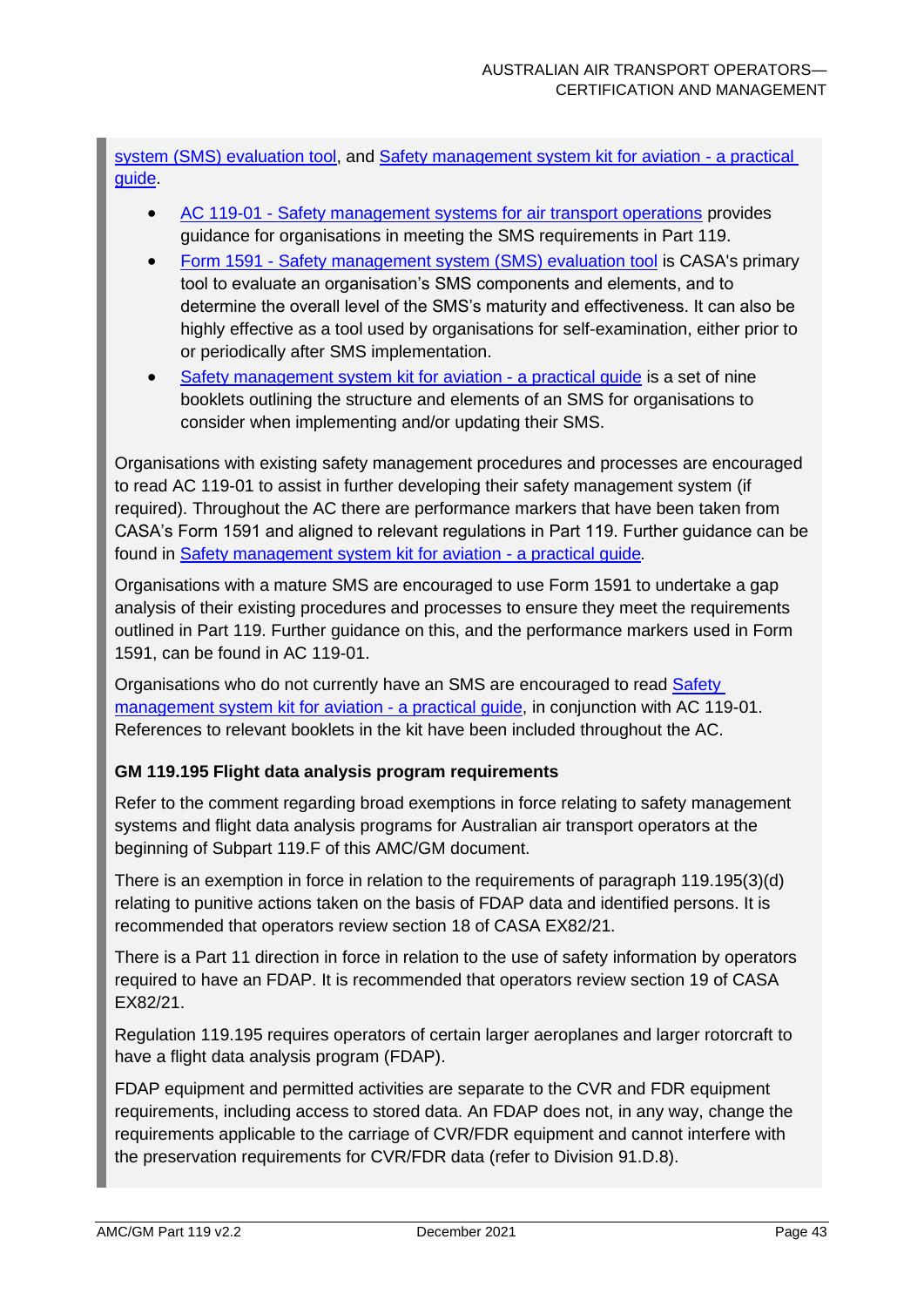Where an organisation has an FDAP, regulation 119.190 requires that it is included in the SMS. An FDAP is used for the monitoring and analysis of flight operations and engineering performance data. Successful programs encourage adherence to SOPs and deter nonstandard operations, consequently improving flight safety. They can also detect adverse trends in any part of the flight regime which can be mitigated by revision of SOPs, Air Traffic Control (ATC) procedures or understanding anomalies in aircraft performance.

In establishing an FDAP, the operator may consider:

- establishing agreements between the company and its workforce on how data is used and any provisions applicable to the access of that data
- appropriate data security procedures and protocols
- the capabilities of any selected equipment
- training of personnel
- how data is collected from the aircraft
- how data is analysed
- how the FDAP is used to enhance/facilitate the SMS.

For additional information, refer to AC 119-04 - [Flight data analysis programmes](https://www.casa.gov.au/search-centre/advisory-circulars) (FDAP) for [air transport operations.](https://www.casa.gov.au/search-centre/advisory-circulars)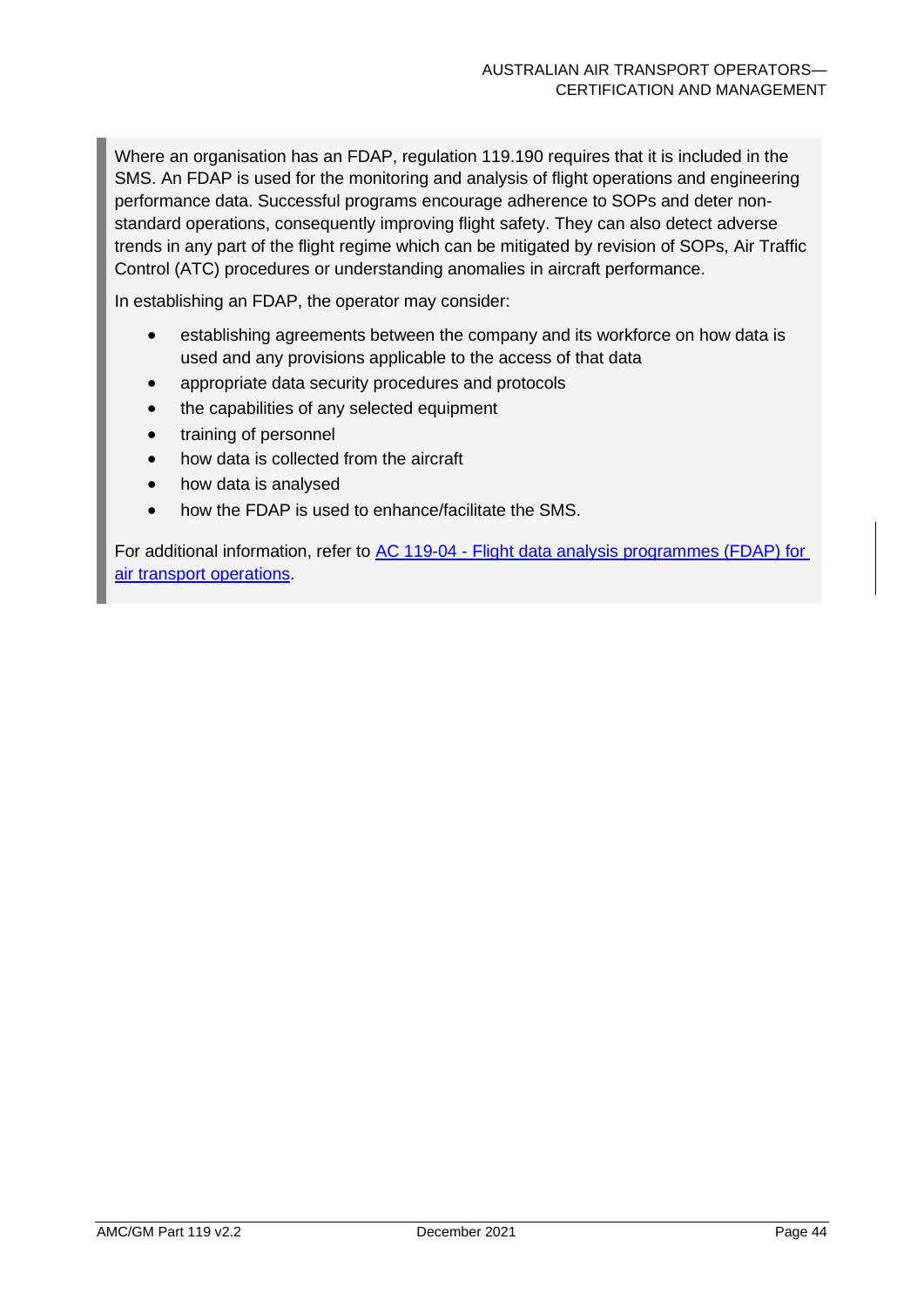### <span id="page-45-0"></span>**8 Subpart 119.G—Personnel fatigue management**

This Subpart is reserved for future use. Flight crew fatigue is regulated under Civil Aviation [Order 48.1 Instrument 2019,](https://www.legislation.gov.au/Details/F2021C01239) guidance for which is available on the [CASA website.](https://www.casa.gov.au/safety-management/fatigue-management)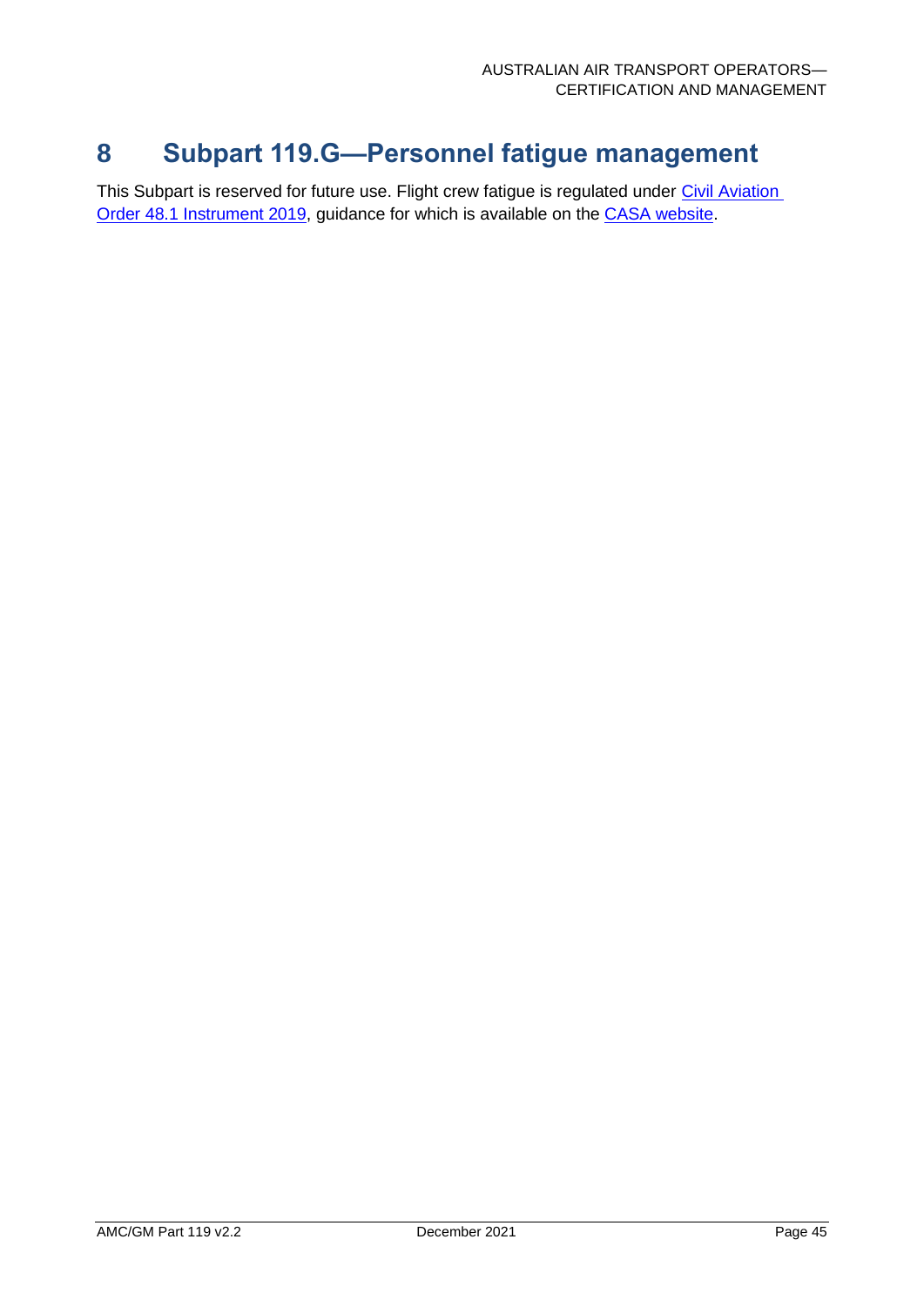# <span id="page-46-0"></span>**9 Subpart 119.H—Expositions for Australian air transport operators**

This Subpart prescribes:

- the required content of an Australian air transport operator's exposition
- the requirement for an operator to provide relevant exposition material to its personnel prior to carrying out their duties
- the requirement for the operator and operator personnel to comply with the exposition.

#### **GM 119.205 Content of exposition**

There is an exemption in force in relation to subparagraph  $(1)(e)(iv)$  of this regulation relating to the naming, in the exposition, of a person who is authorised to carry out the responsibilities of a key person when the position holder is absent from the position or cannot carry out the responsibilities of the position. It is recommended that operators review section 16 of CASA EX82/21.

An exposition is a document, or set of documents, which describes how an operator will conduct its operations safely. It sets out, both for CASA and for operator personnel involved in the operation, how to comply with all applicable legislative requirements and manage the safety of the operation, as well as details of each plan, process, procedure, program and system implemented.

If structured as a set of documents, the exposition might include a "principal/primary document" which contains all the common information applicable to operator activities. Separate manuals can then be established for specific aspects of certain activities, and the associated systems and procedures applicable to those activities. These separate manuals form part of the operator exposition.

The exposition comprises both the principal document and all other operator nominated manuals. Where the exposition is comprised of other manuals/documents, the principal document must reference the other manuals and state that they form part of the exposition.

In constructing the exposition content, the operator should refer specifically to the list of items in the regulation to ensure completeness of the exposition.

For example, paragraph 119.205(1)(e) stipulates further requirements for key personnel in addition to those in Subpart 119.D.

#### **GM 119.210 Compliance with exposition by operator**

This regulation requires an operator to meet the requirements of their own exposition. It is important to understand that even when something is not addressed in the legislation, or the exposition goes beyond what the legislation requires, the operator is still required to comply with the matter(s) specified in the exposition.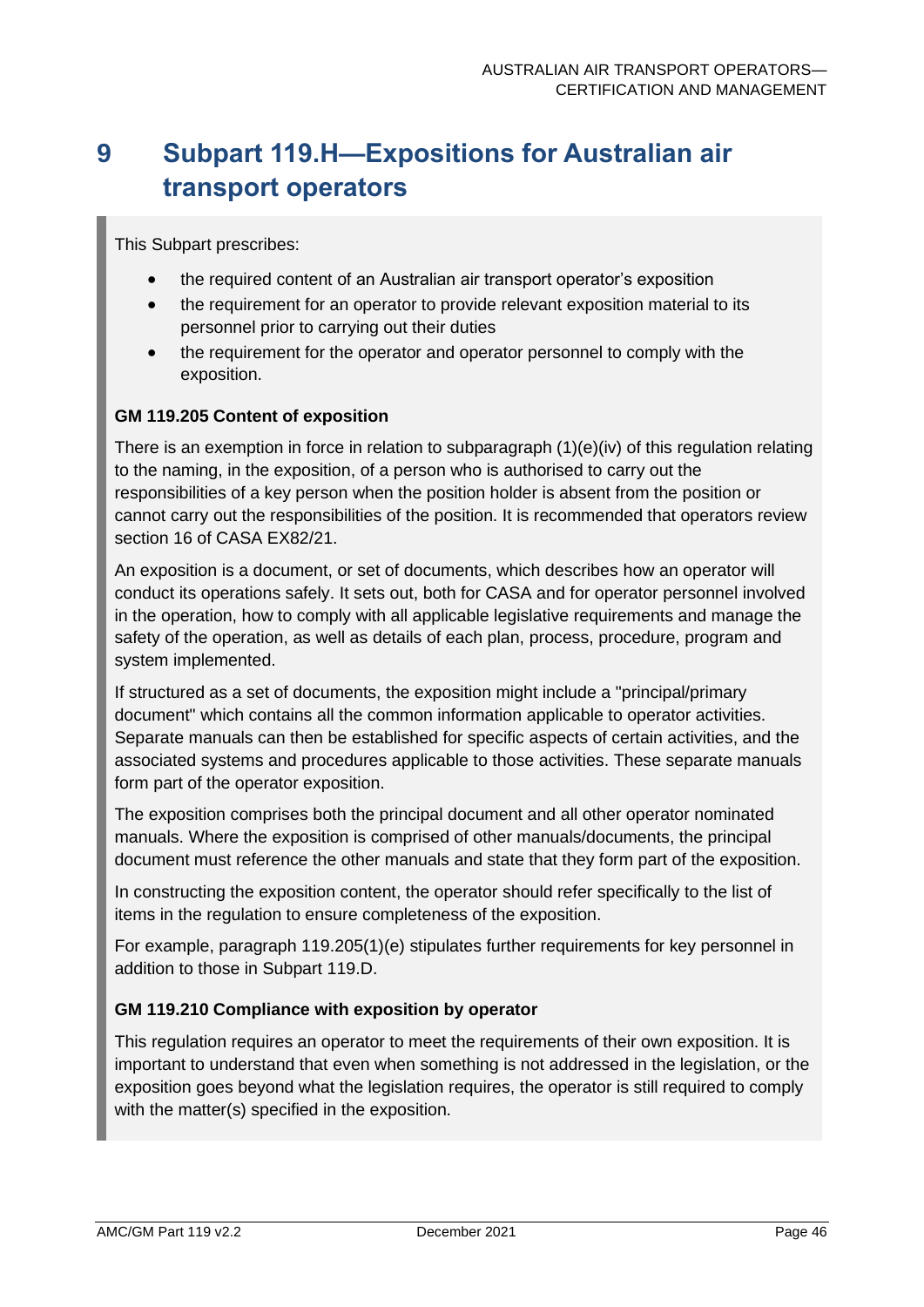#### **GM 119.215 Providing personnel with exposition**

The operator is required to make its exposition available to all applicable personnel. This can be in an electronic format.

Operators should refer to paragraph (a) of the definition of "personnel" in the CASR Dictionary, which is quite broad. Personnel, whether directly employed or employed under contract (either direct contract or through a contract to another company), are required to be provided with the parts of the operator's exposition relevant to their duties.

#### **GM 119.220 Compliance with exposition by personnel**

The operator's personnel are required to comply with the operator's exposition, as it applies to them. If a member of an Australian air transport operator's personnel does not meet the requirements of the exposition as they apply to them, then both the member and the operator commit an offence. This places an onus on the operator to take steps to ensure that personnel comply with operator procedures.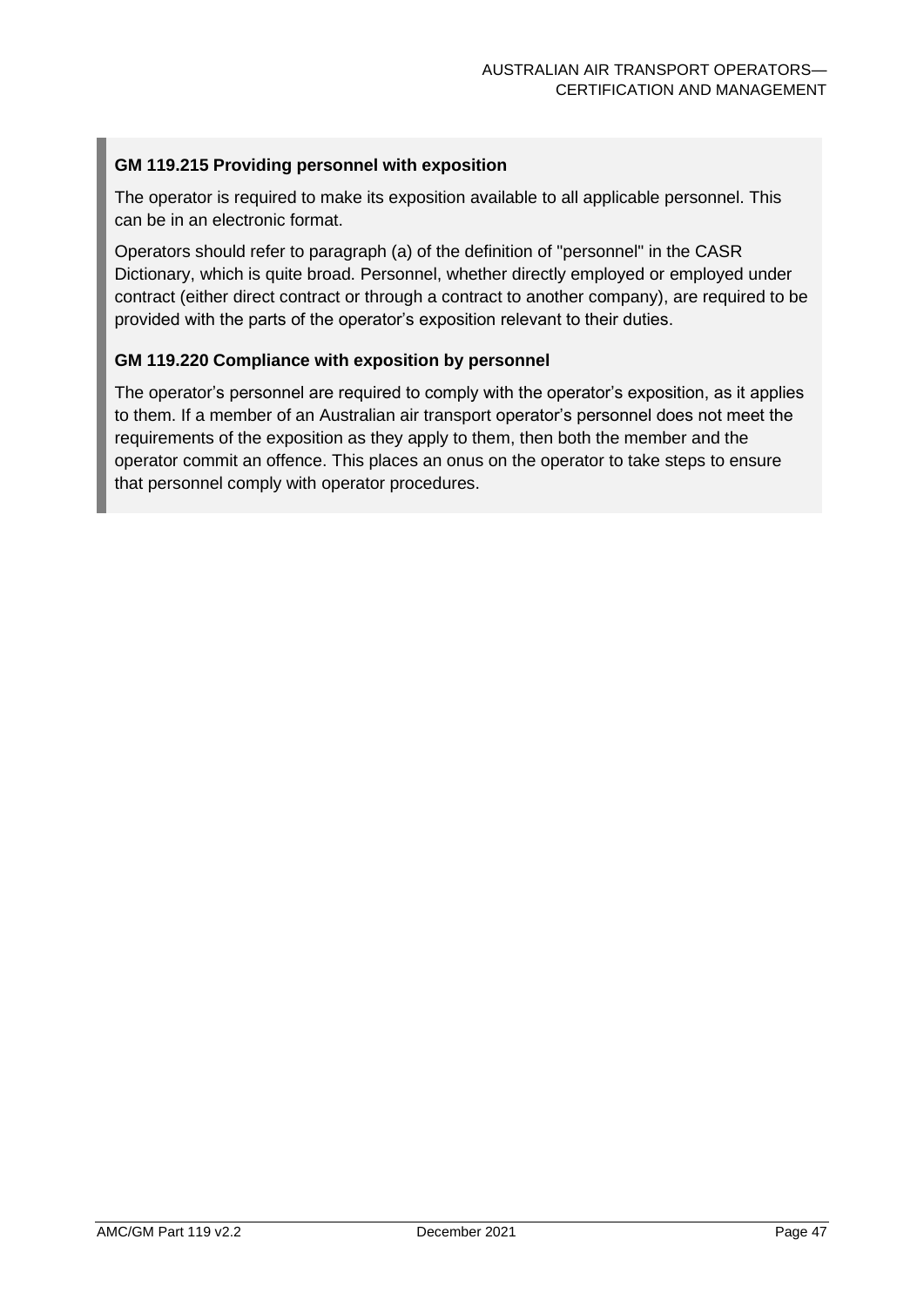## <span id="page-48-0"></span>**10 Subpart 119.J—Records and documents**

#### **GM 119.225 Personnel training and checking records—making records**

This regulation requires an operator to make specified training and checking records for their personnel.

#### **GM 119.230 Personnel training and checking records—availability of records**

This regulation requires an operator to make records made under regulation 119.225 available to the person to whom the records relate at the person's request. It also requires the operator to provide copies of the records to another Australian air transport operator if such a request is authorised in writing by the person to whom the records relate. This is to provide transparency as to the contents of records between employees and employers.

#### **GM 119.235 Copies of flight crew licences and medical certificates**

This regulation requires an operator to hold copies of a flight crew member's licence and medical certificate.

#### **GM 119.240 Retention periods for personnel records**

There is a direction in force in relation to certain air transport operators and the retention of historical flight crew member records. It is recommended that operators review section 6B of CASA EX82/21.

This regulation prescribes the minimum retention periods for personnel records.

The retention periods applicable to these records are only applicable from the commencement of this regulation. Where an operator chooses to access provisions in the Civil Aviation Legislation Amendment (Flight Operations—Consequential Amendments and Transitional Provisions) Regulations 2021 then the operator should retain the applicable record which would have been made prior to the commencement of regulation 119.240. For example, if an operator sought to access the provisions of regulation 202.418, the operator should at least retain the record relating to 'old' training and checking event. Regulation 202.418 provides for an operator to use a training and checking event under the previous regulations to meet the requirements of these regulations. Operators would be expected to have access to these recent records for the old event as it is not too distant and should have been retained under the provisions of the previous regulations.

#### **GM 119.245 Retention periods for flight-related records**

There is a direction in force in relation to certain air transport operators and the retention of certain flight related records. It is recommended that operators review section 6B of CASA EX82/21.

This regulation prescribes the minimum retention periods for flight-related records.

The retention periods applicable to these records are only applicable from the commencement of this regulation. Operators should also review the requirements of Subdivision 202.EAA.1.15—Miscellaneous transitional provisions of the Civil Aviation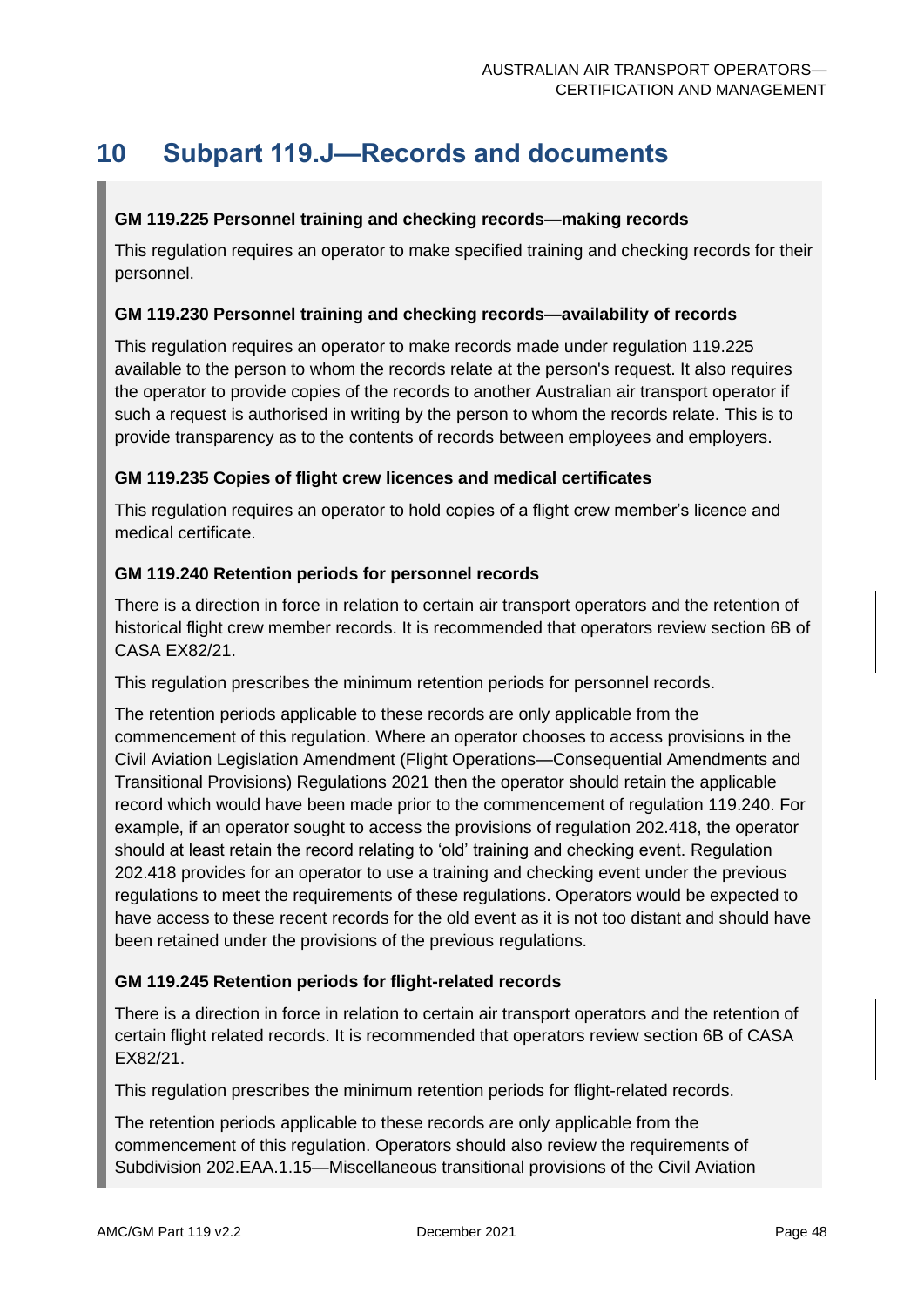Legislation Amendment (Flight Operations—Consequential Amendments and Transitional Provisions) Regulations 2021. Subdivision 202.EAA.1.15 includes certain record keeping requirements applicable to previous regulatory requirements which existed prior to the commencement of this regulation.

Under section 12 of the *Electronic Transactions Act 1999*, an electronic copy of a document is acceptable for the purposes of retention of documents under Commonwealth law (including CASR) if the electronic form can be readily accessed for subsequent reference and the integrity of the information has remained complete and unaltered (other than endorsements or immaterial changes). Subsection 12(4) of the *Electronic Transactions Act 1999* states that if information was the subject of electronic communication the requirement to retain information is taken to be met if either the first person retains or causes another person to retain the information in electronic form. The term "electronic communication" is defined in section 5 of the Electronic Transactions Act 1999.

Regulation 119.245 requires the retention of certain documents for at least 3 months after the end of a flight by an Australian air transport operator. This includes flight plans, passenger lists, and weight and balance documents. It also includes authorised weather forecasts. The obligation in regulation 119.245 is for the operator to "keep" these records, which means there is an obligation for the operator to store copies of these documents whether in a physical or electronic format. If an operator is accessing weather reports using an electronic system, for example NAIPS or a similar electronic service, and they can continue to reliably access the weather reports that were used for the flight for at least 3 months after the flight, then the operator can rely on that system for the purposes of regulation 119.245 providing that the means of storage meets the requirements of the *Electronic Transactions Act 1999*.

#### **GM 119.250 Retention periods for other flight-related records**

This regulation prescribes the minimum retention periods for other flight-related records. The retention periods applicable to these records are only applicable to operations conducted on or after the commencement of this regulation.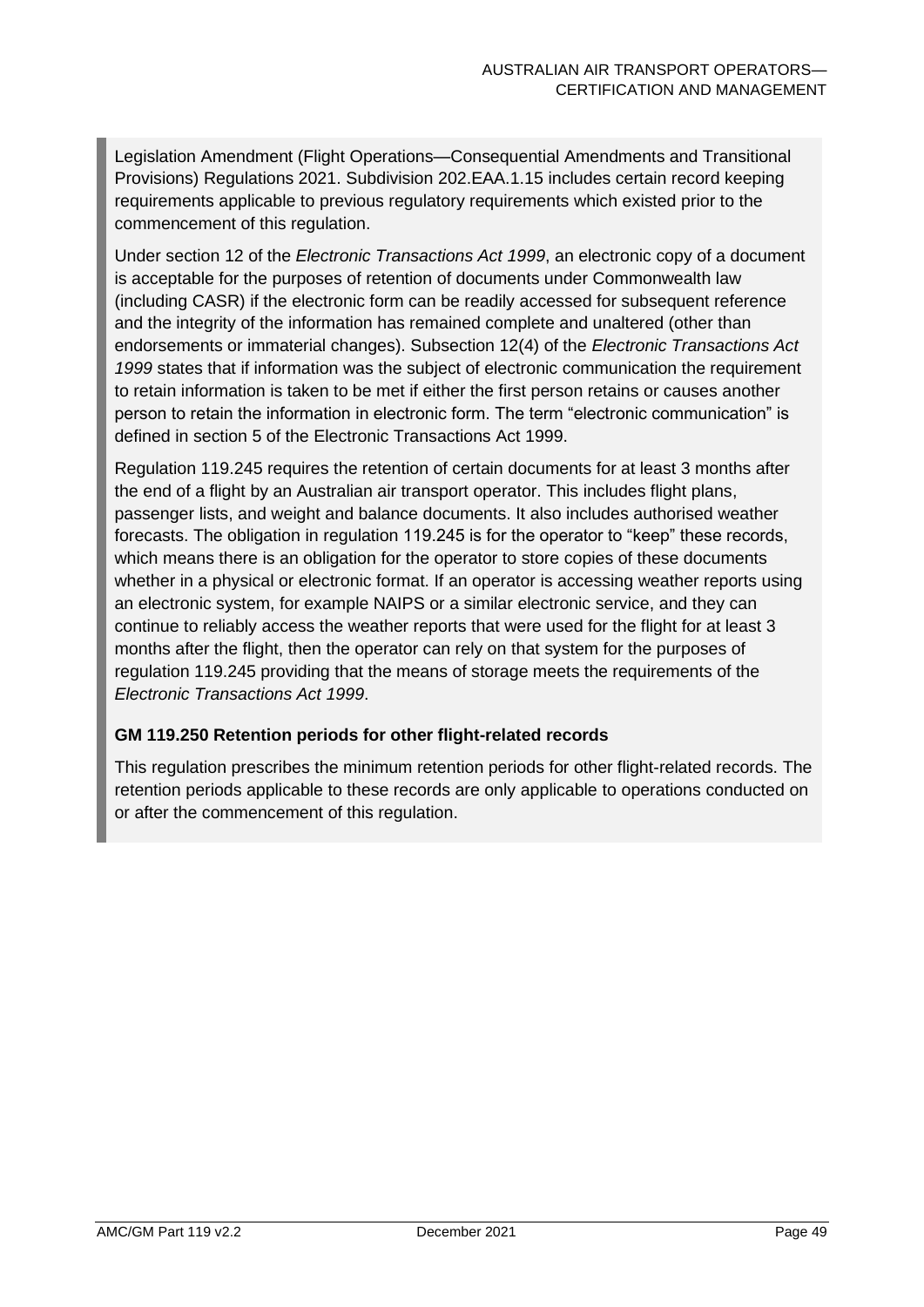### <span id="page-50-0"></span>**11 Subpart 119.K—Miscellaneous offences**

#### **GM 119.255 Dealings in relation to cancelled, suspended, varied, pending or refused civil aviation authorisations**

Regulation 119.255 states that an operator must not enter into an agreement with another person or operator whose AOC is either cancelled, suspended, varied, pending or has been refused, to conduct an operation or aspects of an operation that is (or proposes to be) authorised under the AOC that is cancelled, suspended, varied, pending or refused.

This is to ensure that operators do not share or borrow the ability to perform an Australian air transport operation without the knowledge and express approval of CASA. Only those operators who hold approval under regulation 119.025 are permitted to enter into agreements to undertake the conduct of an operation, or aspect of an operation, on behalf of an operator who may no longer fulfil the requirements themselves (due to their own AOC being either cancelled, suspended, varied or pending).

#### **GM 119.260 Maximum period for use of foreign registered aircraft in Australian territory**

There is a Part 121 direction in force in relation to the operation of foreign registered aircraft. It is recommended that operators review section 6 of CASA EX82/21.

This regulation limits the use of any singular foreign registered aircraft, in any Australian air transport operation conducted by an Australian air transport operator (which could include operations across multiple types of air transport operations authorised by an Australian air transport AOCs) to a total of 90 days in any rolling 12-month period. An approval power exists for CASA to allow a greater number of days, which would usually be for non-routine circumstances. This approval power is subject to regulation 11.055.

The underlying intent of this regulation is to provide for the short term use of a foreign registered aeroplane or rotorcraft during circumstances such as the operator's Australian registered aircraft undergoing maintenance such as repairs, or where the operator needs to add capacity for peak periods.

It is not intended that an Australian air transport operator should use a foreign registered aircraft in the long term unless exceptional circumstances exist.

Leases and other commercial agreements in relation to foreign aircraft operations have the potential to lead to the situation where the country of aircraft registration has limited ability to conduct adequate control and supervision of the aircraft, its operation and its maintenance.

The Australian civil aviation legislation relating to airworthiness, Part 42 and CAR Parts 4/4A/4B/4C/4D and subordinate legal instruments, do not apply to foreign registered aircraft. Foreign registered aeroplanes or rotorcraft operated by an Australian air transport operator would be regulated for their operation by CASA, but would be regulated for their maintenance by the national aviation authority (NAA) of the State of the aircraft's registration. This circumstance, whereby oversight is split between CASA and the other NAA, results in neither party having a holistic and completely transparent view of the aircraft,